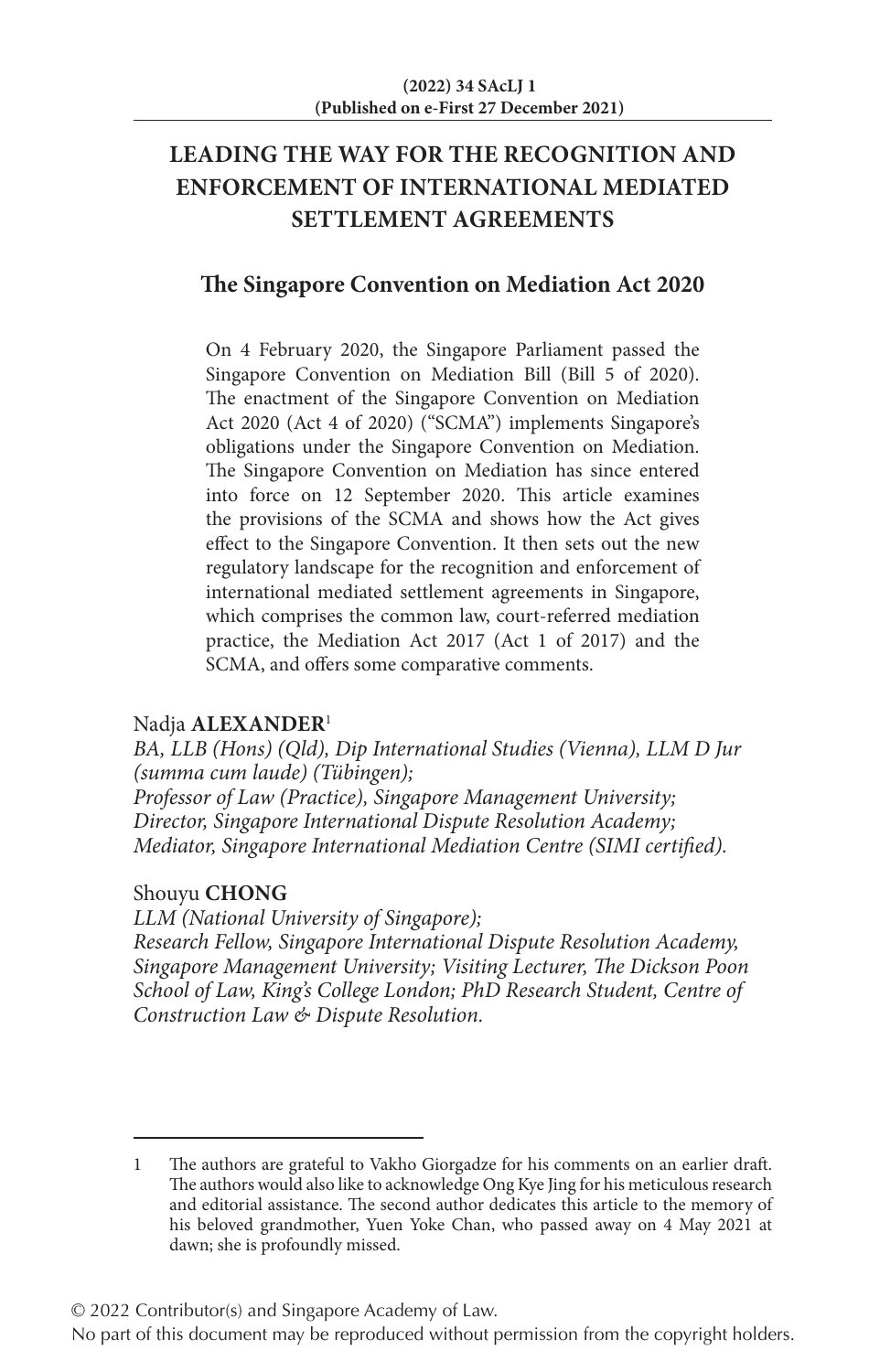### **I. Introduction and background to the Singapore Convention**

1 On 4 February 2020, the Singapore Parliament passed the Singapore Convention on Mediation Bill.<sup>2</sup> The enactment of the Singapore Convention on Mediation Act 20203 ("SCMA") completes the implementation of Singapore's obligations under the Singapore Convention on Mediation<sup>4</sup> ("Singapore Convention" or "the Convention").

2 The Singapore Convention is a multilateral treaty with the underlying objective to promote the resolution of international commercial disputes through mediation.<sup>5</sup> The Singapore Convention aims to be, for mediation, what the New York Convention has been, for arbitration – a catalyst for the growth of institutional arbitration for cross-border disputes.

3 Inspired by the success of the New York Convention (and drawing, in part, on its provisions), the Singapore Convention offers a legal framework that facilitates the circulation of international mediated settlement agreements ("iMSAs") across national borders. It achieves this by establishing a system for the recognition and enforcement of commercial iMSAs. The Convention provides for the elevation of iMSAs to the status of a new type of legal instrument recognised in international law. Neither a contract nor a consent arbitral award, iMSAs that fall within the scope of, and that satisfy the conditions within, the Singapore Convention enjoy a unique status.

4 In most cases, where parties have concluded an iMSA, they ordinarily comply with their obligations under that agreement.<sup>6</sup> Where

<sup>2</sup> The Singapore Convention on Mediation Bill (Bill 5 of 2020) implements Singapore's domestic obligations under the Singapore Convention on Mediation. It was tabled for its first reading in Parliament on 6 January 2020. It was passed by Parliament after the third reading on 4 February 2020. The Act has come into force on 12 September 2020.

<sup>3</sup> Act 4 of 2020.

<sup>4</sup> The United Nations Convention on International Settlement Agreements Resulting from Mediation (GA Res 73/198, adopted at the United Nations General Assembly, 73rd Session (20 December 2018)) (hereinafter "Singapore Convention").

<sup>5</sup> See Eunice Chua, "The Singapore Convention on Mediation – A Brighter Future for Asian Dispute Resolution" (2019) 9 *Asian Journal of International Law* 195 at 196. *Cf* Chang-fa Lo, "Desirability of a New International Legal Framework for Cross-Border Enforcement of Certain Mediated Settlement Agreements" (2014) 7 *Contemporary Asia Arbitration Journal* 119.

<sup>6</sup> Nadja Alexander *et al*, *The SIDRA Conversations on International Dispute Resolution* (forthcoming, 2021). These are based on a series of interviews with user respondents to the 2019 SIDRA International Dispute Resolution Survey. The Survey Report is available at <https://sidra.smu.edu.sg/sidra-international-dispute-resolutionsurvey-final-report-2020> (accessed 1 June 2021). See further Chang-fa Lo & Janice *(cont'd on the next page)*

No part of this document may be reproduced without permission from the copyright holders.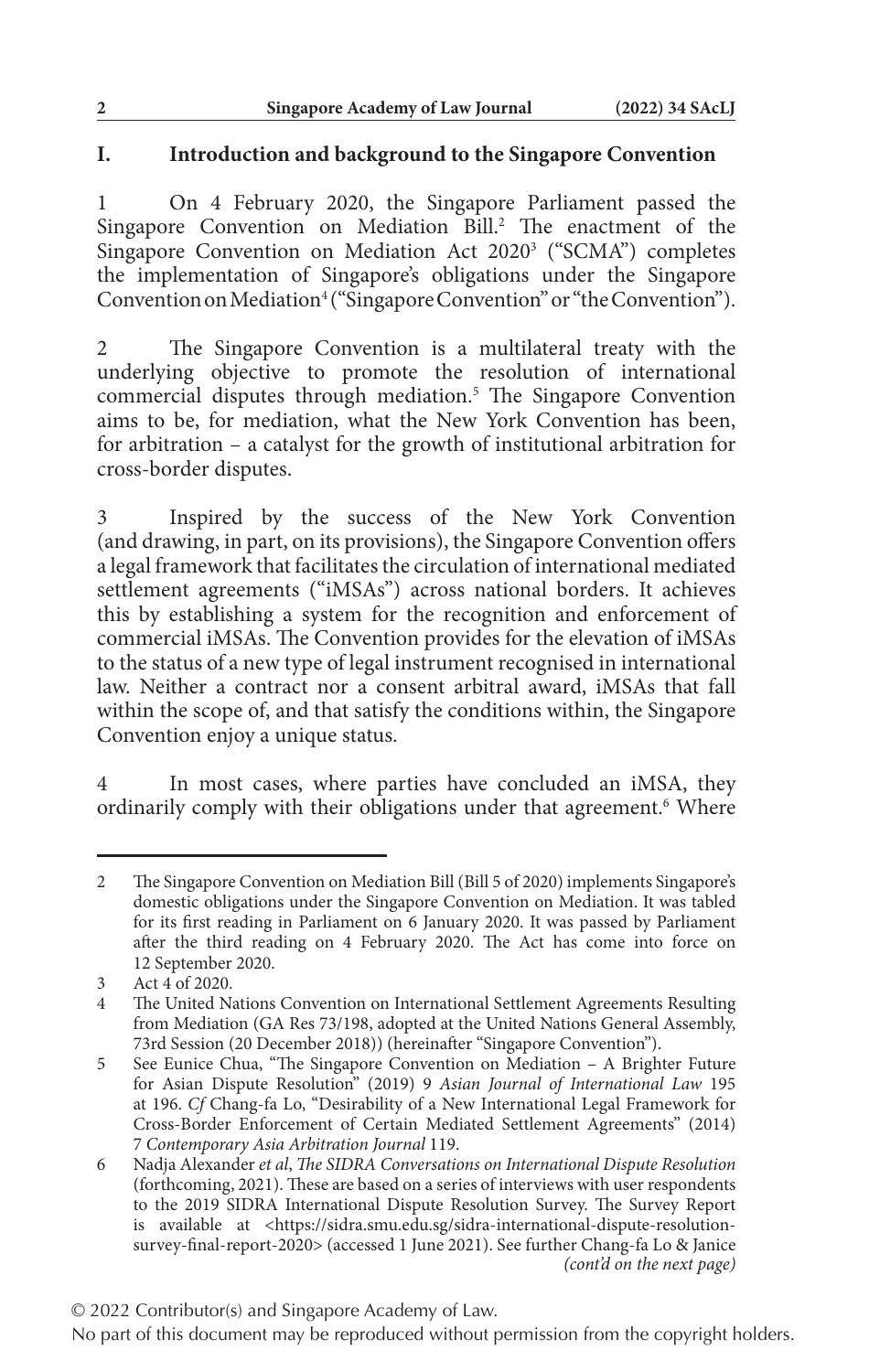parties do not comply, however, the Convention offers them access to an expedited recognition and enforcement regime. The drafters of the Convention anticipated that disputing parties would rarely resort to the Convention's expedited enforcement mechanism. Rather, it was hoped that its presence would offer lawyers and parties the confidence to engage in cross-border mediation, knowing that in the unlikely event of noncompliance, their iMSA may be directly enforceable. This approach is in line with the findings of the SIDRA International Dispute Resolution Survey,<sup>7</sup> which discerned the reasons behind *how* and *why* mediation is being used by disputants not just as a standalone procedure for crossborder commercial disputes, but equally as a central component of mixed mode dispute resolution procedures involving mediation and arbitration. The reasons motivating parties engaged in commercial disputes to choose hybrid dispute resolution procedures (rather than standalone mediation) include the desire to rely on expedited enforcement mechanisms<sup>8</sup> (for instance, under the New York Convention or legislation promoting the enforcement of arbitral awards) – this is an important element which the Singapore Convention promises to deliver.

5 Singapore signed the international treaty named after it on 7 August 2019, alongside 45 other State Parties.<sup>9</sup> At the time of writing,

© 2022 Contributor(s) and Singapore Academy of Law.

Lee, "A New Approach for the Settlement of Regional Disputes to Maintain Dynamic Stability – A Selective Elaboration of the Draft Agreement on the Establishment of the Asia-Pacific Regional Mediation Organization" (2018) 13(1) *Asian Journal of WTO & International Health Law Policy and* 27 at 40–41: "[T]he chances of the parties reneging on their obligations and not performing according to the agreed terms and conditions [of the mediated settlement agreement] is limited." Nolan-Haley shares similar sentiments, in Jacqueline M Nolan-Haley, "Judicial Review of Mediated Settlement Agreements: Improving Mediation with Consent" (2013) 5 *Yearbook on Arbitration and Mediation* 152 at 158–159. See also Shouyu Chong & Felix Steffek, "Enforcement of International Settlement Agreements Resulting from Mediation under the Singapore Convention: Private International Law Issues in Perspective" (2019) 31 SAcLJ 448 at 450, para 5 and Klaus J Hopt & Felix Steffek, "Mediation: Comparison of Laws, Regulatory Models, Fundamental Issues" in *Mediation: Principles and Regulation in Comparative Perspective* (Klaus J Hopt & Felix Steffek eds) (Oxford University Press, 2013) ch 1, at pp 105–106.

<sup>7</sup> Singapore International Dispute Resolution Academy, *SIDRA International Dispute Resolution Survey: Final Report 2020*.

<sup>8</sup> Singapore International Dispute Resolution Academy, *SIDRA International Dispute Resolution Survey: Final Report 2020* at p 46, paras 9.27–9.29.

<sup>9</sup> Nadja Alexander & Shouyu Chong, "UN Treaty on Mediation signed in Singapore" (2019) 23(2-3) *Nederlands-Vlaams tijdschrift voor mediation en conflictmanagement* 71. Alongside Singapore, the names of the State Parties which signed the Singapore Convention on 7 August 2019 are: Afghanistan, Belarus, Benin, Brunei Darussalam, Chile, China, Colombia, Congo, Democratic Republic of the Congo, Eswatini, Fiji, Georgia, Grenada, Haiti, Honduras, India, Islamic Republic of Iran, Israel, Jamaica, Jordan, Kazakhstan, Lao People's Democratic Republic, Malaysia, Maldives, Mauritius, Montenegro, Nigeria, North Macedonia, Palau, Paraguay, the Philippines, *(cont'd on the next page)*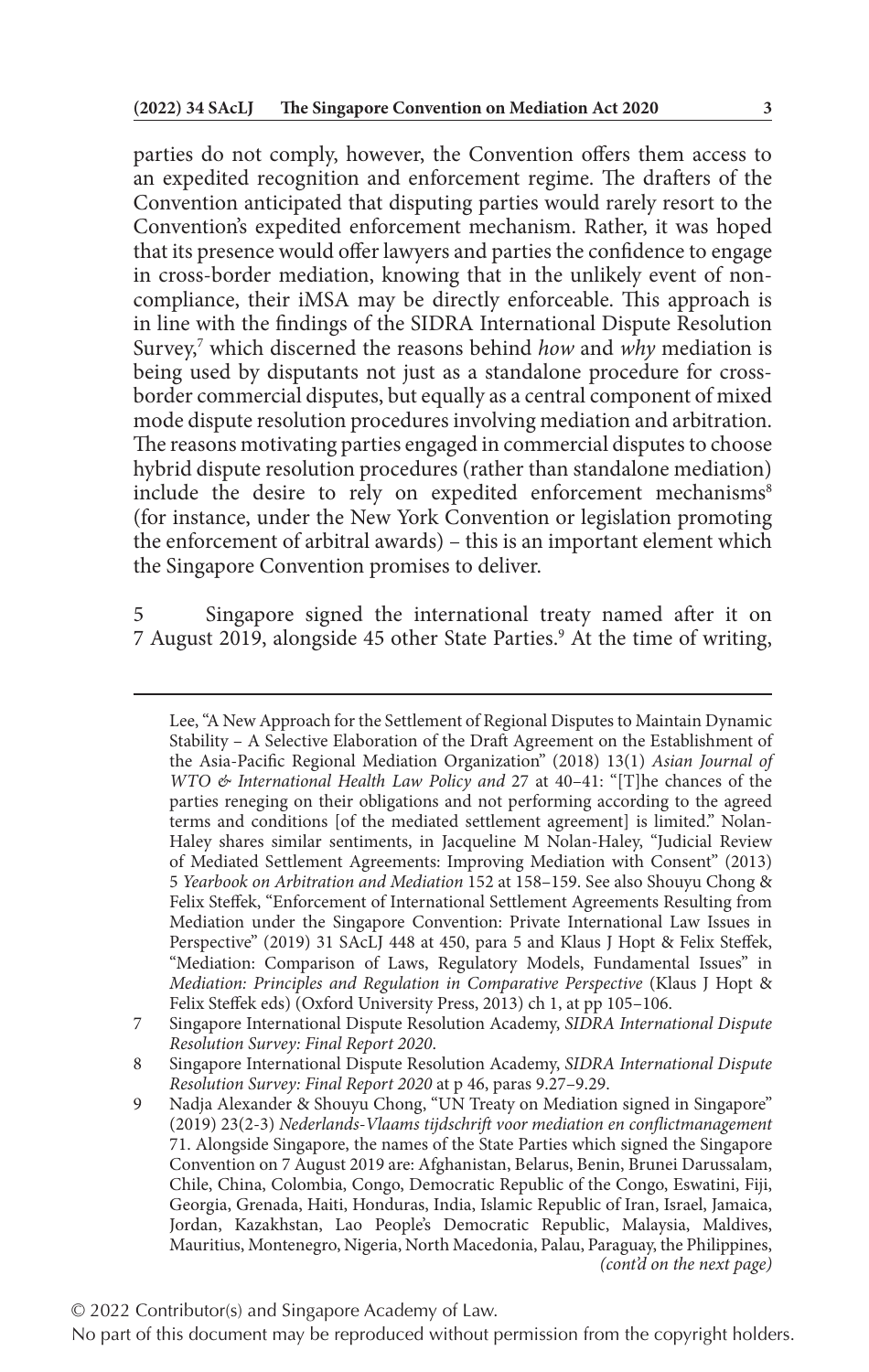nine more States have signed on to the Singapore Convention, bringing the total to 55 State Signatories.<sup>10</sup> After enacting the SCMA in Parliament, Singapore was among the first two countries to deposit their instruments of ratification of the Singapore Convention at the United Nations Headquarters on 25 February 2020, the other being Fiji.<sup>11</sup> Qatar became the third signatory State Party to deposit its instruments of ratification on 12 March 2020; as such, in accordance with Art 14 of the Convention, the Singapore Convention has since entered into force on 12 September 2020,<sup>12</sup> six months after the third ratification.<sup>13</sup>

6 Against this contextual background, the article is structured into two parts. Part 114 examines the provisions of the SCMA and shows how the Act gives effect to the Singapore Convention. Part 215 examines the regulatory landscape for iMSAs in Singapore in terms of four co-existing regimes: the common law, court-referred mediation practice, the Mediation Act 2017<sup>16</sup> ("MA") and the SCMA.

#### **II. Part 1: The Singapore Convention on Mediation Act 2020**

#### *A. From Convention to Act*

7 With its 16 Articles, the drafters of the Singapore Convention intended to create a minimalist and efficient framework for the recognition and enforcement of iMSAs internationally. The provisions

Qatar, Republic of Korea, Samoa, Saudi Arabia, Serbia, Sierra Leone, Sri Lanka, Timor-Leste, Turkey, Uganda, Ukraine, United States of America, Uruguay and the Bolivarian Republic of Venezuela.

<sup>10</sup> "Status: United Nations Convention on International Settlement Agreements Resulting from Mediation" *United Nations Commission on International Trade Law* <https://uncitral.un.org/en/texts/mediation/conventions/international\_settlement\_ agreements/status> (accessed 21 September 2021). The nine additional States are Armenia, Australia, Brazil, Chad, Ecuador, Gabon, Ghana, Guinea-Bissau and Rwanda.

<sup>11</sup> "Singapore, Fiji First 2 Countries to Deposit Instruments of Ratification for Singapore Convention on Mediation" *ChannelNewsAsia* (26 February 2020).

<sup>12</sup> Nadja Alexander & Shouyu Chong, "12 September 2020: The Singapore Convention on Mediation Comes Into Force" *Kluwer Mediation Blog* (12 September 2020).

<sup>13</sup> United Nations Information Service, "The United Nations Convention on International Settlement Agreements Resulting from Mediation Will Enter into Force Following Ratification by Singapore, Fiji and Qatar" (13 March 2020) <http:// unis.unvienna.org/unis/en/pressrels/2020/unisl293.html> (accessed 1 June 2020).

<sup>14</sup> See paras 7–71 below.

<sup>15</sup> See paras 72–97 below.

<sup>16</sup> Act 1 of 2017.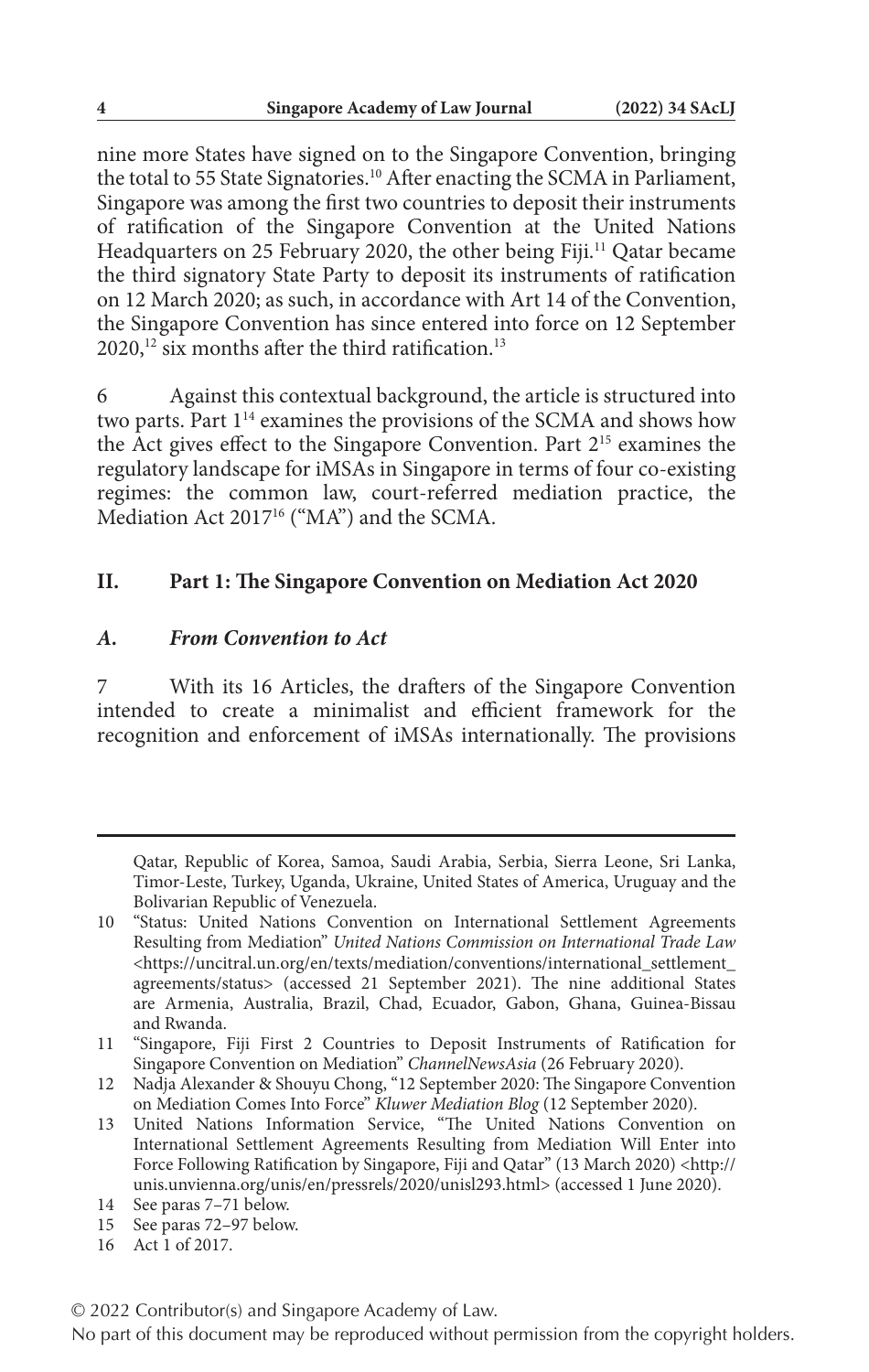of the Singapore Convention have been dealt with in previous writing.17 To set the context for our examination of the SCMA, the comparative table below sets out the most important provisions of the SCMA and the equivalent provisions in the Convention itself. It is noteworthy that Singapore has not declared any reservations, which would have been possible under Art 8 of the Convention.

| <b>Singapore Convention on</b><br><b>Mediation Act</b> | <b>Singapore Convention on</b><br><b>Mediation</b> |
|--------------------------------------------------------|----------------------------------------------------|
| s $2(1)$ "mediation"                                   | Art $2(3)$                                         |
| s(2)                                                   | Art $2(2)$                                         |
| s $3(1)$ "international"                               | Arts $1(1)$ and $2(1)$                             |
| s(2)                                                   | Arts $1(2)-1(3)$ and 8                             |
| s(4(1))                                                | Arts $3(1)-3(2)$                                   |
| s(4(2)                                                 | Art 7                                              |
| s <sub>5</sub>                                         | Art <sub>3</sub>                                   |
| $\sqrt{6}$                                             | Art 4                                              |
| s 7                                                    | Art 5                                              |
| s <sub>9</sub>                                         | Art 6                                              |
| s <sub>13</sub>                                        | Art $4(1)$ "competent authority"                   |

**Figure 1: Comparative table of key provisions of the Singapore Convention on Mediation Act 2020 and Singapore Convention**

# *B. How the Singapore Convention on Mediation Act 2020 works, in a nutshell*

In Singapore, the SCMA gives legislative effect to the provisions of the Singapore Convention. As indicated previously, once parties have concluded an iMSA, research indicates that they normally comply with their respective obligations.18 However, where this is not the case, the SCMA provides parties to iMSAs that fall within its scope<sup>19</sup> with the possibility to proceed to the High Court (namely, the General Division of the High Court, *per* s 2(4) of the SCMA) or the Court of Appeal (namely, the Appellate Division of the High Court and the Court of Appeal, *per* s 2(5) of the SCMA) of Singapore to seek relief.<sup>20</sup> In accordance with the

<sup>17</sup> See Nadja Alexander & Shouyu Chong, *The Singapore Convention on Mediation: A Commentary* (Wolters Kluwer, 2019).

<sup>18</sup> See n 7 above.

<sup>19</sup> Singapore Convention on Mediation Act 2020 (Act 4 of 2020) s 3.

<sup>20</sup> Singapore Convention on Mediation Act 2020 (Act 4 of 2020) s 4. It bears emphasis that "enforcement relief" would generally embrace what one would understand *(cont'd on the next page)*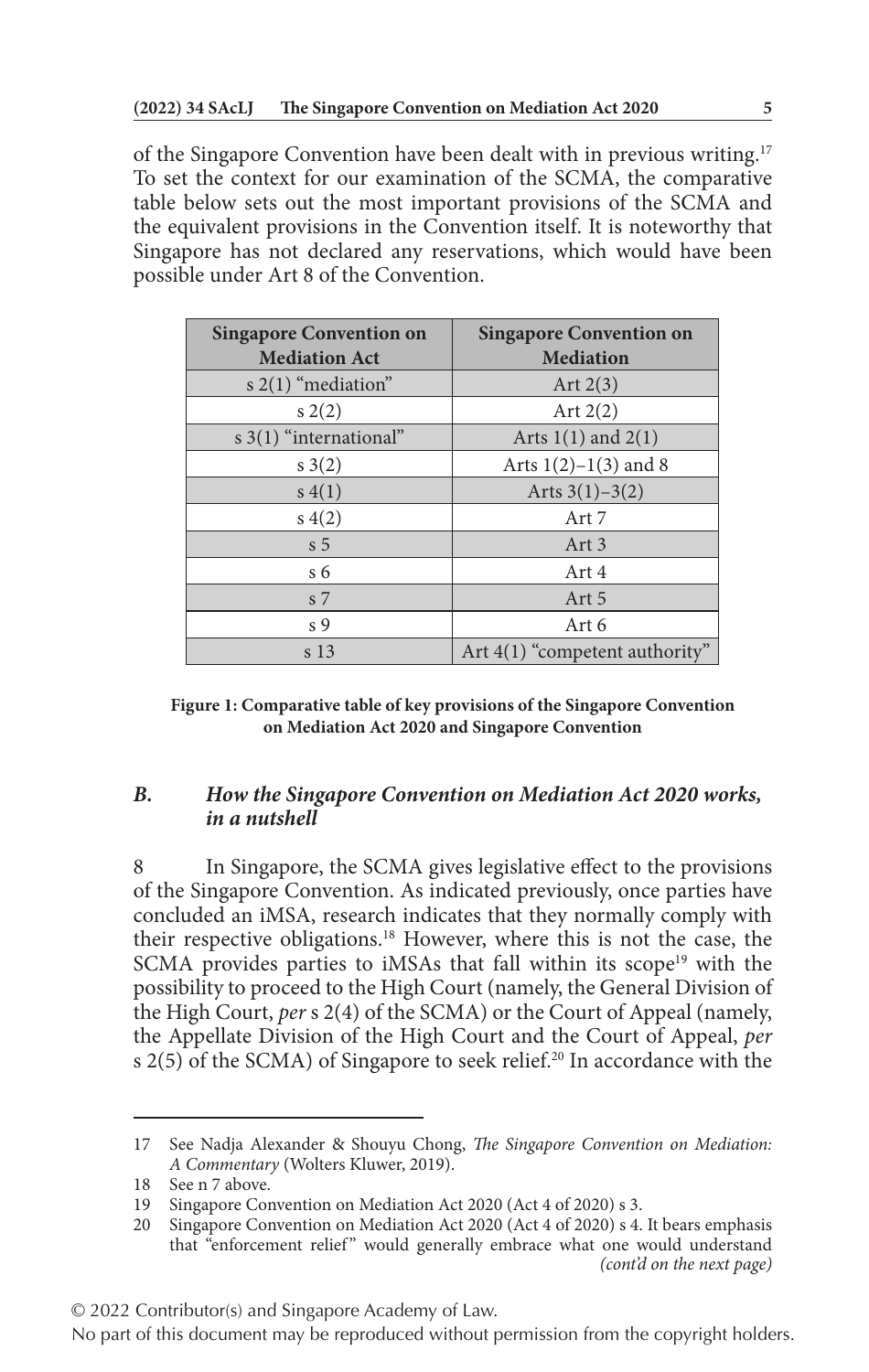SCMA, the party that seeks relief will have to file an application before the relevant Singapore court, and submit as evidence (a) the iMSA which reflects the parties' signatures<sup>21</sup> and (b) some tangible proof that the iMSA was a result of mediation, such as an attestation by the mediator or mediation institution that the settlement resulted from mediation.<sup>22</sup>

9 When seeking relief, parties relying on the SCMA for expedited enforcement may apply their iMSA as a "sword" or a "shield".23 Provided the iMSA is not refused enforcement based on a defence set out in  $\sigma$ ,<sup>24</sup> it will be enforced *per* ss 4(1)(*a*) and 5 of the SCMA: the iMSA in this instance would be applied like a "sword", to compel a counter-party to perform some obligations which have not been complied with therein.<sup>25</sup> Alternatively, issues resolved and reflected in the iMSA may be invoked, in accordance with s  $4(1)(a)$  or  $4(1)(b)$  of the SCMA, as a complete defence (or shield) to High Court (namely, the General Division of the High Court, *per* s 2(4) of the SCMA) or Court of Appeal (namely, the Appellate Division of the High Court and the Court of Appeal, *per* s 2(5) of the SCMA) proceedings, if parties at litigation contest issues which have already been resolved and reflected in that iMSA.<sup>26</sup> At this

- 22 Singapore Convention on Mediation Act 2020 (Act 4 of 2020) s 6(1)(*b*); s 6(1)(*b*)(iv) further provides that other forms of suitable evidence may be submitted in the absence of the mediator's signature on the international mediated settlement agreement or an attestation by the mediator or mediation institution that the settlement agreement resulted from mediation. In the authors' view, these could include an agreement to mediate: see Shouyu Chong & Felix Steffek, "Enforcement of International Settlement Agreements Resulting from Mediation under the Singapore Convention: Private International Law Issues in Perspective" (2019) 31 SAcLJ 448 at 467–468, para 40.
- 23 The metaphors were helpfully applied by Schnabel in Timothy Schnabel, "The Singapore Convention on Mediation: A Framework for the Cross-Border Recognition and Enforcement of Mediated Settlements" (2019) 19(1) *Pepperdine Dispute Resolution Law Journal* 1 at 35 *ff*.

© 2022 Contributor(s) and Singapore Academy of Law.

in private international law as reliefs flowing from a recognition and enforcement of a cross-border dispute resolution outcome: *cf* Shouyu Chong & Felix Steffek, "Enforcement of International Settlement Agreements Resulting from Mediation under the Singapore Convention: Private International Law Issues in Perspective" (2019) 31 SAcLJ 448 at 464–466, paras 32–36.

<sup>21</sup> Singapore Convention on Mediation Act 2020 (Act 4 of 2020) s 6(1)(*a*).

<sup>24</sup> Singapore Convention on Mediation Act 2020 (Act 4 of 2020) s 7.

<sup>25</sup> Singapore Convention on Mediation Act 2020 (Act 4 of 2020) ss 4(1)(*a*) and 5.

<sup>26</sup> Singapore Convention on Mediation Act 2020 (Act 4 of 2020) s 4(1)(*b*). See also s 13 of the Singapore Convention on Mediation Act 2020 (Act 4 of 2020). The Supreme Court of Judicature Act (Cap 322, 2007 Rev Ed) has been amended to clarify that the Singapore High Court wields the necessary jurisdiction to enforce international mediated settlement agreements, and the Singapore High Court and Court of Appeal (which have, since January 2021, been reorganised to comprise the General Division of the High Court, the Appellate Division of the High Court, and the Court of Appeal) possess jurisdiction to recognise iMSAs for the purposes of invocation as a defence, in accordance with the provisions of the Singapore Convention.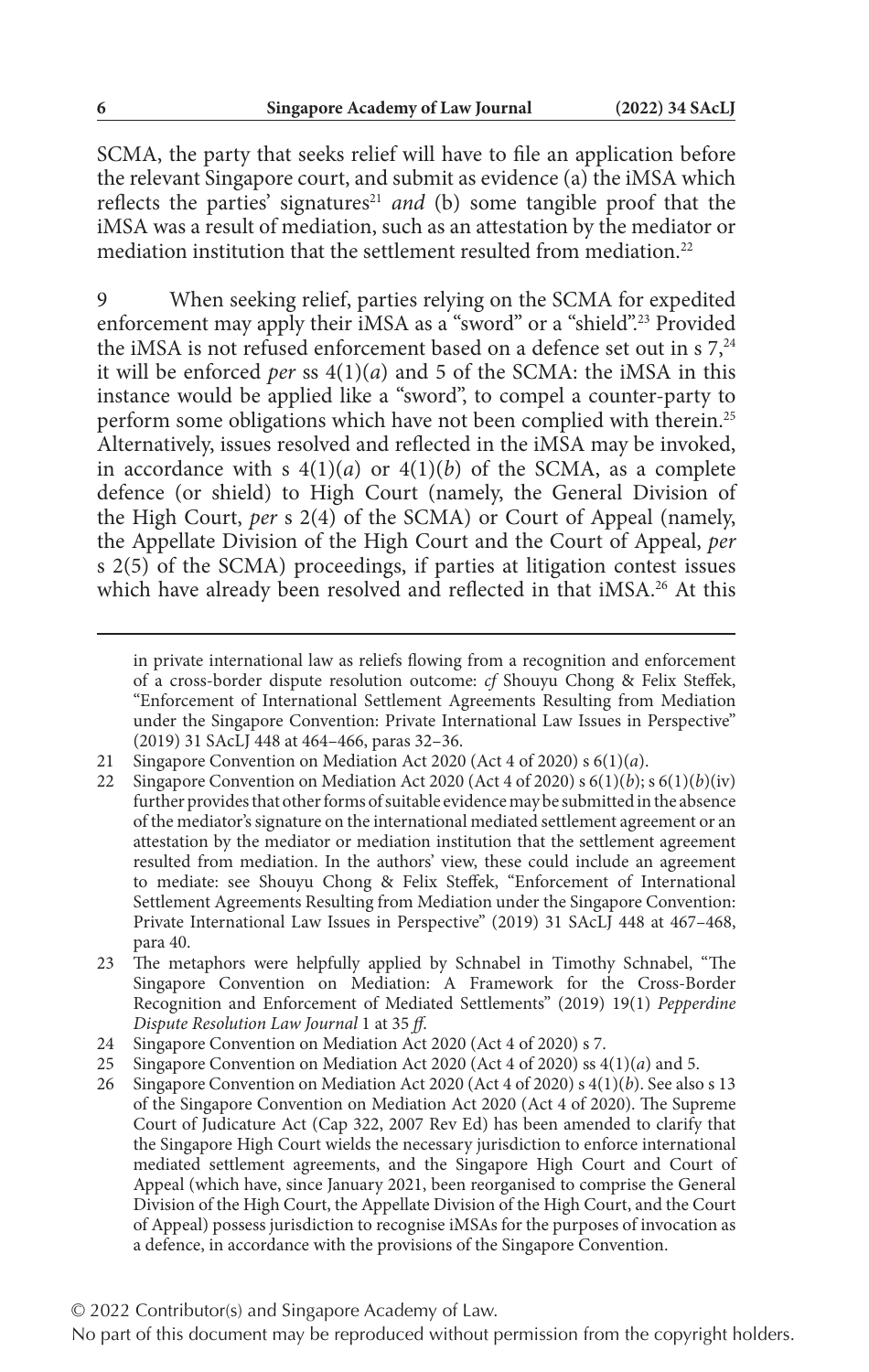juncture, it also bears note that there is *no requirement* for an iMSA to undergo a review process at the location where it was concluded (the State of origin).27 Whereas the New York Convention imposes an obligation on Contracting States to recognise and enforce an arbitration agreement, that satisfies the requirements prescribed in Art II of the New York Convention, by referring the parties to arbitration, there is no corresponding requirement in relation to mediation agreements in the Singapore Convention. It follows that no question of the preliminary jurisdiction of a mediation arises<sup>28</sup> and there is no "seat" of mediation in the sense that there is a "seat" of arbitration in the State of origin, the courts of which State have powers of supervision and review.<sup>29</sup> Therefore, as a matter of logic and principle, the State of origin plays no role in judicial review of the iMSA and this may only occur in the State(s) of enforcement.

10 Further, the SCMA amends two existing pieces of legislation. First, the MA<sup>30</sup> is amended to accommodate and acknowledge the new status of iMSAs,<sup>31</sup> which are recognised and enforceable under the Singapore Convention.<sup>32</sup> The purpose of the amendments to the MA is to

© 2022 Contributor(s) and Singapore Academy of Law.

<sup>27</sup> Singapore Parl Debates; Vol 94; [4 February 2020].

<sup>28</sup> In arbitration this is referred to as the principle of competence-competence: the principle of competence-competence empowers arbitrators to rule on their own jurisdiction. Some jurisdictions accept the negative effect of competencecompetence, according to which courts give a priority to arbitrators to rule on their own jurisdiction, while the courts keep the power to conduct "a full review of the existence, validity and scope of the arbitration agreement at the end of the arbitral process". See *The UNCITRAL Secretariat Guide on the Convention on the Recognition and Enforcement of Foreign Arbitral Awards, New York 1958* (Emmanuel Gaillard & George A Bermann eds) (Brill Nijhoff, 2017) at p 48.

<sup>29</sup> See also the discussion of the term "international" at paras 19–24 below. Shouyu Chong & Nadja Alexander, "Singapore Convention Series: Why is There No 'Seat' of Mediation?" *Kluwer Mediation Blog* (1 February 2019); Nadja Alexander & Shouyu Chong, *The Singapore Convention on Mediation – A Commentary* (Wolters Kluwer, 2019) at paras 1.14–1.16; Shouyu Chong & Felix Steffek, "Enforcement of International Settlement Agreements Resulting from Mediation under the Singapore Convention: Private International Law Issues in Perspective" (2019) 31 SAcLJ 448 at 456, para 15.

<sup>30</sup> Mediation Act 2017 (Act 1 of 2017).

<sup>31</sup> In other words, an international mediated settlement agreement ("iMSA") that falls within the scope of the Singapore Convention on Mediation Act 2020 (Act 4 of 2020) is not precluded from also falling within the scope of the Mediation Act 2017 (Act 1 of 2017), if that iMSA also qualifies under the Mediation Act. Note, however, that the iMSA cannot be recorded under the Mediation Act if it has already been recorded under the Singapore Convention on Mediation Act. See also Part 2 below on the new regulatory landscape for iMSAs.

<sup>32</sup> While the Singapore Convention on Mediation Act 2020 (Act 4 of 2020) makes references to "international settlement agreements", for the sake of clarity, such agreements are referred to here as "international *mediated* settlement agreements" to highlight the principle that the settlement agreement must result from a mediation.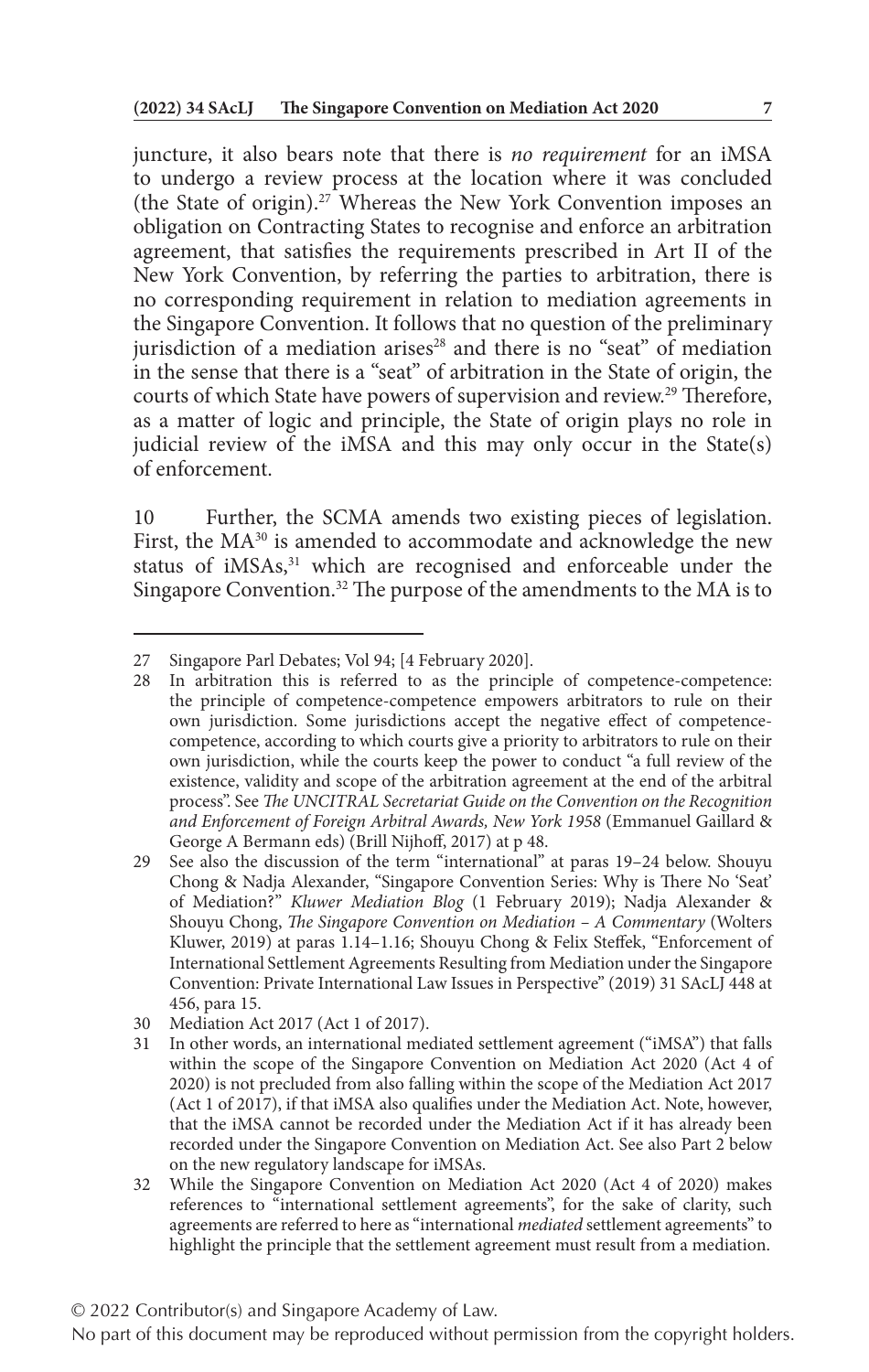maximise parties' procedural choice by preserving a party's rights under the MA as well as the SCMA, if the iMSA falls within the scope of both pieces of legislation.<sup>33</sup> Secondly, the Supreme Court of Judicature Act<sup>34</sup> has been amended to clarify that the Singapore High Court and Court of Appeal wield the necessary jurisdiction to recognise, and the Singapore High Court to enforce, iMSAs in accordance with the provisions of the Singapore Convention.35 Finally it is noteworthy that the Supreme Court of Judicature (Amendment) Act 201936 has since come into force in 2021. As such, s 2(4) of the SCMA serves to precisely define references to the High Court in the Act as the General Division of the High Court; whilst s  $2(5)$  defines references to the Court of Appeal in the Act as the Appellate Division of the High Court and the Court of Appeal.

11 The provisions of the SCMA are considered in greater detail below.

*(1) Scope and basic terms*

12 In terms of the scope of the SCMA, international settlement agreements resulting from mediation are relevant. In this article, these are referred to as international mediated settlement agreements or iMSAs.

(a) Settlement agreements resulting from mediation

13 It bears emphasis that the iMSA brought for enforcement under the SCMA must resolve a commercial dispute and must be in writing.<sup>37</sup> This factor distinguishes an ordinary contractual agreement from an iMSA;<sup>38</sup> only the latter may be offered direct relief under the SCMA. Although based in contract, the legal effect of an iMSA differs from that of an ordinary transactional contract.<sup>39</sup> For example, according to the common law of Singapore, settlement agreements (mediated or negotiated) concluded to resolve a commercial dispute may engender *res* 

<sup>33</sup> See Singapore Convention on Mediation Act 2020 (Act 4 of 2020) s 12.

<sup>34</sup> Cap 322, 2007 Rev Ed.

<sup>35</sup> See Singapore Convention on Mediation Act 2020 (Act 4 of 2020) s 13.

<sup>36</sup> Act 40 of 2019.

<sup>37</sup> See s 2(1) of the Singapore Convention on Mediation Act 2020 (Act 4 of 2020).

<sup>38</sup> Singapore Parl Debates; Vol 94; [4 February 2020].

<sup>39</sup> Consider *Rakna Arakshaka Lanka Ltd v Avant Garde Maritime Services (Pte) Ltd* [2019] 2 SLR 131; see analysis in Nadja Alexander & Shouyu Chong, "Mediation and Appropriate Dispute Resolution" (2019) 20 SAL Ann Rev 614 at paras 22.7–22.12.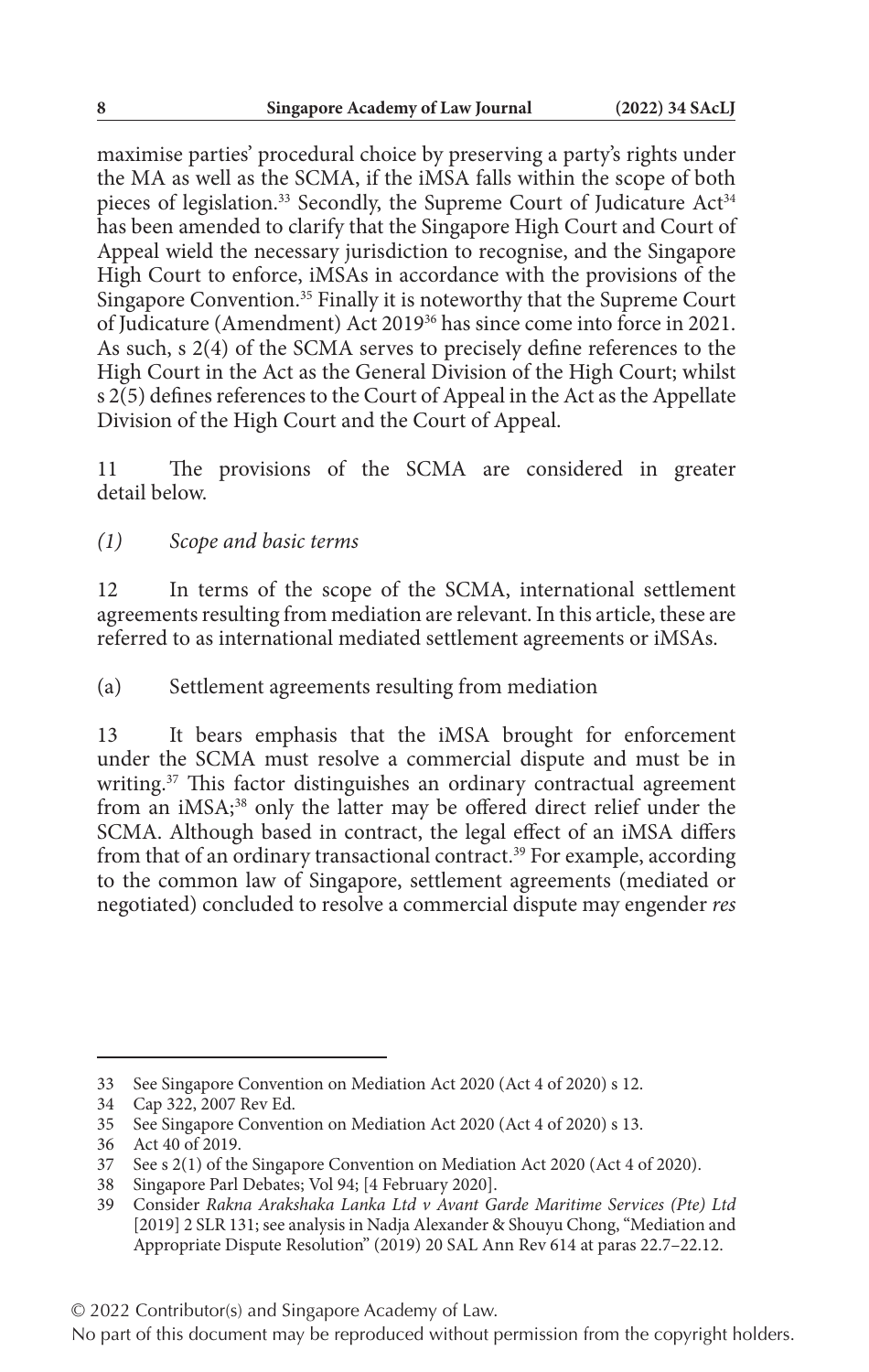*judicata*, 40 and render dispute proceedings in court or an arbitral tribunal (in relation to the discrete issues resolved under it) spent and exhausted.<sup>41</sup>

14 Therefore, consistent with the Convention, parties must establish that their settlement agreement to resolve a commercial dispute is in writing and was procured as a result of mediation when applying to the relevant Singapore courts for relief.<sup>42</sup>

15 Section 2(1) of the SCMA provides: $43$ 

'mediation' means a process (whether referred to by the expression 'mediation' or 'conciliation' or any term of similar import) —

> (*a*) by which the parties to the mediation attempt to reach an amicable settlement of their dispute with the assistance of one or more third parties (called in this Act the mediator); and

> (*b*) in which the mediator lacks the authority to impose a solution upon the parties to the dispute …

16 Modelled on the definition of mediation in the Singapore Convention, the definition in the SCMA is a functional one,<sup>44</sup> which puts emphasis on the *nature* and *substance* of the dispute resolution mechanism, rather than the form and label of it.<sup>45</sup> Importantly, it is

<sup>40</sup> In contrast, note that the *res judicata* effect of settlement agreements is marginalised in non-common law legal traditions: see Khory McCormick & Sharon Ong, "Through the Looking Glass: An Insider's Perspective into the Making of the Singapore Convention on Mediation" (2019) 31 SAcLJ 520 at 534, para 38.

<sup>41</sup> *Rakna Arakshaka Lanka Ltd v Avant Garde Maritime Services (Pte) Ltd* [2019] 2 SLR 131 at [95].

<sup>42</sup> Singapore Parl Debates; Vol 94; [4 February 2020].

<sup>43</sup> Singapore Convention on Mediation Act 2020 (Act 4 of 2020) s 2(1). Also note that "mediation" is defined broadly under  $Art 2(3)$  of the Singapore Convention to be: … a process, irrespective of the expression used or the basis upon which the process is carried out, whereby parties attempt to reach an amicable settlement of their dispute with the assistance of a third person or persons ('the mediator') lacking the authority to impose a solution upon the parties to the dispute.

<sup>44</sup> See Shouyu Chong & Felix Steffek, "Enforcement of International Settlement Agreements Resulting from Mediation under the Singapore Convention: Private International Law Issues in Perspective" (2019) 31 SAcLJ 448 at 457–458, para 17. *Cf* Nadja Alexander & Shouyu Chong, "An Introduction to the Singapore Convention on Mediation – Perspectives from Singapore" (2018) 22(4) *Nederlands-Vlaams tijdschrift voor mediation en conflictmanagement* 37 at 41 and Nadja Alexander & Shouyu Chong, *The Singapore Convention on Mediation – A Commentary* (Wolters Kluwer, 2019) at paras 2.18–2.20.

<sup>45</sup> Nadja Alexander & Shouyu Chong, "The Singapore Convention on Mediation: Origins and Application to Investor-State Disputes" in *The Asian Turn in Foreign Investment* (Chester Brown & Mahdev Mohan eds) (Cambridge University Press, 2021).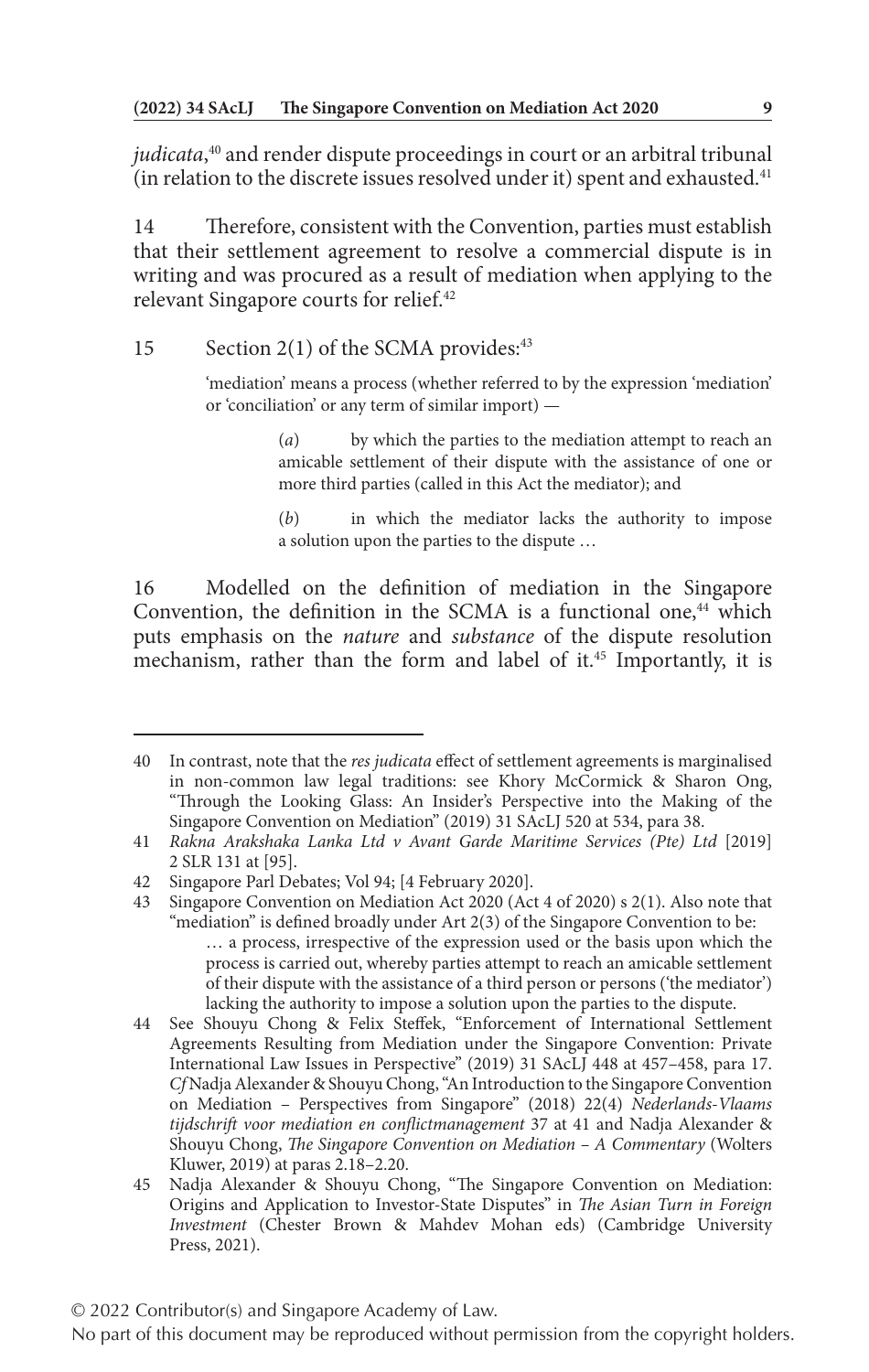not inconsistent with the meaning of mediation under s 3 of the MA.46 However, while the language of the MA seems to encourage (but not require) a facilitative approach to mediation,<sup>47</sup> the language of the SCMA is broader and more "neutral" in this regard. The SCMA definition embraces a variety of facilitative and advisory practice models, regardless of whether it is called "mediation", "conciliation" or goes by another name, but excludes determinative mechanisms such as arbitration and adjudication.48 It reflects the diversity in cross-border mediation practices around the world.49 As Senior Minister of State ("SMS") Edwin Tong SC had recognised in his speech at the Second Reading of the Bill:<sup>50</sup>

> It is not uncommon for parties to discuss and come to a resolution through various channels. So, in other words, where there is a dispute, one does not just sit down and say, 'Okay, listen, this is a mediation. Let's start'. Often, there is a series of informal discussions, maybe exchange in writing sometimes or over meetings. This can happen for a period of time before arriving at an agreement through the mediation.

17 Consequently, parties need not pedantically use the word "mediation" to describe their iMSA, in order for it to be recognised or enforceable under the SCMA. By way of illustration, in *Ram Niranjan v* 

- (*a*) identify the issues in dispute;
- (*b*) explore and generate options;
- (*c*) communicate with one another;
- (*d*) voluntarily reach an agreement.
- 48 Shouyu Chong & Felix Steffek, "Enforcement of International Settlement Agreements Resulting from Mediation under the Singapore Convention: Private International Law Issues in Perspective" (2019) 31 SAcLJ 448 at 457–458, para 17. It is noteworthy that the Mediation Act of 2017 (Act 1 of 2017) also embraces a variety of facilitative and advisory practice models, despite the more facilitative-oriented language.
- 49 Consider Nadja Alexander, "Ten Trends in International Mediation" (2019) 31 SAcLJ 405 at 430–432, paras 50–54. In his speech, SMS Tong SC noted a comment by Member of Parliament, Professor Dr Fatimah Lateef, who acknowledged that the domestic framework, context and cultures of each country may drive the conduct of mediation differently, leading to a valid (and related) concern that the Singapore Convention on Mediation Act 2020 (Act 4 of 2020) should be applied to ensure consistency of standards for mediators before whom such iMSAs are concluded, in Singapore Parl Debates; Vol 94; [4 February 2020].
- 50 Singapore Parl Debates; Vol 94; [4 February 2020].

<sup>46</sup> See Dorcas Quek Anderson, "Comment: A Coming of Age for Mediation in Singapore? Mediation Act 2016" (2017) 29 SAcLJ 275 at 277, para 7.

<sup>47</sup> The definition of mediation in s 3(1) of the Mediation Act 2017 (Act 1 of 2017) provides:

In this Act, 'mediation' means a process comprising one or more sessions in which one or more mediators assist the parties to a dispute to do all or any of the following with a view to facilitating the resolution of the whole or part of the dispute: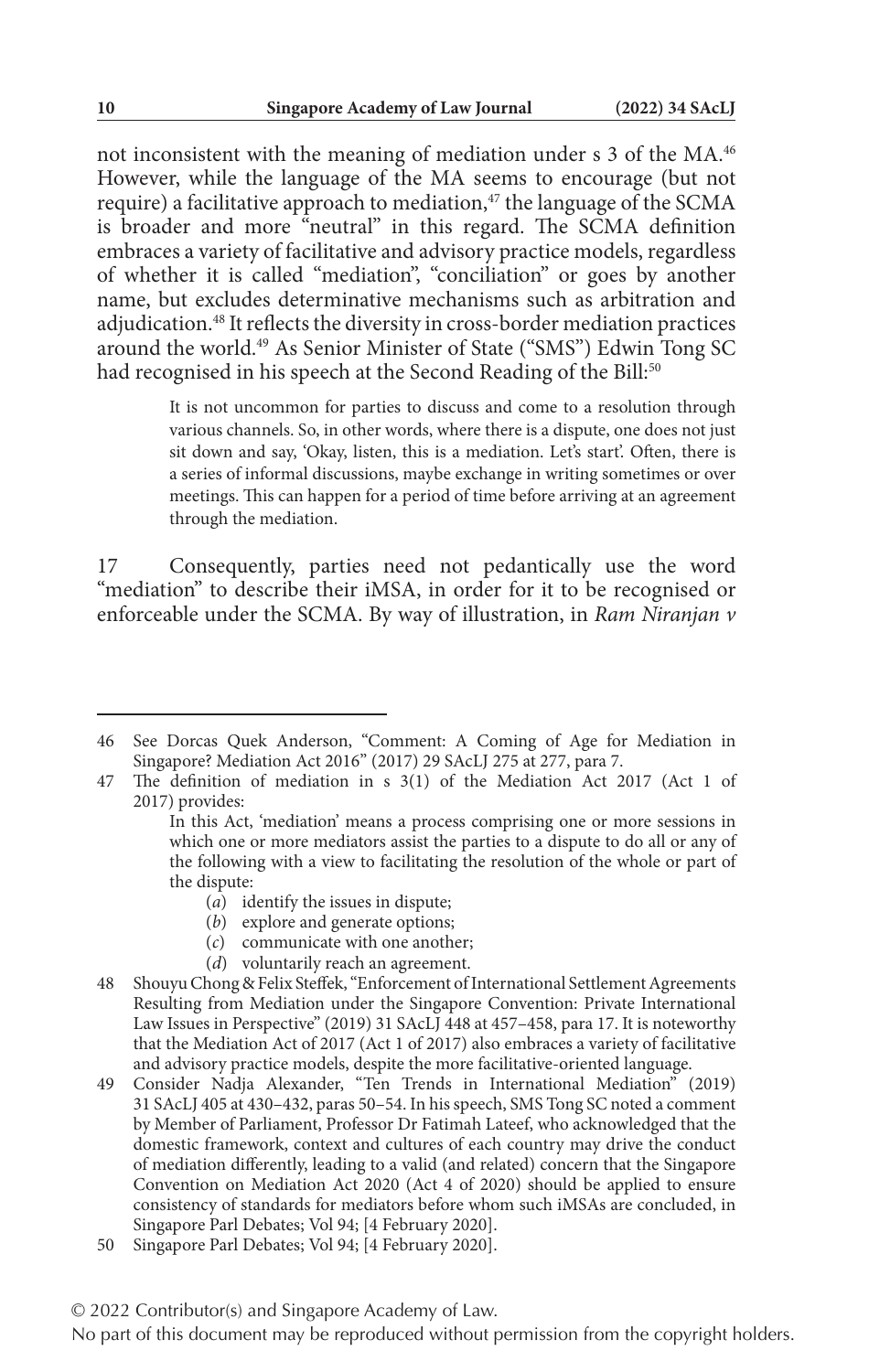*Navin Jatia*, 51 a mediated settlement agreement, which resolved various disputes in relation to a family business and was encapsulated in a document labelled a "Memorandum of Understanding", was enforced in substance as a settlement agreement resulting from mediation in spite of the label attached to it.

18 Finally, a comment on the extent to which online mediation could fall within the SCMA's mediation definition is necessary. The SCMA expressly recognises that iMSAs may be concluded and recorded digitally, thereby acknowledging the practice of online mediation. The broad functional definition of "mediation" certainly supports online mediation with a human mediator. But what of the situation where artificial intelligence algorithms assume the mediator's role? Could "the mediator" referred to in s 2(1) of the SCMA be defined broadly enough to embrace an AI system? Or will the law begin to accept the possibility of personality in artificial intelligence systems?52 The functional definition of "mediation" and "the mediator" is bound to embrace the pushing of boundaries in the evolution and advancement of dispute resolution mechanisms, as technological norms transform with time.53 These are some interesting considerations which may arise in the years to come when the application of the SCMA becomes more commonplace.

(b) International nature of international mediated settlement agreements and absence of a "seat" of mediation

19 The SCMA only applies to mediated settlement agreements with an international character.<sup>54</sup> Here the language of the Singapore Convention (and the SCMA) differs from the New York Convention on Arbitration (and the International Arbitration Act),<sup>55</sup> which refers

55 Cap 143A, 2002 Rev Ed.

<sup>51</sup> [2020] 3 SLR 982. The parties appealed and the defendant was successful in overturning some of the High Court's findings, but the Court of Appeal nevertheless upheld the High Court's finding that the mediated settlement agreement, encapsulated in a document titled a "Memorandum of Understanding", was enforceable: *Navin Jatia v Ram Niranjan* [2020] 1 SLR 1098 at [74]–[76].

<sup>52</sup> Shouyu Chong & Felix Steffek, "Enforcement of International Settlement Agreements Resulting from Mediation under the Singapore Convention: Private International Law Issues in Perspective" (2019) 31 SAcLJ 448 at 458–459, para 19. Consider Paulius Čerka, Jurgita Grigienė & Gintarė Sirbikytė, "Is It Possible to Grant Legal Personality to Artificial Intelligence Software Systems?" (2017) 33 CL&SR 685.

<sup>53</sup> Consider how litigation proceedings in the High Court of Singapore may now, in some limited and controlled circumstances (owing to the COVID-19 pandemic movement restrictions), be conducted online: Aaron Yoong, "Zooming into a New Age of Court Proceedings – Perspectives from the Court, Counsel and Witnesses" [2020] SAL Prac 19.

<sup>54</sup> *Cf* Nadja Alexander & Shouyu Chong, *The Singapore Convention on Mediation – A Commentary* (Wolters Kluwer, 2019) at para 1.09.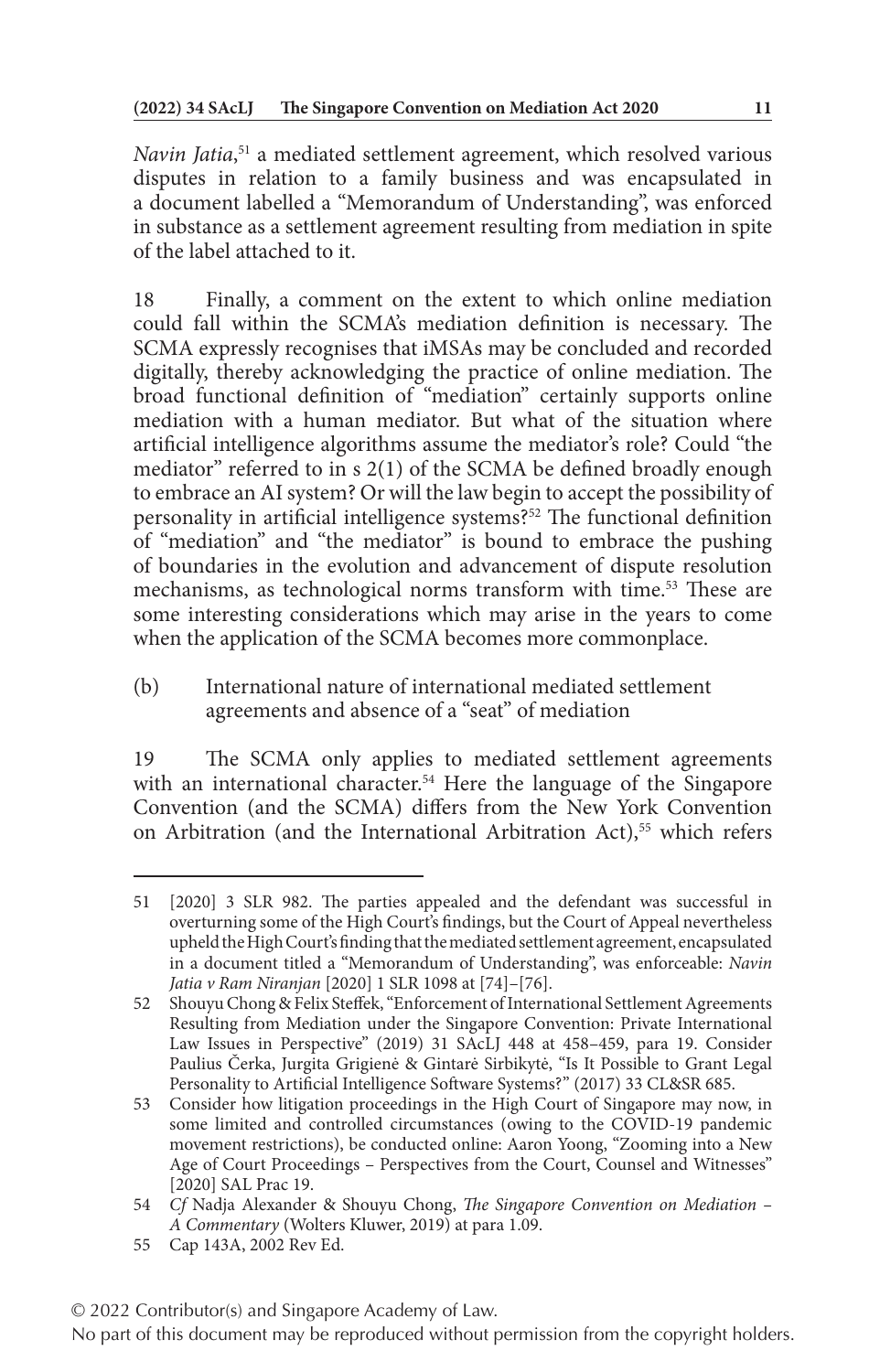to "foreign" (and not "international") arbitral awards. As indicated previously, this difference is linked to the absence of the concept of a "seat" of mediation.56 In international arbitration, the seat indicates the single jurisdiction (the State of origin) that has the power to set aside an arbitral award. Further, the seat of arbitration, as the originating State of arbitration, may impose domestic law requirements which may affect the enforcement of arbitral awards pursuant to the New York Convention.<sup>57</sup>

© 2022 Contributor(s) and Singapore Academy of Law.

<sup>56</sup> The relevance of the seat is fundamental in international arbitration because it is crucial in the determination of whether the award sought to be enforced is a foreign or domestic award (see Art I of the Convention on the Recognition and Enforcement of Foreign Arbitral Awards (10 June 1958), 330 UNTS 38 (entered into force 7 June 1959) (hereinafter "New York Convention")). In addition, it is commonly understood that the courts of the seat of arbitration have been traditionally entrusted with the powers by the drafters of the New York Convention through Art V(1)(*e*) of the Convention to engage in a principal review of awards made by the tribunal (see Nadia Darwazeh, "Article V(1)(*e*)" in *Recognition and Enforcement of Foreign Arbitral Awards: A Global Commentary on the New York Convention* (Herbert Kronke *et al* eds) (Kluwer Law International, 2010) at p 327). For further information on how the seat of arbitration is determined and a perusal of the function of courts at the seat before an award is taken abroad for enforcement, see Alexander J Bělohlávek, "Seat of Arbitration and Supporting and Supervising Function of Courts" (2015) 5 *Czech (& Central European) Yearbook of Arbitration* 21. It is usual for the courts at the seat to examine whether rules of natural justice have been breached by the arbitral tribunal during the determinative process and set an award aside if any breach has occurred: for instance, the court may examine whether the parties have been sufficiently apprised of the justifications by arbitrators when rendering their award (see *TMM Division Maritima SA de CV v Pacific Richfield Marine Pte Ltd* [2013] 4 SLR 972 at [99]). It follows that there is no need to discern the seat of mediation as it is not a determinative process as is arbitration – the nature of natural justice considerations is fundamentally different, because, in mediation, parties are not compelled to arrive at their dispute resolution outcome. Accordingly, the power of the competent authority of the State to refuse to enforce an international mediated settlement agreement based on the fairness of the mediation process resulting in an iMSA is strictly confined to cases where mediator misconduct is so egregious that it materially influences parties to enter into it inadvertently (see Arts  $5(1)(e)$  and 5(1)(*f*) of the Singapore Convention).

<sup>57</sup> Timothy Schnabel, "The Singapore Convention on Mediation: A Framework for the Cross-Border Recognition and Enforcement of Mediated Settlements" (2019) 19(1) *Pepperdine Dispute Resolution Law Journal* 1 at 22. Take for instance *AJU v AJT* [2011] 4 SLR 739, where the Court of Appeal found that an arbitral award may be set aside if it finds that a Singapore seated arbitral tribunal makes an error of law in respect to what the public policy of Singapore is (at [67]). If the tribunal had held that a disputed contractual agreement was illegal under the law of Country X, but *incorrectly* ruled that it could nonetheless be enforced in Singapore because it was not contrary to Singapore's public policy, the Court of Appeal found that this would be a finding which it may properly set aside. Once set aside at the seat of arbitration pursuant to domestic law, the arbitral award cannot be enforced under the New York Convention in another jurisdiction.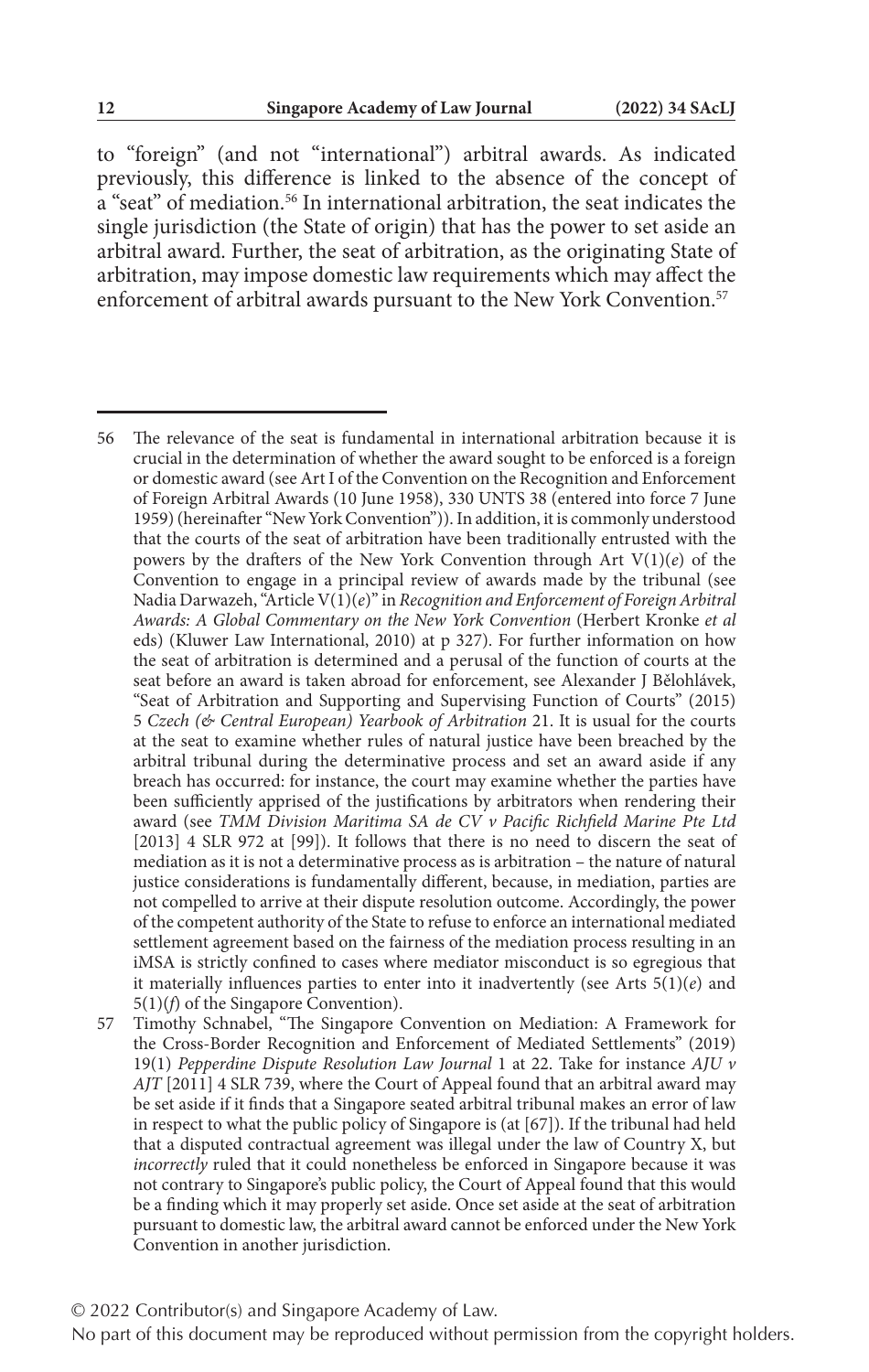20 None of this applies in the case of international mediation. As indicated previously, the power to refuse to enforce an iMSA lies with the State of enforcement. The internationality of a "foreign" arbitral award enforced under the New York Convention is clear:58 "foreign" means the seat is in a different jurisdiction to that in which enforcement is sought. In contrast, the internationality of a mediated settlement agreement must be defined, because it is a non-starter to describe that agreement as "foreign". For this reason, it is only meaningful to refer to them as being of "international" character, in contrast to those of "domestic" character, which fall outside of the Art 1(1) definition. Further, unlike in the case of arbitral awards, the issue of reciprocal enforcement of iMSAs under the Singapore Convention does not arise. Without a "seat" of mediation, it is impossible to define any form of reciprocity from the perspective of the enforcing competent court.

21 Section 3(1) of the SCMA directly imports the definition of "international" from Art 1(1) of the Singapore Convention. An iMSA is considered international, where:<sup>59</sup>

> (a) At least two parties to the settlement agreement have their places of business in different States; or

> (b) The State in which the parties to the settlement agreement have their places of business is different from either:

> > (i) The State in which a substantial part of the obligations under the settlement agreement is performed; or

> > (ii) The State with which the subject matter of the settlement agreement is most closely connected.

22 There are two scenarios worthy of further explanation, when Art  $1(1)$  is read with<sup>60</sup> Art  $2(1)$  of the Singapore Convention. First, where the parties to an iMSA are natural persons, according to Art  $2(1)(b)$ , reference will be made to their habitual residence, when determining if their dispute is an international one.<sup>61</sup>

<sup>58</sup> Take, for example, Art I of the New York Convention, which provides: "This Convention shall apply to the recognition and enforcement of arbitral awards made in the territory of a State [that is, the "seat"] *other than the State where the recognition and enforcement of such awards are sought* …" [emphasis added].

<sup>59</sup> Singapore Convention, Art 1(1).

<sup>60</sup> As provided by s 3(1) of the Singapore Convention on Mediation Act 2020 (Act 4 of 2020).

<sup>61</sup> Singapore Convention, Art 2(1)(*b*).

<sup>© 2022</sup> Contributor(s) and Singapore Academy of Law.

No part of this document may be reproduced without permission from the copyright holders.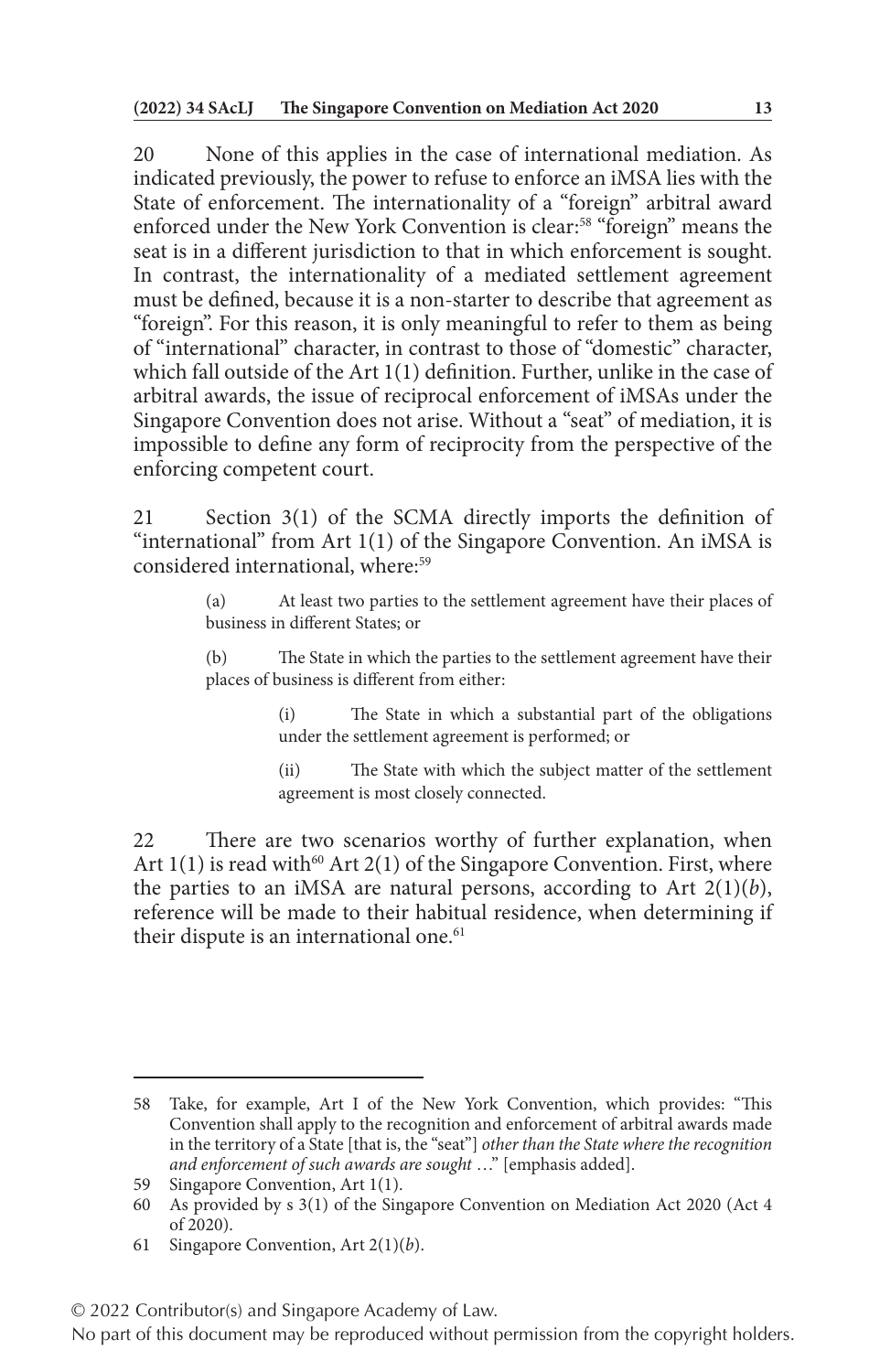23 Secondly, where parties are legal persons, $62$  there is a possibility that they are recognised as an institution of more than one place of business when the dispute settled at mediation arose.<sup>63</sup> Article  $2(1)(a)$ of the Singapore Convention provides, for the purposes of determining the international character of the iMSA brought to court for recognition or enforcement, that the relevant place of business be benchmarked at the place which bears the closest relationship to the dispute resolved by the "settlement agreement, having regard to the circumstances known to, or contemplated by, the parties at the time of the conclusion of the settlement agreement".<sup>64</sup> This means that the court should also pay attention to the circumstances known to, or reasonably contemplated by, the parties at the instance of concluding their iMSA, when determining the relevant place of business: this covers scenarios where parties are in the midst of migrating their businesses from one jurisdiction to another, or where parties are in the process of merging or becoming acquired by another business from outside the jurisdiction.<sup>65</sup>

24 Finally, it bears noting that the location of the mediation is irrelevant to the determination of the international character of the  $iMSA$ <sup>66</sup>

(c) Commercial nature of the dispute resolved

25 The SCMA applies to iMSAs which resolve commercial disputes: this is expressly articulated in the interpretation provision of the Act,<sup>67</sup> where the definition of settlement agreements is set out.<sup>68</sup>

<sup>62</sup> For instance, recognised corporate bodies and companies (or corporations) which are validly constituted and have contracting capacity.

<sup>63</sup> Nadja Alexander & Shouyu Chong, *The Singapore Convention on Mediation – A Commentary* (Wolters Kluwer, 2019) at paras 2.03–2.04.

<sup>64</sup> Singapore Convention, Art 2(1)(*a*).

<sup>65</sup> See Nadja Alexander & Shouyu Chong, *The Singapore Convention on Mediation – A Commentary* (Wolters Kluwer, 2019) at paras 2.03–2.04.

<sup>66</sup> Timothy Schnabel, "Implementation of the Singapore Convention: Federalism, Self-Execution, and Private Law Treaties" (2020) 30 *American Review of International Arbitration* 265.

<sup>67</sup> Singapore Convention on Mediation Act 2020 (Act 4 of 2020) s 2(1). As a matter of technicality, note that s 3(1) of the Singapore Convention on Mediation Act 2020 provides precisely that "this Act applies to a settlement agreement which, at the time of its conclusion, is international within the meaning of article 1, paragraph 1(*a*) and 1(*b*), read with article 2, paragraph 1, of the Convention."; that is, s 3(1) only imports the meaning of the term "international" from the Singapore Convention, without any reference to the "commercial" nature of the dispute resolved through settlement agreement, alluded to in Art 1(1) of the Singapore Convention.

<sup>68</sup> It is defined as such: "'settlement agreement' means an agreement resulting from mediation and concluded in writing by the parties to the mediation to resolve a commercial dispute".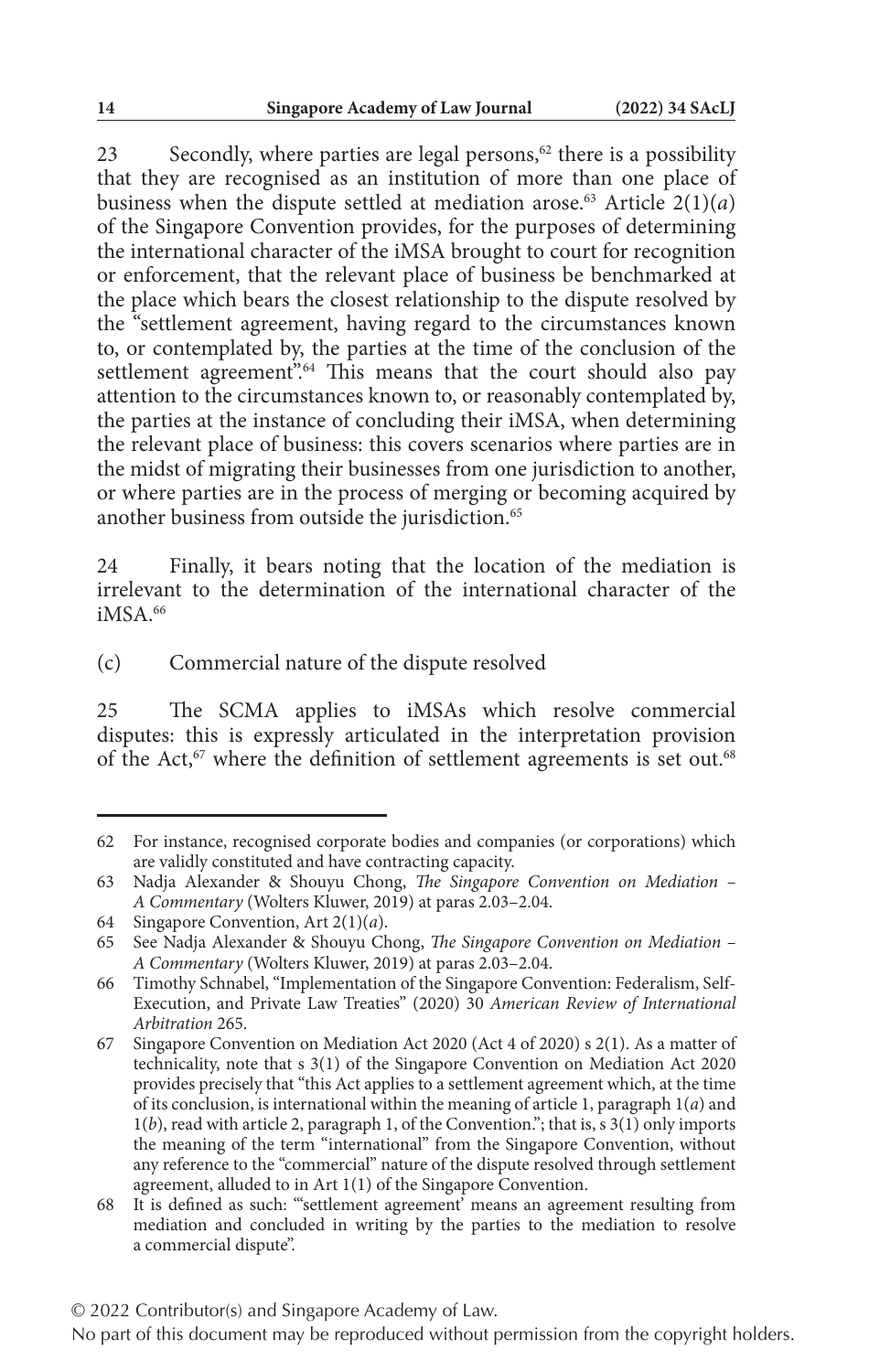Making reference to the import of Arts 1(2) and 1(3) of the Singapore Convention, s  $3(2)(a)$  of the SCMA provides that it applies to the exclusion of consumer,<sup>69</sup> family, probate or labour disputes.<sup>70</sup> It should be noted that at the Second Reading of the Bill, Parliament was resolute that it would apply to iMSAs resolving commercial disputes. It was queried in Parliament if the SCMA ought to be limited to providing relief for iMSAs related to commercial disputes, and the reasons for doing  $so.^{71}$ SMS Tong SC confirmed the SCMA's focus on commercial disputes and provided the following succinct rationale:<sup>72</sup>

> The Convention, which the Bill seeks to implement, itself excludes disputes in relation to 'family, inheritance or employment law'. The rationale of that is because it is consistent with UNCITRAL's mandate to focus on commercial disputes and commercial matters.

> In fact, in its deliberations on the draft Convention text, commercial disputes were the main focus of the Working Group. The Working Group decided that settlement agreements dealing with family and labour law matters, and other areas where party autonomy might be limited due to overriding mandatory rules or public policy, should be excluded from the scope of the Convention.

> Further, in matters such as family and employment law, domestic laws and public policy considerations often differ from one country to another. This could become an issue if a foreign court is faced with an application for the enforcement or invocation of agreements that might otherwise be contrary to its own laws and public policy of that particular jurisdiction.

26 Whilst the term "commercial" is not defined in the SCMA, SMS Tong SC emphasised that it must be interpreted widely, taking into account that disputes may be multifaceted and cannot simply be pigeonholed into singular discrete categories.<sup>73</sup> By way of example, an iMSA touching on intellectual property rights could fall within the scope of the SCMA, if it can be said to resolve a commercial dispute;<sup>74</sup> similarly an iMSA resulting from an investor-state mediation may also be characterised as commercial, depending on the nature of the actual dispute.

<sup>69</sup> Singapore Convention on Mediation Act 2020 (Act 4 of 2020) s 3(2)(*a*), read with Art 1(2)(*a*) of the Singapore Convention.

<sup>70</sup> Singapore Convention on Mediation Act 2020 (Act 4 of 2020) s 3(2)(*a*), read with Art 1(2)(*b*) of the Singapore Convention.

<sup>71</sup> Singapore Parl Debates; Vol 94; [4 February 2020].

<sup>72</sup> Singapore Parl Debates; Vol 94; [4 February 2020]. Also see Nadja Alexander & Shouyu Chong, "An Introduction to the Singapore Convention on Mediation – Perspectives from Singapore" (2018) 22(4) *Nederlands-Vlaams tijdschrift voor mediation en conflictmanagement* 37 at 40–41.

<sup>73</sup> Singapore Parl Debates; Vol 94; [4 February 2020].

<sup>74</sup> Singapore Parl Debates; Vol 94; [4 February 2020].

<sup>© 2022</sup> Contributor(s) and Singapore Academy of Law.

No part of this document may be reproduced without permission from the copyright holders.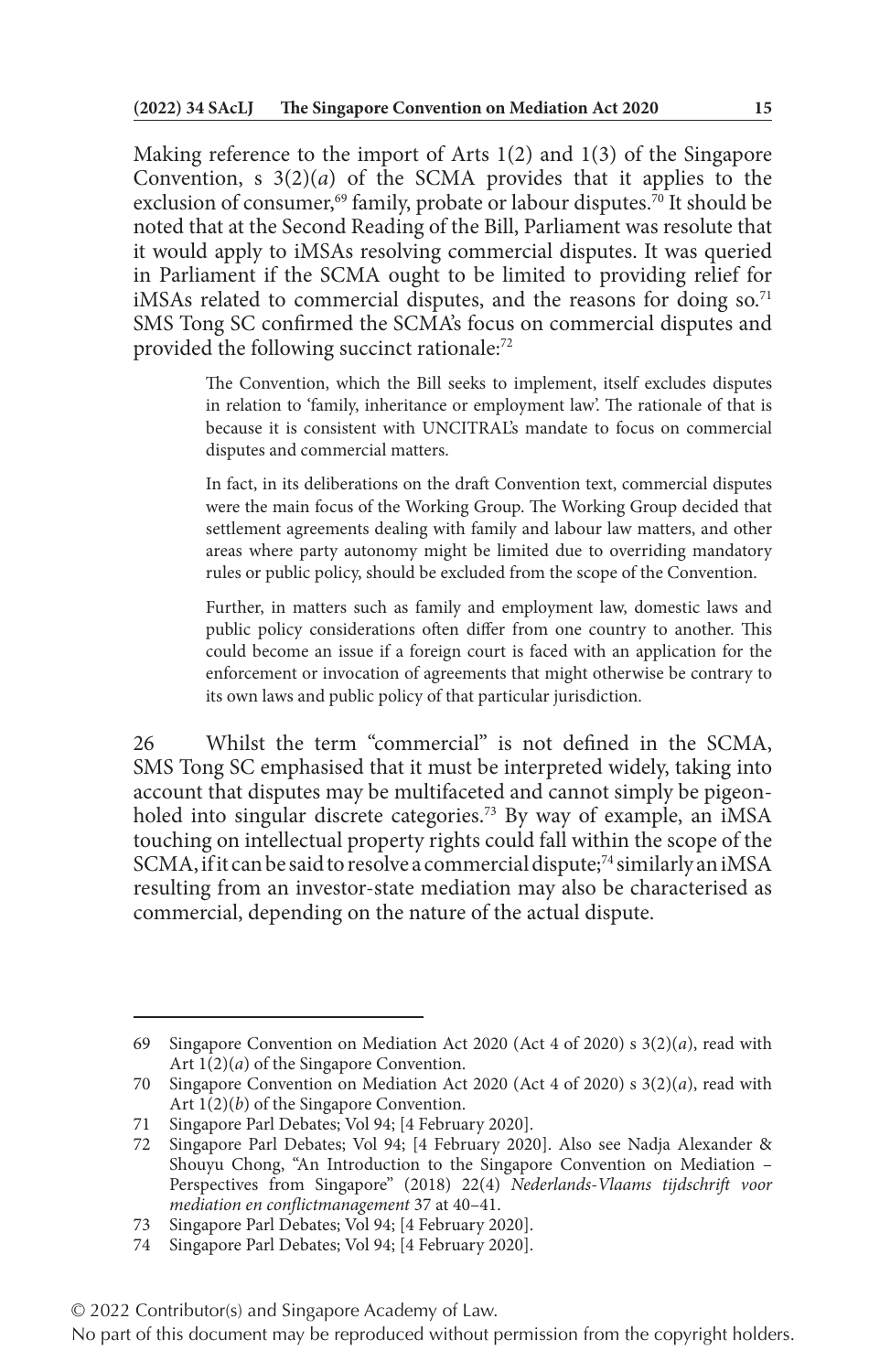27 For guidance and comparison, we may first look domestically to the Rules of Court<sup>75</sup> which provide a scaffolded definition for "commercial" disputes over which the Singapore International Commercial Court ("SICC") may seise jurisdiction. Order 110 r 1(2)(*b*) provides:76

[A dispute] is commercial in nature if —

(i) the subject matter of the claim arises from a relationship of a commercial nature, whether contractual or not, including (but not limited to) any of the following transactions:

> (A) any trade transaction for the supply or exchange of goods or services;

- (B) a distribution agreement;
- (C) commercial representation or agency;
- (D) factoring or leasing;
- (E) construction works;
- (F) consulting, engineering or licensing;
- (G) investment, financing, banking or insurance;
- (H) an exploitation agreement or a concession;

(I) a joint venture or any other form of industrial or business cooperation;

(J) a merger of companies or an acquisition of one or more companies;

(K) the carriage of goods or passengers by air, sea, rail or road;

(ii) the claim relates to an in personam intellectual property dispute; or

(iii) the parties to the claim have expressly agreed that the subject matter of the claim is commercial in nature; …

28 The scaffolded definition provided by the Rules of Court is broadly similar to that provided in footnote 1 of the 2018 UNCITRAL Model Law on International Commercial Mediation and International Settlement Agreements Resulting from Mediation<sup>77</sup> ("2018 Model Law"), which was drafted alongside the Singapore Convention:<sup>78</sup>

<sup>75</sup> Cap 322, R 5, 2014 Rev Ed.

<sup>76</sup> Rules of Court (Cap 322, R 5, 2014 Rev Ed) O 110 r 1(2)(*b*).

<sup>77</sup> GA Res 73/199, adopted at the United Nations General Assembly, 73rd Session (20 December 2018) (hereinafter "2018 Model Law").

<sup>78</sup> 2018 Model Law, fn 1.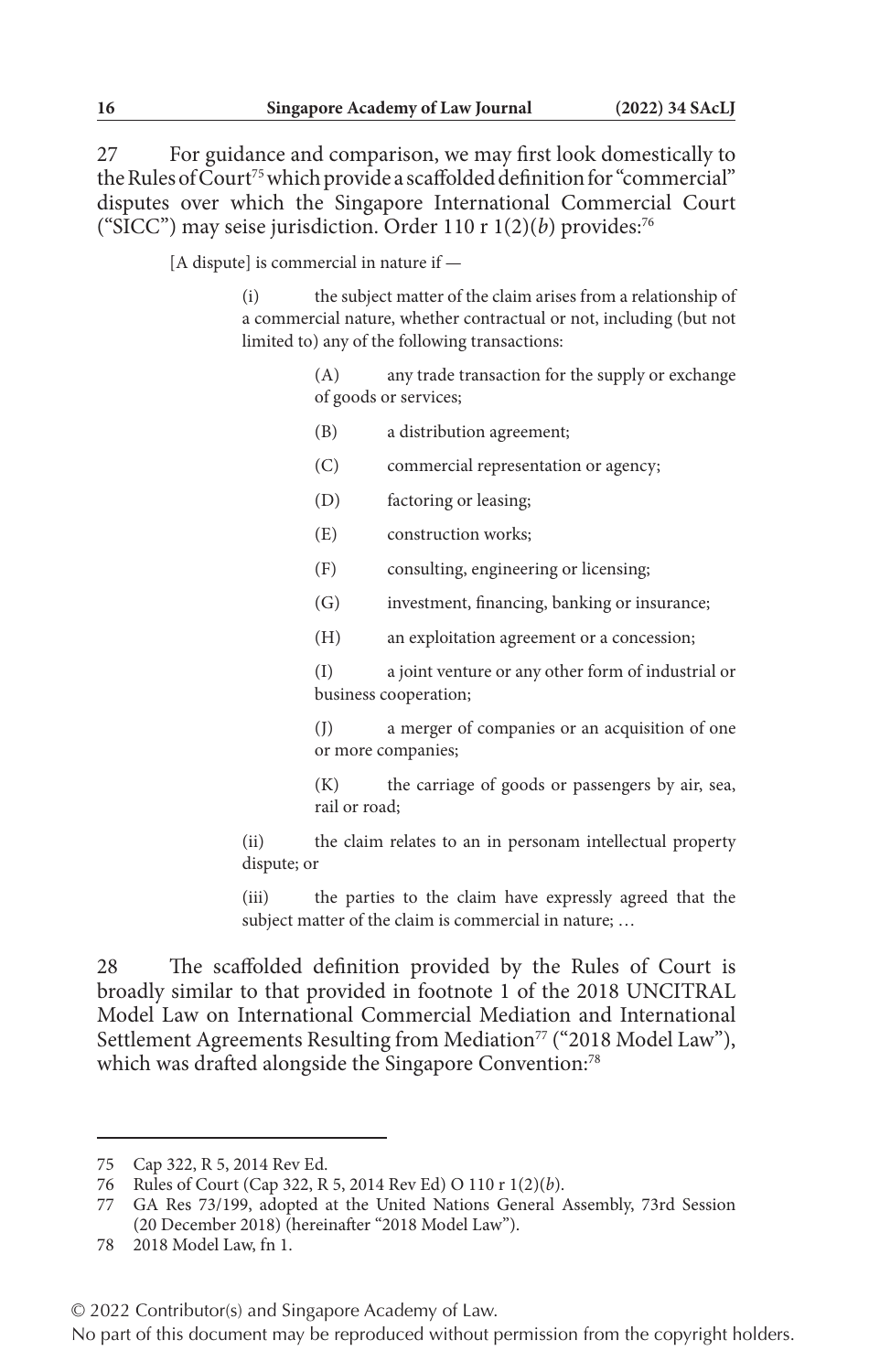The term 'commercial' should be given a wide interpretation so as to cover matters arising from all relationships of a commercial nature, whether contractual or not. Relationships of a commercial nature include, but are not limited to, the following transactions: any trade transaction for the supply or exchange of goods or services; distribution agreement; commercial representation or agency; factoring; leasing; construction of works; consulting; engineering; licensing; investment; financing; banking; insurance; exploitation agreement or concession; joint venture and other forms of industrial or business cooperation; and carriage of goods or passengers by air, sea, rail or road.

29 The 2018 Model Law definition may not be directly relevant to the SCMA, as Singapore has not adopted the 2018 Model Law. Nevertheless, it potentially adds international gravitas to the Rules of Court definition.

30 Further, international guidance may be found in the common law of Canada and India, in precedents rendered in the context of international commercial arbitration. In the Alberta Supreme Court, Walsh J in *R v Wah Kee*<sup>79</sup> – when the court was tasked to decide if a laundry operated by the defendant was a commercial business – opined:80

> I read the word 'commercial' in the sense of relating to commerce partly on the *ejusdem generis* principle and partly because that is its ordinary and generally understood meaning. … The word 'commercial' conveys to the mind the idea of dealing or trading in some article of commerce … In a sense, of course, every business which has profit for its object … is a commercial business …

31 In its determination of whether an asset was applied for commercial purposes in a tax assessment dispute, the New Brunswick Supreme Court (Appeal Division) in *New Brunswick (Minister of Municipal Affairs) v Ashley Colter*81 ("*Ashley Colter*") considered various dictionary definitions of the words "commercial" and "commerce".<sup>82</sup> Hughes JA concluded that the court may apply the ordinary and generally understood meaning of the term "commercial", which includes the buying, selling and exchange of commodities for profit.83 In another international commercial arbitration-related dispute, the Alberta Court of Queen's Bench in *Borowski v Heinrich Fiedler Perforiertechnik GmbH*<sup>84</sup> applied the *Ashley Colter* definition of "commercial", even though that precedent was decided in relation to a tax statute.85

<sup>79</sup> [1920] 3 WWR 656.

<sup>80</sup> *R v Wah Kee* [1920] 3 WWR 656 at 656.

<sup>81</sup> (1970) 10 DLR (3d) 502 (NBCA).

<sup>82</sup> *New Brunswick (Minister of Municipal Affairs) v Ashley Colter (1961) Ltd* (1970) 10 DLR (3d) 502 (NBCA) at [6]–[8].

<sup>83</sup> *New Brunswick (Minister of Municipal Affairs) v Ashley Colter (1961) Ltd* (1970) 10 DLR (3d) 502 (NBCA) at [9].

<sup>84</sup> [1994] 10 WWR 623.

<sup>85</sup> *Borowski v Heinrich Fiedler Perforiertechnik GmbH* [1994] 10 WWR 623 at [27]–[28].

<sup>© 2022</sup> Contributor(s) and Singapore Academy of Law.

No part of this document may be reproduced without permission from the copyright holders.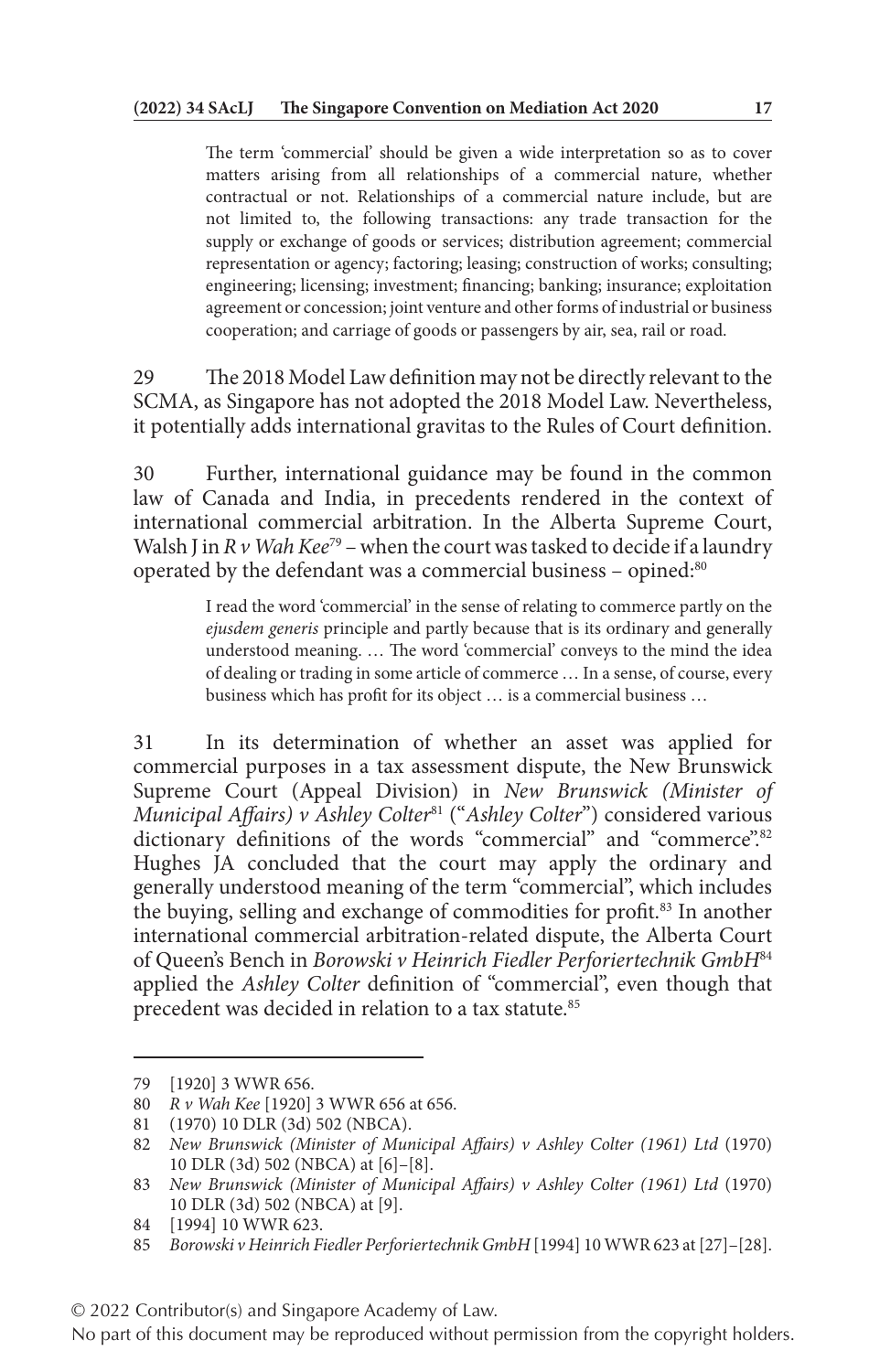32 The High Court of Bombay in *European Grain & Shipping Ltd v Bombay Extractions Pte Ltd*86 considered the definition of "commercial" with reference to *Black's Law Dictionary*, where it is defined as something which "relates to or is connected with trade and traffic or commerce in general".87 Chandurkar J eventually opined that "commercial" is a generic term for most, if not all, aspects of buying and selling. The Bombay court in *Mukesh H Mehta v Harendra H Metha*<sup>88</sup> suggested that one could also approach the question through negative proof: "[A] commercial relationship is in contradistinction with matrimonial or family or social or political relationship. It would not embrace that type of dispute."89 In contrast, the High Court of Calcutta in *Boeing Company v RM Investment & Trading Co Pvt Ltd*90 provided a much broader definition of "commercial"; Bhattacharjee CJ opined:<sup>91</sup>

> [T]he rendering of consultancy services or other business cooperation in exchange of pecuniary consideration is undoubtedly a commercial transaction and the parties to such transaction cannot but stand in commercial relationship. According to the ordinary meaning of the term 'commercial' any activity or transaction which turns out to be a source of any gain, profit, benefit or advantage to the parties is 'commercial'.

33 It may be observed from the reported cases in Canada and India that courts are generally inclined to interpret the definition of "commercial" widely so as to cover as many business relationships as possible. Such relationships are generally activities where parties substantially seek to derive a gain, profit, benefit or tangible advantage, to the exclusion of consumer, family, probate, labour, criminal or political disputes.

34 Finally, it should also be noted that state investment transactions may also fall within the commercial scope of the SCMA.92 When the UNCITRAL Working Group II drafted the Singapore Convention, it was initially proposed that its scope would be limited to "commercial agreements between businesses only".<sup>93</sup> However, this proposal was not

<sup>86</sup> (1982) 84 BOMLR 246.

<sup>87</sup> *European Grain & Shipping Ltd v Bombay Extractions Pte Ltd* (1982) 84 BOMLR 246 at [22].

<sup>88</sup> (1995) 5 Comp LJ 517 (Bom).

<sup>89</sup> *Mukesh H Mehta v Harendra H Metha* (1995) 5 Comp LJ 517 (Bom) at [14].

<sup>90</sup> (1994) 1 Comp LJ 416 (Cal).

<sup>91</sup> *Boeing Company v RM Investment & Trading Co Pvt Ltd* (1994) 1 Comp LJ 416 (Cal) at [12].

<sup>92</sup> Nadja Alexander & Shouyu Chong, "The Singapore Convention on Mediation: Origins and Application to Investor-State Disputes" in *The Asian Turn in Foreign Investment* (Chester Brown & Mahdev Mohan eds) (Cambridge University Press, 2021).

<sup>93</sup> *Cf* United Nations Commission on International Trade Law Working Group II, *Settlement of commercial disputes: Enforceability of settlement agreements resulting (cont'd on the next page)*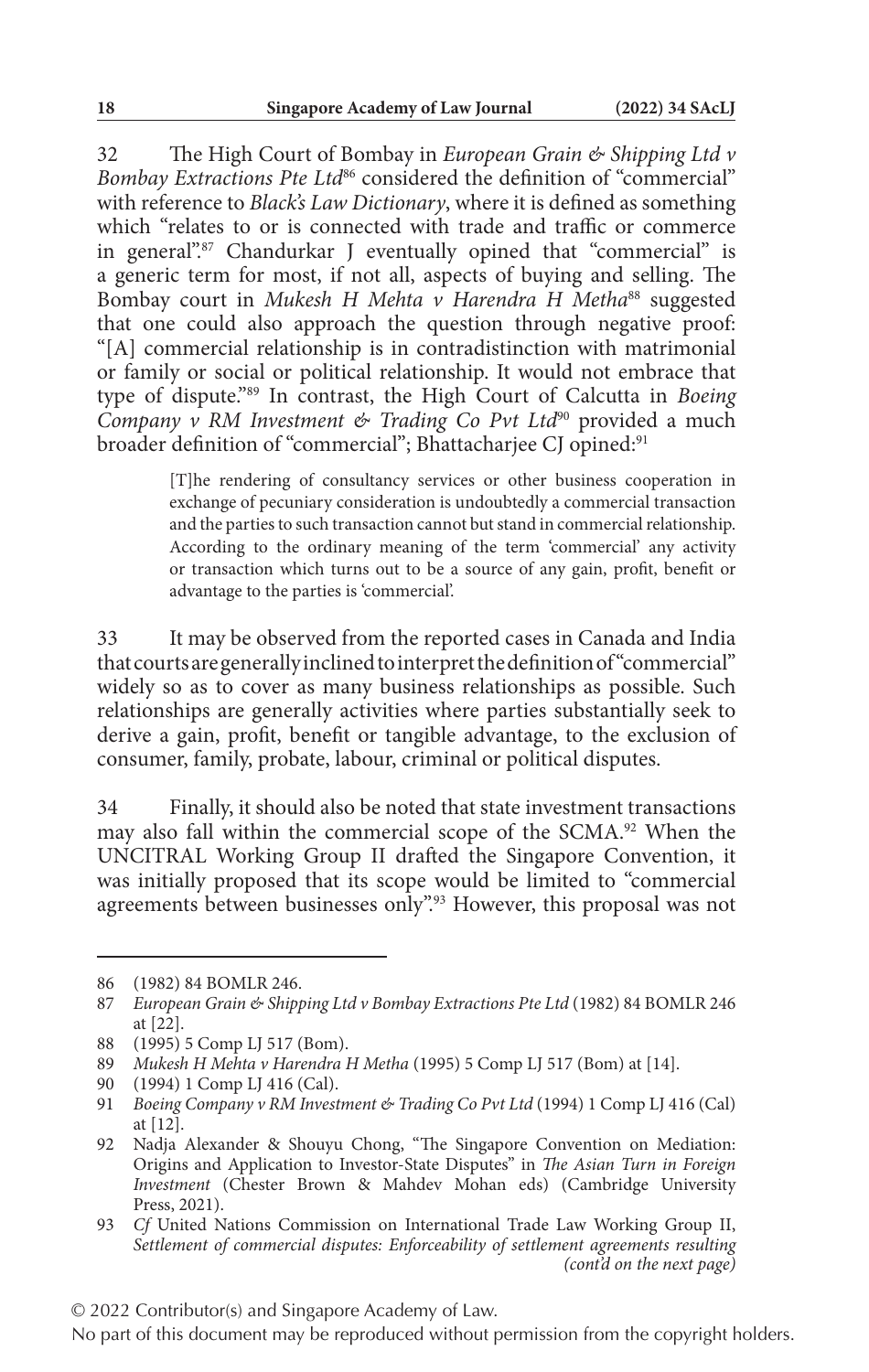accepted by the delegates, and the restricted definition was deliberately deleted from the final draft of the Convention. Consequently, iMSAs to which States are parties may be enforced under the SCMA, subject to any provisions made to the contrary.94

(d) Exclusions from scope of the Singapore Convention on Mediation Act 2020

35 As indicated above, the requirement that the iMSA be commercial in nature effectively excludes iMSAs of consumer,<sup>95</sup> family, probate and labour disputes,<sup>96</sup> from the scope the SCMA. In addition, s  $3(2)(a)$  of the SCMA – directly importing Art 1(3) of the Singapore Convention – excludes iMSAs which:97

> (a) have been approved by a court or have been concluded in the course of court proceedings; and are enforceable as a judgment in the State of that court; or

> (b) have been recorded and are enforceable as an arbitral award.

36 These exclusions were drafted into the Singapore Convention to avoid overlaps in the recognition and enforcement regimes for foreign judgments, foreign arbitral awards, and iMSAs,<sup>98</sup> such as the New York Convention<sup>99</sup> and the Hague Choice of Court Agreements Convention.<sup>100</sup> For instance, Art 12 of the Hague Choice of Court Agreements Convention already provides specifically for the enforcement of settlement agreements which comply with its scope. The rationale behind this exclusion was explained by Natalie Morris-Sharma:<sup>101</sup>

*from international commercial conciliation/mediation – Revision of the UNCITRAL Notes on Organizing Arbitral Proceedings* (A/CN.9/WG.II/WP.188, 23 December 2014) at p 3.

- 94 See s 7(2)(*d*) of the Singapore Convention on Mediation Act 2020 (Act 4 of 2020).
- 95 Singapore Convention on Mediation Act 2020 (Act 4 of 2020) s 3(2)(*a*), read with Art 1(2)(*a*) of the Singapore Convention.

101 Natalie Morris-Sharma, "Constructing the Convention on Mediation: The Chairperson's Perspective" (2019) 31 SAcLJ 487 at 505, para 45.

<sup>96</sup> Singapore Convention on Mediation Act 2020 (Act 4 of 2020) s 3(2)(*a*), read with Art  $1(2)(b)$  of the Singapore Convention.

<sup>97</sup> Singapore Convention on Mediation Act 2020 (Act 4 of 2020) s 3(2)(*a*), read with Art 1(3) of the Singapore Convention.

<sup>98</sup> Natalie Morris-Sharma, "Constructing the Convention on Mediation: The Chairperson's Perspective" (2019) 31 SAcLJ 487 at 505, para 45.

<sup>99</sup> Convention on the Recognition and Enforcement of Foreign Arbitral Awards (10 June 1958), 330 UNTS 38 (entered into force 7 June 1959).

<sup>100</sup> Convention on Choice of Court Agreements (30 June 2005) (entered into force 1 October 2015).

No part of this document may be reproduced without permission from the copyright holders.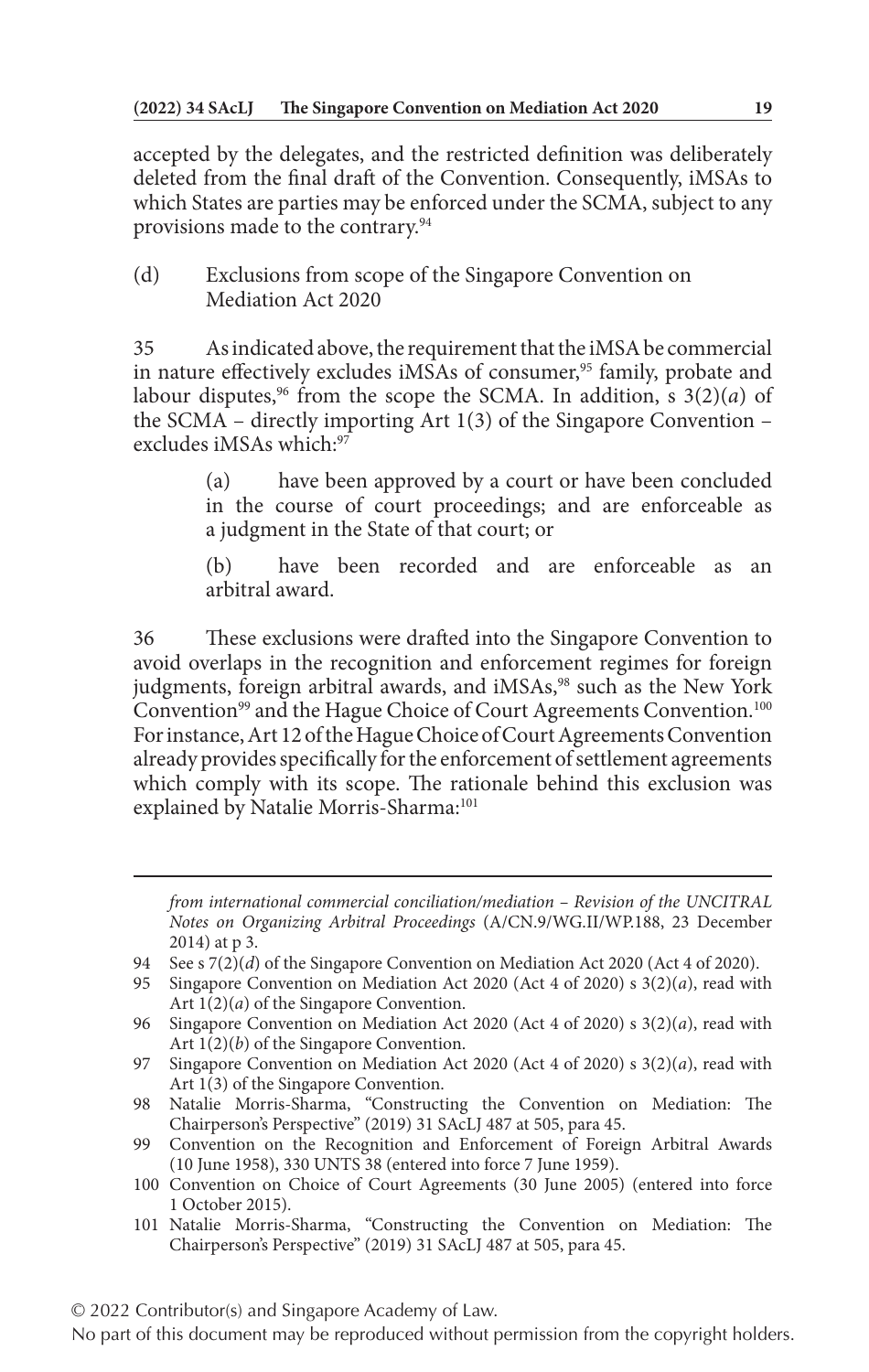Specifically, the purpose was to avoid overlaps between the Singapore Convention and the Hague Convention on Choice of Court Agreements, the Judgments Project of the Hague Conference on Private International Law ('the Judgments Project') [which later materialised into the Hague Convention of 2 July 2019 on the Recognition and Enforcement of Foreign Judgments in Civil or Commercial Matters] and the New York Convention. This was, in many ways, *the main preoccupation* of delegations for this issue. It was, in many ways, a function of the fact that a number of the most interested delegations in the UNCITRAL process were also active in the Judgments Project discussions. They were therefore able to keenly appreciate the various permutations and combinations of how the outcomes of the UNCITRAL discussions and the anticipated output of the Judgments Project could interact. [emphasis added]

37 In the Singapore context, this may be illustrated as follows. Parties to a commercial dispute before the SICC may be directed to mediation or any other form of alternative dispute resolution (ADR) during case management proceedings.102 If the parties are able to conclude a mediated settlement agreement, the SICC may record a consent order on the terms of the settlement agreement if the judge deems it appropriate to do so.103 If such a consent order is recorded as part of proceedings at the SICC, it may be enforced as a court judgment accordingly. Therefore, it would be excluded under s 3(2)(*a*) of the SCMA, read with Art 1(3)(*a*) of the Singapore Convention. A further consideration may be made of the MA, which permits parties to apply to have their iMSA recorded as a court order.104 The application to record an iMSA as a court order must be made within eight weeks and with all parties' consent.<sup>105</sup> In this case, if parties are to apply to enforce their iMSA under the MA, that iMSA falls outside the scope of the SCMA.

38 In the illustrations above, iMSAs which are recorded as court orders may likely be enforceable as foreign court judgments under reciprocal arrangements in another jurisdiction,<sup>106</sup> or through the Hague

<sup>102</sup> See r 77(11) of the Singapore International Commercial Court Practice Directions (effective from 20 July 2020).

<sup>103</sup> See r 77(12) of the Singapore International Commercial Court Practice Directions (effective from 20 July 2020).

<sup>104</sup> But note that before parties may apply to have an iMSA enforced under the Mediation Act 2017 (Act 1 of 2017), a number of conditions must be fulfilled (see s 12 of the Mediation Act 2017). These conditions will be discussed at paras 86–92 below.

<sup>105</sup> Mediation Act 2017 (Act 1 of 2017) s 12(2). But parties may apply to court for an extension of time, granted at the court's discretion.

<sup>106</sup> For instance, the Administration of Justice Act 1920 (c 81) (UK) provides for the reciprocal enforcement of money judgments from the superior courts of Singapore (that is, the General Division of the High Court, the Appellate Division of the High Court, and the Court of Appeal).

No part of this document may be reproduced without permission from the copyright holders.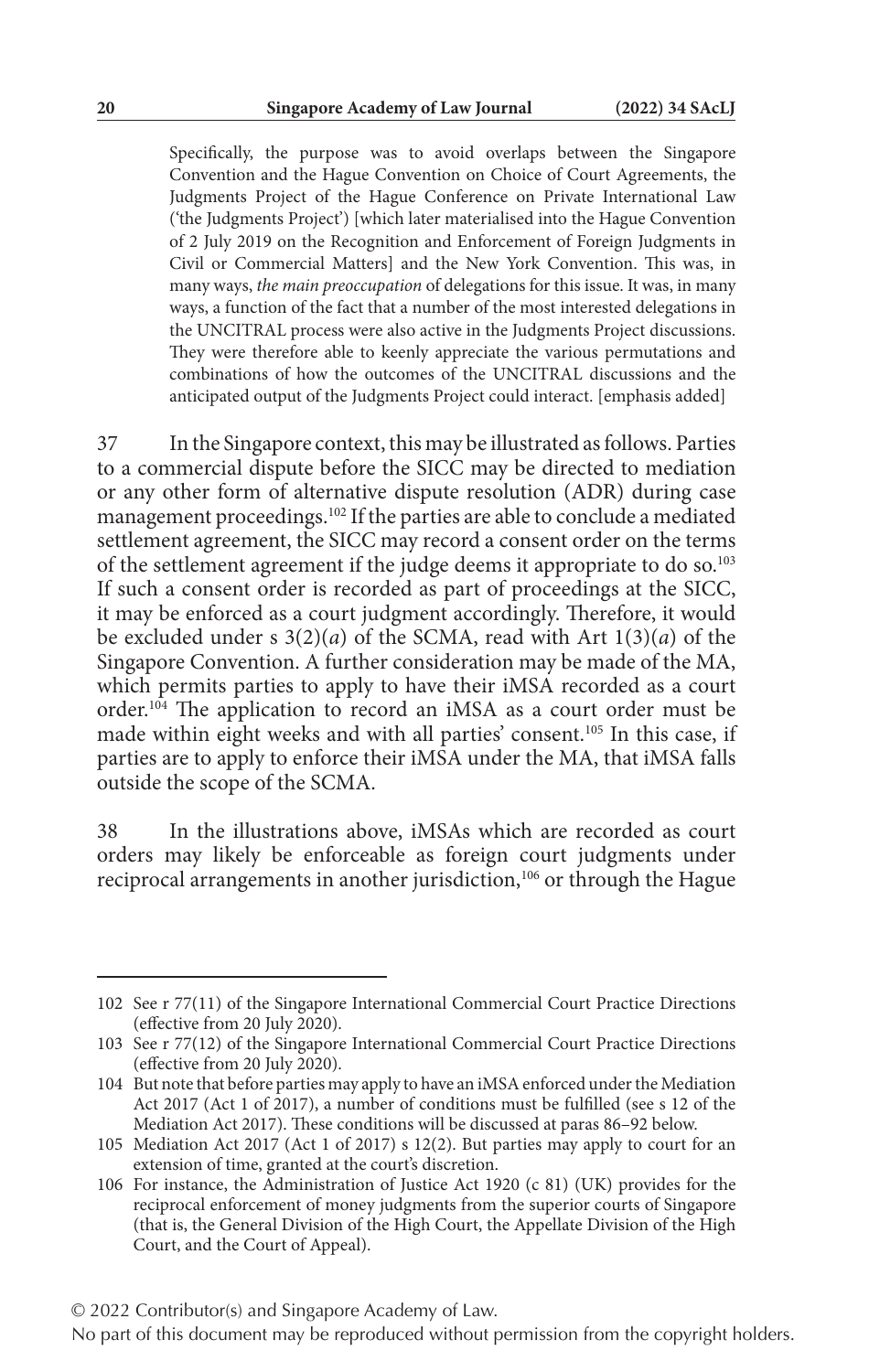Choice of Court Agreements Convention.107 In future, the Hague Foreign Judgments Convention<sup>108</sup> may become relevant, but at the time of writing Singapore is not a State Party to that Convention.

These enforcement paths for iMSAs will be compared with that under the SCMA later in this article.109

# *(2) Recognition and enforcement mechanism*

40 As indicated previously, the Singapore Convention allows parties seeking relief to administer an iMSA as a "sword" or "shield". The expedited recognition and enforcement mechanism of the SCMA is set out in ss 4 and 5.

(a) Enforcement (the "sword") under the Singapore Convention on Mediation Act 2020

41 Section 4(1)(*a*)(i) simply provides that parties to an iMSA may apply to the High Court (namely, the General Division of the High Court, *per* s 2(4) of the SCMA) to record it as an order of court for the purposes of enforcing it.110 In this manner, an iMSA may be applied like a metaphorical "sword" to compel the performance of another party to it.<sup>111</sup> As a matter of procedural clarification, s  $4(1)(a)(i)$  must be read with s 5 of the SCMA, which provides that after an iMSA has been recorded as an order of court in accordance with s 4(1)(*a*)(i), that iMSA may be enforced in the same manner as a court judgment of the High Court.112 There is no time limit imposed on parties to iMSAs to apply for enforcement. Parties need only satisfy the two formal requirements set out in s 6, namely, to produce the written iMSA signed by the parties and provide evidence that the settlement resulted from a mediation. These

<sup>107</sup> Convention on Choice of Court Agreements (30 June 2005) (entered into force 1 October 2015); assuming that the recording of the international mediated settlement agreement as a court order was founded on a relevant choice of court agreement under the Convention.

<sup>108</sup> Convention of 2 July 2019 on the Recognition and Enforcement of Foreign Judgments in Civil or Commercial Matters (2 July 2019).

<sup>109</sup> See paras 94–97 below.

<sup>110</sup> Singapore Convention on Mediation Act 2020 (Act 4 of 2020) s 4(1)(*a*)(i).

<sup>111</sup> This metaphor was first applied by Schnabel in Timothy Schnabel, "The Singapore Convention on Mediation: A Framework for the Cross-Border Recognition and Enforcement of Mediated Settlements" (2019) 19(1) *Pepperdine Dispute Resolution Law Journal* 1 at 35 *ff*.

<sup>112</sup> This provision is essential as a matter of *locus standi*, as ordinarily courts must search for a useful or practical purpose before exercising their discretion to grant such declaratory relief (see *Latham Scott v Credit Suisse First Boston* [2000] 2 SLR(R) 30 at [77]).

No part of this document may be reproduced without permission from the copyright holders.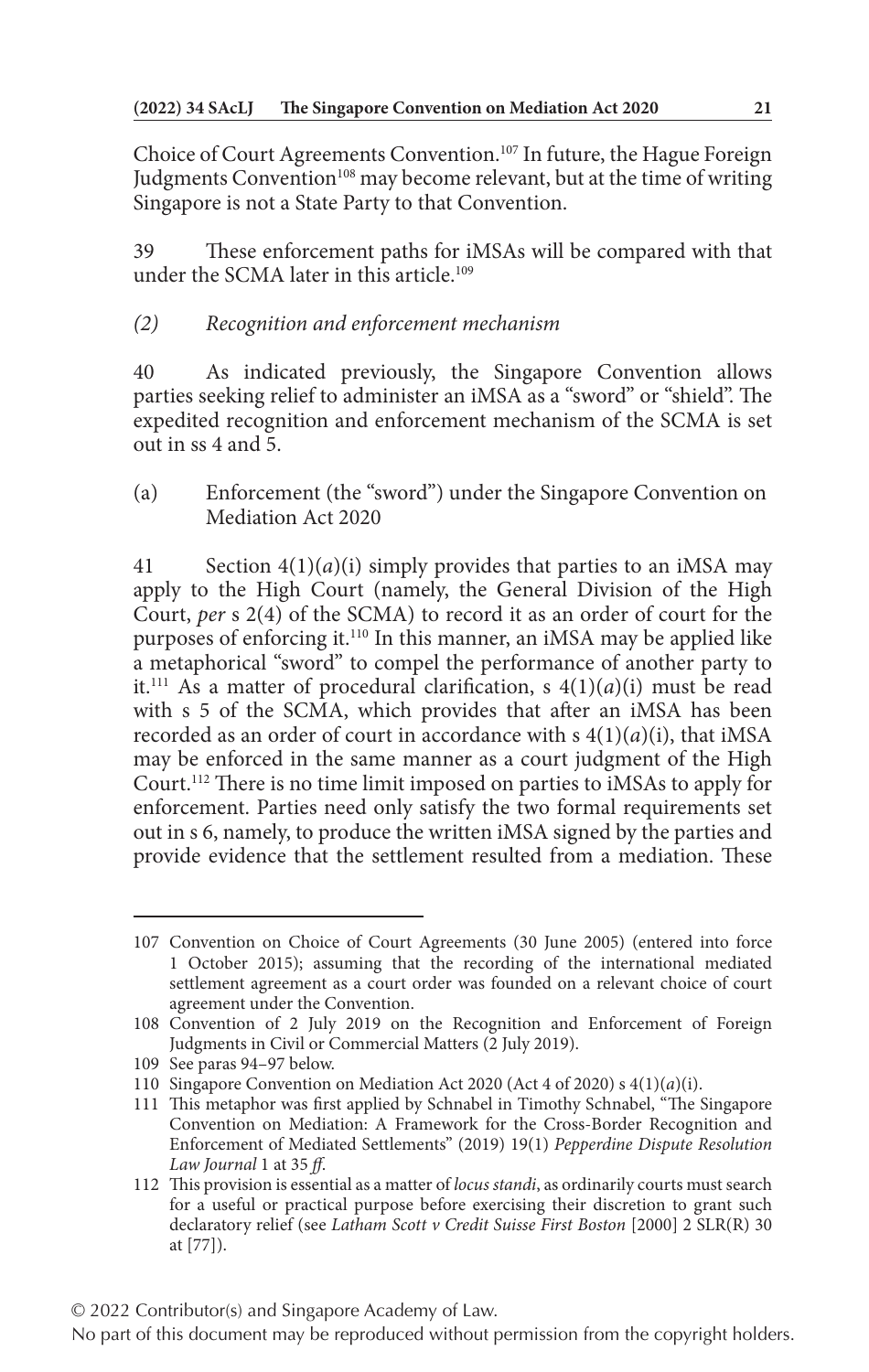requirements are discussed below.113 As a noteworthy procedural point, the Sixth Schedule to the Supreme Court of Judicature Act, which sets out the cases under which an appeal against a judgment from the General Division of the High Court is to be filed with the Court of Appeal, was recently amended<sup>114</sup> to provide that any appeal of a decision rendered by the General Division of the High Court in relation to court orders made under the SCMA should be filed directly with the Court of Appeal.<sup>115</sup>

(b) Recognition (the "shield") under the Singapore Convention on Mediation Act 2020

42 Sections 4(1)(*a*)(ii) and 4(1)(*b*) provide that an iMSA may be invoked in court proceedings, like a metaphorical "shield",116 as a complete defence to the issues litigated.<sup>117</sup> In other words, courts may be compelled to recognise – in the private international law sense<sup>118</sup> – the discrete issues already resolved by the parties through their settlement agreement at mediation, which have been recorded in their written iMSA. In doing so, courts may dismiss or strike out the relevant issues covered by the iMSA. Accordingly, if parties endeavour to have the iMSA recognised or directly invoked in High Court (namely, the General Division of the High Court, *per* s 2(4) of the SCMA) or Court of Appeal (namely, the Appellate Division of the High Court and the Court of Appeal, *per* s 2(5) of the SCMA) proceedings in Singapore, they need only satisfy the formal requirements set out in s 6 in order to successfully rely on their iMSA for such invocation. Alternatively, they may first apply to the General Division of the High Court to have the iMSA recorded as a court order for the purposes of invocation in *any* court proceedings in Singapore (under s  $4(1)(a)(ii)$ ). On a plain reading of ss  $4(1)(a)(ii)$  and  $4(1)(b)$  of the SCMA, the High Court (namely, the General Division of the High Court, *per* s 2(4) of the SCMA) or the Court of Appeal (namely, the Appellate Division of the High Court and the Court of Appeal, *per* s 2(5) of the SCMA) appear to be the only relevant competent authorities for the purposes of invocation of iMSAs. However, s 4(2) clarifies that the SCMA does not limit or restrict any right or remedy of parties to

<sup>113</sup> See paras 46–49 below.

<sup>114</sup> Supreme Court of Judicature Act (Amendment of Sixth Schedule) Order 2020.

<sup>115</sup> *Per* s 29C(2) of the Supreme Court of Judicature Act (Cap 322, 2007 Rev Ed), read with its amended para 1(l) of the Sixth Schedule.

<sup>116</sup> This metaphor was first applied by Schnabel in Timothy Schnabel, "The Singapore Convention on Mediation: A Framework for the Cross-Border Recognition and Enforcement of Mediated Settlements" (2019) 19(1) *Pepperdine Dispute Resolution Law Journal* 1 at 35 *ff*.

<sup>117</sup> Singapore Convention on Mediation Act 2020 (Act 4 of 2020) ss 4(1)(*a*)(ii) and  $4(1)(b)$ .

<sup>118</sup> See *Humpuss Sea Transport Pte Ltd v PT Humpuss Intermoda Transportasi TBK* [2016] 5 SLR 1322 at [65] *ff*.

<sup>© 2022</sup> Contributor(s) and Singapore Academy of Law.

No part of this document may be reproduced without permission from the copyright holders.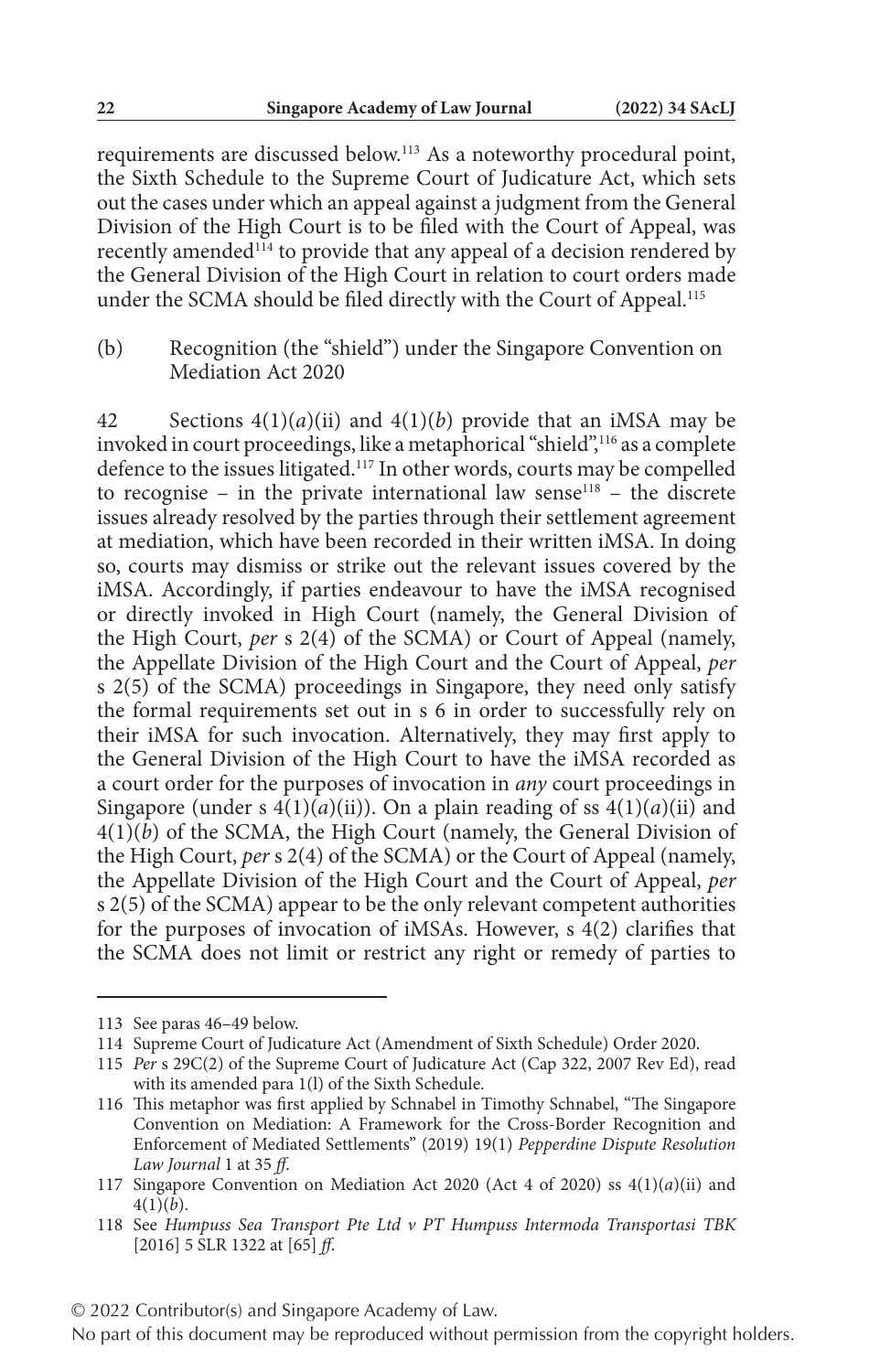iMSAs that exist or may arise beyond the SCMA itself. Looking into the future, it is conceivable that other legislation, for example, Singapore's International Arbitration Act<sup>119</sup> might be amended to better interface with the Singapore Convention to provide for invocation of iMSAs in non-judicial proceedings, such as international arbitration.

(c) International mediated settlement agreements recorded as court orders: Difference between ss 3(2) and 4(1) of the Singapore Convention on Mediation Act 2020

43 Readers will recall that s 3(2)(*a*) of the SCMA excludes iMSAs that "have been approved by a court or have been concluded in the course of court proceedings … and are enforceable as a judgment in the State of that court". In many cases, such iMSAs will be recorded as court orders. It is imperative therefore to distinguish between iMSAs recorded as court orders under s 3(2)(*a*) of the SCMA (read with Art 1(3)(*a*) of the Singapore Convention) and those recorded as court orders under ss  $4(1)(a)(i)$  to  $4(1)(a)(ii)$  and  $4(1)(b)$ , as the former are excluded from the scope of the SCMA, whilst the latter lie at its heart.

44 Section 3(2)(*a*) of the SCMA (read with Art 1(3)(*a*) of the Singapore Convention) does not exclude an iMSA which has been "approved" or recognised by a court in granting relief under the Convention. At the Second Reading of the Bill, this point was clarified by SMS Tong SC that iMSAs, which have been recorded as a court order under the SCMA for the purposes of recognition or enforcement in Singapore, would not thereafter be excluded under Art 1(3) in another jurisdiction that is a Party to the Singapore Convention, if parties applied to the courts there for the same recognition or enforcement relief.120 In other words, if parties seek to enforce or invoke an iMSA under the SCMA, a successful application *would not extinguish* the legal effect of that iMSA in another jurisdiction which is a Party to the Singapore Convention, solely on the basis of Art 1(3). Consequently (and logically), an iMSA which has been successfully enforced or invoked in another jurisdiction through the expedited mechanism of the Singapore Convention would *not* be excluded from the scope of the SCMA, purely on the basis of s 3(2)(*a*) of the SCMA read with Art 1(3) of the Singapore Convention.

45 The Singapore Convention expressly states in Art 3 that iMSAs are to be enforced in accordance with the rules of procedure of the State of enforcement. In Singapore, the mechanism set out in s 4(1)(*a*) of the SCMA serves as the domestic procedure by which a party may enforce

<sup>119</sup> Cap 143A, 2002 Rev Ed.

<sup>120</sup> Singapore Parl Debates; Vol 94; [4 February 2020].

<sup>© 2022</sup> Contributor(s) and Singapore Academy of Law.

No part of this document may be reproduced without permission from the copyright holders.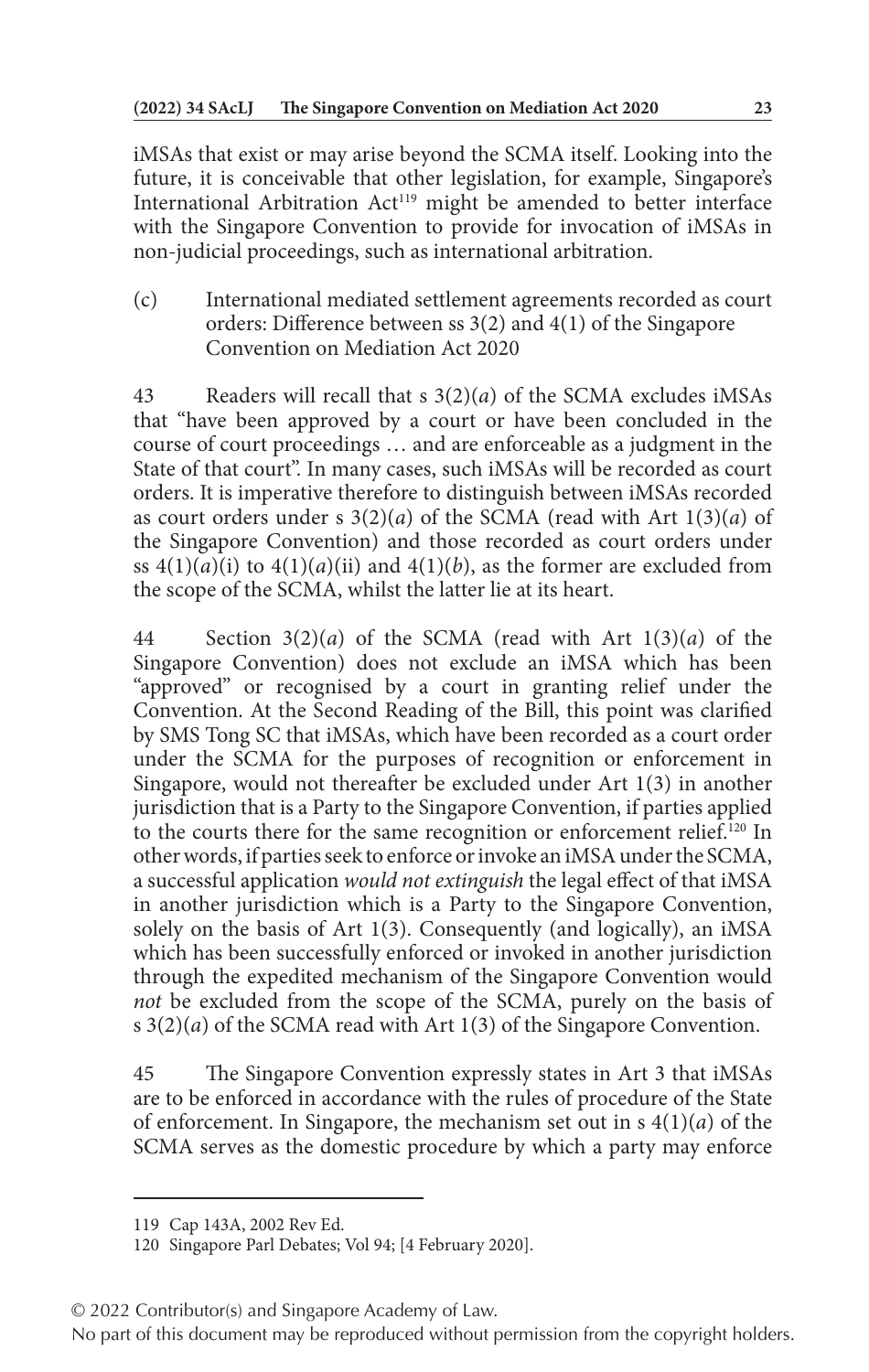an iMSA in Singapore under the Convention. It was intended to mirror the MA mechanism with which practitioners are familiar, but with notable adjustments to suit the context within which it was designed. For example, s 4(1)(*a*) of the SCMA states that a party to an iMSA may apply to the High Court (namely, the General Division of the High Court, *per* s 2(4) of the SCMA) to record the agreement as an order of court, *for the specific purposes of enforcing or invoking the agreement in Singapore*. No equivalent wording is found in the MA.121 Therefore the recording of an iMSA as a court order is not intended to be a mechanism for the free use of parties who have entered into a settlement agreement and who seek to "convert" their iMSA to a court order, but for parties seeking the specific purpose of enforcing or invoking their iMSAs in Singapore under the Convention. In the same vein, as clarified above, it is not intended to extinguish the underlying iMSA for the purposes of enforcement in other courts.

(d) Minimal formal requirements

46 As indicated previously, s 6 of the SCMA provides for two general requirements which must be satisfied in order for the recognition or enforcement of iMSAs to be made possible. Parties must:

(a) produce the *written*<sup>122</sup> iMSA signed by the parties;<sup>123</sup> and

(b) provide evidence that it was concluded as a result of mediation.<sup>124</sup>

47 Unlike the MA, the SCMA does not impose any further formalities such as the need to use the services of accredited mediation service providers (*eg*, the Singapore International Mediation Centre) or mediators with specific qualifications (*eg*, accredited by the Singapore International Mediation Institute).125 Section 2(2) generously provides that the written requirement for iMSAs may be fulfilled so long as the iMSA is recorded in any form, including electronic communications, provided it is accessible such that it may be used for subsequent reference. This provision embraces the modern application of technology and electronic communications in online dispute resolution ("ODR")

<sup>121</sup> Further differences between the Mediation Act 2017 (Act 1 of 2017) and the Singapore Convention on Mediation Act 2020 (Act 4 of 2020) are examined at paras 94–97 below.

<sup>122</sup> Singapore Convention on Mediation Act 2020 (Act 4 of 2020) s 2(1), definition of "settlement agreement".

<sup>123</sup> Singapore Convention on Mediation Act 2020 (Act 4 of 2020) s 6(1)(*a*).

<sup>124</sup> Singapore Convention on Mediation Act 2020 (Act 4 of 2020) s 6(1)(*b*).

<sup>125</sup> *Cf* Nadja Alexander & Shouyu Chong, *The Singapore Convention on Mediation – A Commentary* (Wolters Kluwer, 2019) at para 4.01 *ff*.

<sup>© 2022</sup> Contributor(s) and Singapore Academy of Law.

No part of this document may be reproduced without permission from the copyright holders.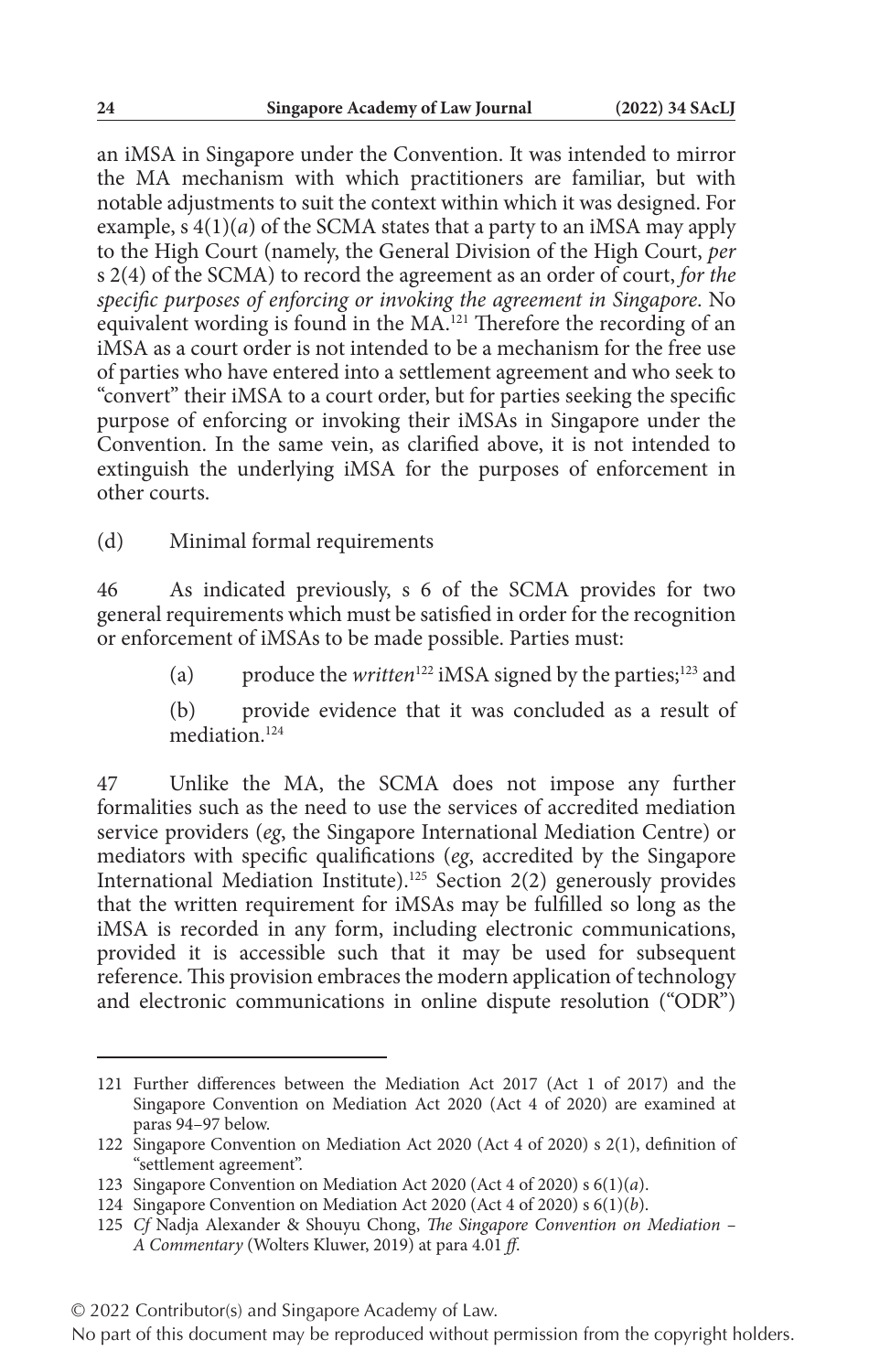forums, which represent a new frontier for the mediation of cross-border commercial disputes. This means that iMSAs which were concluded over ODR platforms may be enforceable, so long as the two general requirements stated above are fulfilled; the lack of a physical copy of the iMSA would not be a hindrance to its enforcement, in terms of the "in writing" requirement.

48 Next, as set out by s 6(1)(*b*) of the SCMA, parties need to prove that their iMSA was concluded as a result of mediation. They may provide evidence such as:

(a) the mediator's signature on the iMSA;

(b) a document signed by the mediator attesting that he or she conducted the mediation;

(c) a document by a mediation service provider or institution attesting that the mediation was administered; or

(d) some other form of evidence which the court may find acceptable as proof that mediation has taken place, in the absence of the first three examples.

49 It bears emphasis that the s 6(1)(*b*) requirements are *disjunctive*; 126 parties to an iMSA only need to submit one element of proof to show that mediation had occurred and resulted in the iMSA in question. The final "catch-all" provision of s  $6(1)(b)(iv)$  provides the court with the discretion to accept other means of proof, such as a written mediation agreement by the parties.<sup>127</sup>

(e) Grounds for refusal to enforce international mediated settlement agreements

50 Section 7 of the SCMA sets out exhaustively the possible exceptions to the recognition or enforcement of iMSAs which would have otherwise fulfilled the minimal formal requirements of s 6. The court may<sup>128</sup> refuse to recognise or enforce an iMSA if one or more of

<sup>126</sup> Singapore Parl Debates; Vol 94; [4 February 2020].

<sup>127</sup> United Nations Commission on International Trade Law, *Report of Working Group II (Arbitration and Conciliation) on the work of its sixty-third Session (Vienna, 7–11 September 2015)* (A/CN.9/861, 17 September 2015) at para 68.

<sup>128</sup> Mediation agreements are also referred to as agreements to mediate. It is in theory within the prerogative of the court to exercise discretion and, nevertheless, enforce the international mediated settlement agreement even if one or more of the grounds in s 7 of the Singapore Convention on Mediation Act 2020 (Act 4 of 2020) were proved. As to theories behind how such discretion may be exercised, see Jonathan Hill, "The Exercise of Judicial Discretion in Relation to Applications to Enforce *(cont'd on the next page)*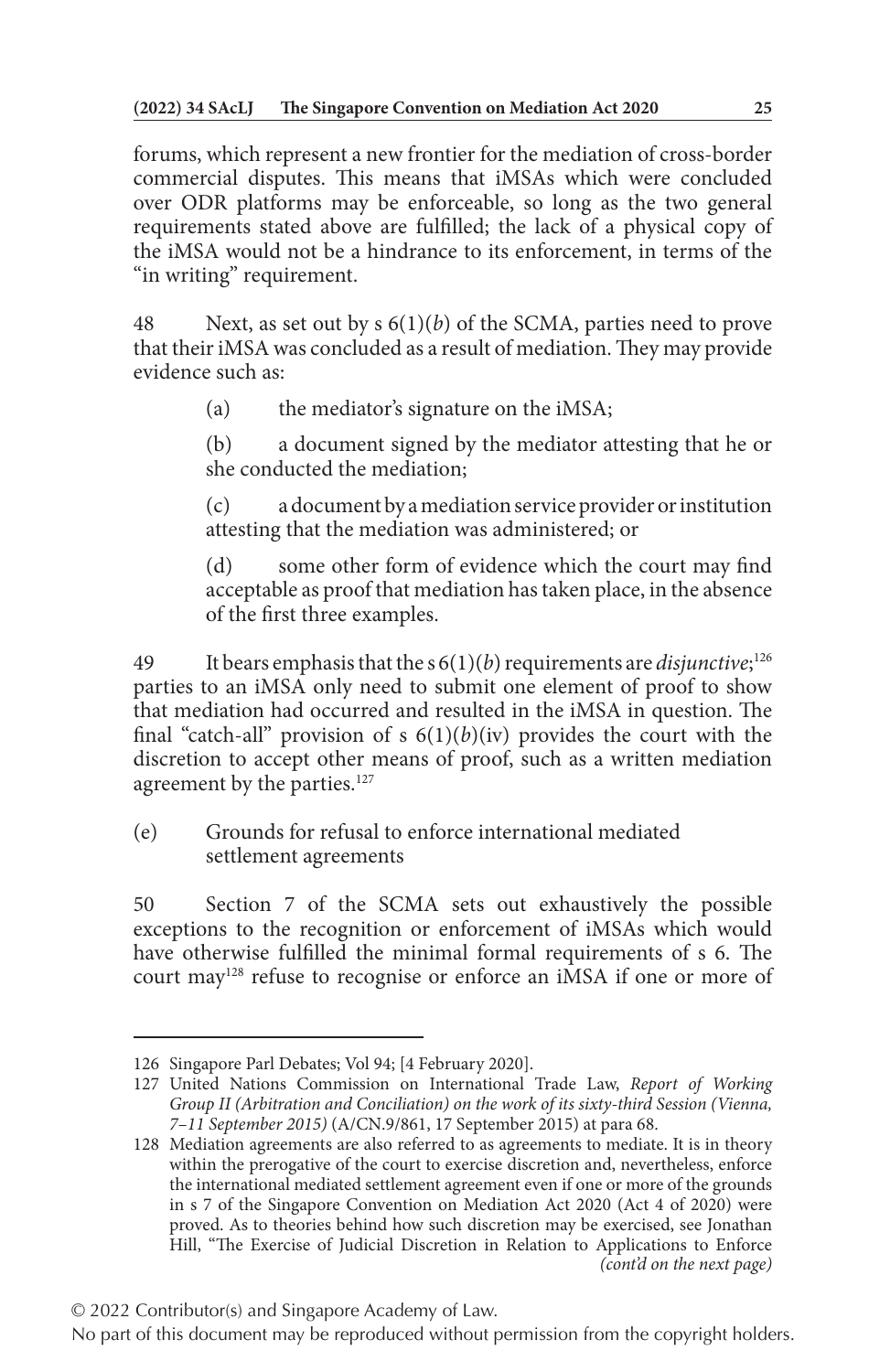these grounds are proven. Parties relying on the defences under s 7(1) of the SCMA must furnish proof that one or more of these grounds for refusal exist. In contrast, the court may by its own volition find that the grounds for refusal under s 7(2) of the SCMA exist.

51 For this article, the defences will be categorised into four parts:

- (a) contract-related grounds for refusal;
- (b) mediator (mis-)conduct-related grounds for refusal;
- (c) public policy ground for refusal; and
- (d) subject matter-related ground for refusal.

(i) Contract-related grounds for refusal

52 Under s 7(2) of the SCMA, seven grounds for refusal founded on contract law are set out. The court may refuse an application to invoke or enforce an iMSA if:

> (a) a party to it was under some incapacity when it was concluded:<sup>129</sup>

> (b) it is null and void, inoperative or incapable of being performed according to the applicable law;<sup>130</sup>

- (c) it is not binding, or is not final, according to its terms; $131$
- (d) it has been subsequently modified; $132$
- (e) the obligations in it have been performed;133

132 Singapore Convention on Mediation Act 2020 (Act 4 of 2020) s 7(2)(*b*)(iii).

Arbitral Awards under the New York Convention 1958" (2016) 36(2) *Oxford Journal of Legal Studies* 304. Hill has observed, albeit in the arbitration context, that such a discretion is likely applied within circumscribed circumstances (at 333): "As a general rule, if a defence to enforcement … is established, enforcement will be (and should be) refused. [However, to] this general principle, there is a limited number of exceptions … which are based on intelligible legal principles, rather than the court's perception of what would be fair in all the circumstances." This is an interesting issue which should be left for further research in another article, in the international mediation context.

<sup>129</sup> Singapore Convention on Mediation Act 2020 (Act 4 of 2020) s 7(2)(*a*).

<sup>130</sup> Singapore Convention on Mediation Act 2020 (Act 4 of 2020) s 7(2)(*b*)(i).

<sup>131</sup> Singapore Convention on Mediation Act 2020 (Act 4 of 2020) s 7(2)(*b*)(ii).

<sup>133</sup> Singapore Convention on Mediation Act 2020 (Act 4 of 2020) s 7(2)(*c*)(i).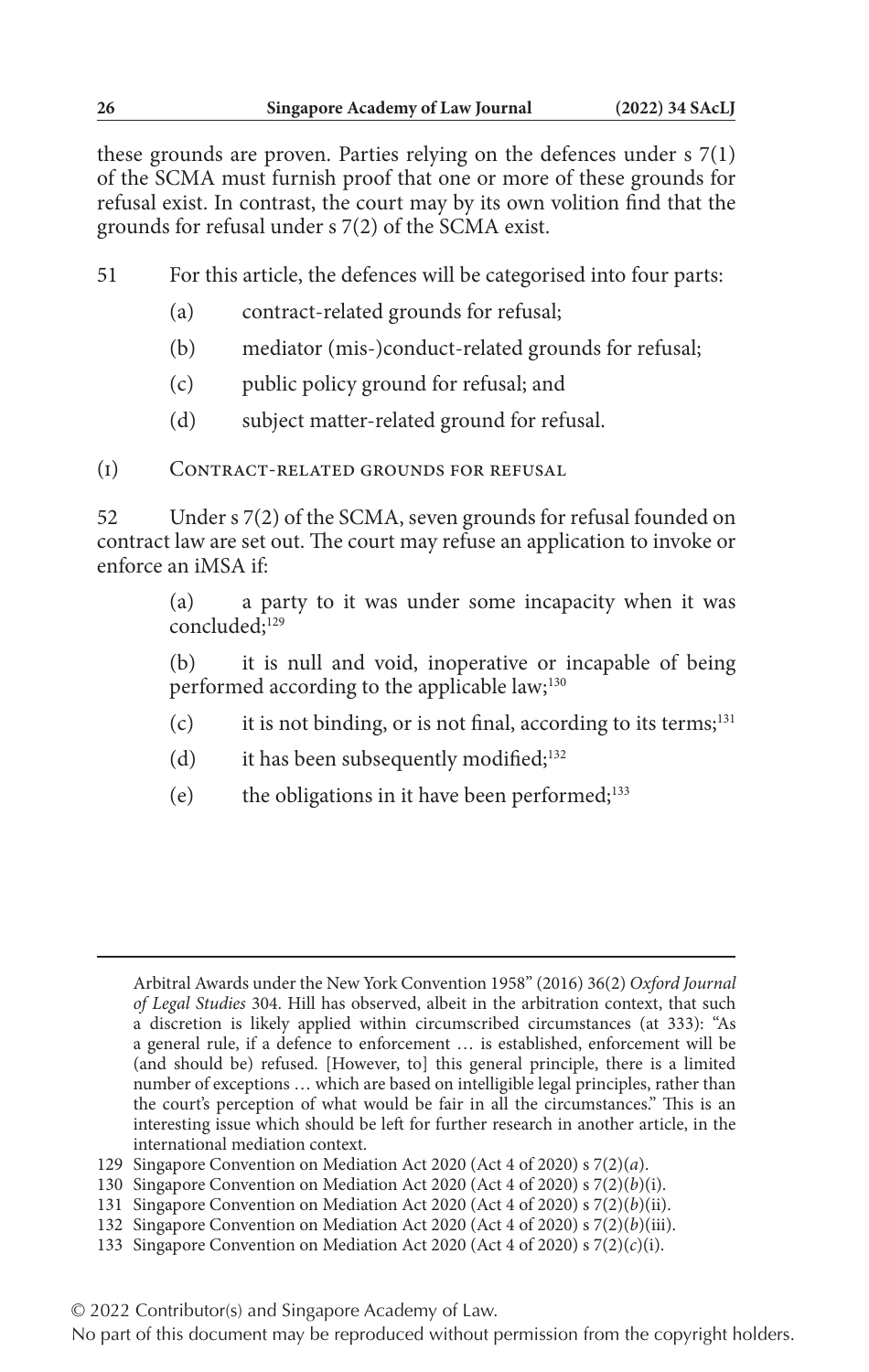(f) the obligations in it are not stated clearly or comprehensibly;<sup>134</sup> or

(g) granting relief would be contrary to its terms.<sup>135</sup>

53 First, it should be noted that the incapacity defence would apply to parties that are natural or legal persons, understood in the appropriate context and with reference to the proper law governing the iMSA.136 This defence may be a relevant consideration when parties to the iMSA are minors, $137$  natural persons with intellectual deficits, $138$  natural persons who are under the influence of drugs (including medicine)<sup>139</sup> or alcohol,<sup>140</sup> or legal persons that are not validly represented.<sup>141</sup>

54 The second defence has three aspects to it: "null and void", "inoperative", and "incapable of being performed". *Null and void*: An iMSA which is null and void would contain defects from the moment in time when they are concluded. Defects arising subsequently from the conclusion of the iMSA should not render it null and void.<sup>142</sup> With reference to the proper law of the iMSA, the following defences may be relevant: misrepresentation, fraud, duress, undue influence and unconscionability. $143$  It is likely that iMSAs which are concluded in breach of competition laws may be refused enforcement, for being void as well.<sup>144</sup> Conversely, provisions in an iMSA which may fall foul of the rule against penalty clauses<sup>145</sup> under the common law may not be refused enforcement, as such clauses are taken to be *not enforceable*<sup>146</sup>

141 See *Alphire Group Pte Ltd v Law Chau Loon* [2020] SGCA 50.

<sup>134</sup> Singapore Convention on Mediation Act 2020 (Act 4 of 2020) s 7(2)(*c*)(ii).

<sup>135</sup> Singapore Convention on Mediation Act 2020 (Act 4 of 2020) s 7(2)(*d*).

<sup>136</sup> See Shouyu Chong & Felix Steffek, "Enforcement of International Settlement Agreements Resulting from Mediation under the Singapore Convention: Private International Law Issues in Perspective" (2019) 31 SAcLJ 448 at 470–471, para 46.

<sup>137</sup> See s 35(1) of the Civil Law Act (Cap 43, 1999 Rev Ed); also see Loo Wee Ling, "Full Contractual Capacity: Use of Age for Conferment of Capacity" [2010] Sing JLS 328.

<sup>138</sup> *Cf* s 4(1) of the Mental Capacity Act (Cap 177A, 2010 Rev Ed).

<sup>139</sup> *Chan Gek Yong v Violet Netto* [2019] 3 SLR 1218 at [39] *ff*.

<sup>140</sup> *Resorts World at Sentosa Pte Ltd v Lee Fook Kheun* [2018] 5 SLR 1039; *Molton v Camroux* (1849) 4 Exch 17 at 19; 154 ER 1107 at 1108.

<sup>142</sup> See Nadja Alexander & Shouyu Chong, *The Singapore Convention on Mediation – A Commentary* (Wolters Kluwer, 2019) at para 5.14.

<sup>143</sup> Consider *Ram Niranjan v Navin Jatia* [2020] 3 SLR 982.

<sup>144</sup> See s 34(3) of the Competition Act (Cap 50B, 2006 Rev Ed).

<sup>145</sup> See *Leiman, Ricardo v Noble Resources Ltd* [2020] 2 SLR 386.

<sup>146</sup> Andrew Burrows, *A Restatement of the English Law of Contract* (Oxford University Press, 2016) at p 136; Mindy Chen-Wishart, *Contract Law* (Oxford University Press, 6th Ed, 2018) at p 656; Shouyu Chong, "Another Piece of the Puzzle: Are Penalty Clauses Unenforceable or Void?" *Society of Construction Law Paper No. D234* (September 2021). The rule against penalty clauses in English law also applies to *(cont'd on the next page)*

No part of this document may be reproduced without permission from the copyright holders.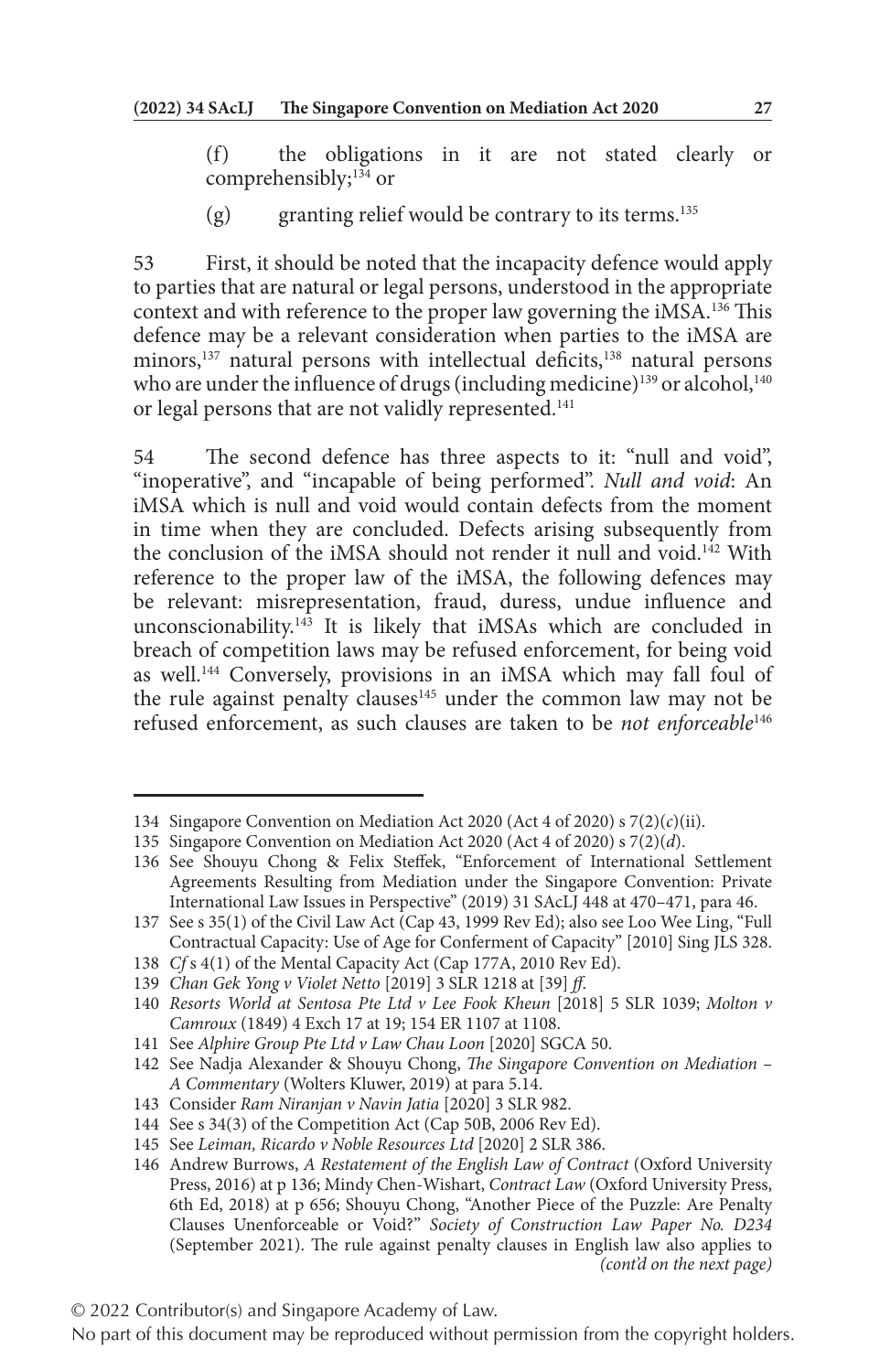under contract law,147 rather than null and void. *Inoperative*: An iMSA which is inoperative may become ineffective because of circumstances transpiring at or after its conclusion: this may be a result of badly drafted clauses which inherently contradict each other or cancel each other out, or due to subsequent agreements (express or implied) to waive all rights to pursue remedies under it.148 *Incapable of being performed according to the applicable law*: An iMSA which is incapable of being performed is (or becomes) impossible to enforce, possibly as a result of supervening events transpiring after its conclusion.<sup>149</sup> It may also be incapable of being performed because of poor drafting and structuring of the clauses, causing its performance to simply be impossible.150

55 In relation to the third defence, an iMSA which is not binding or final according to its terms will be evaluated in accordance with its proper law. There may be express or implied terms in the iMSA which

© 2022 Contributor(s) and Singapore Academy of Law.

commercial contracts: see *Cavendish Square Holding BV v Talal El Makdessi* [2015] 3 WLR 1377.

<sup>147</sup> See, for instance, *Leiman, Ricardo v Noble Resources Ltd* [2020] 2 SLR 386: the parties in this case concluded a settlement agreement in relation to the plaintiff's departure from the defendant's employment. The effect of the settlement agreement was to provide for a severance package of share entitlements to the plaintiff. The terms of the settlement agreement contained a provision which purportedly allowed the defendant to disentitle the plaintiff from those shares in the event of noncompliance with the latter's non-competition and confidentiality obligations. The Court of Appeal found that the purported disentitlement clause, being a secondary obligations clause which would come into effect on the plaintiff's breach of his primary obligations under the settlement agreement to comply with his noncompetition and confidentiality obligations, was not enforceable as it was a penalty clause under the common law.

<sup>148</sup> See Nadja Alexander & Shouyu Chong, *The Singapore Convention on Mediation – A Commentary* (Wolters Kluwer, 2019) at para 5.15. Also see, for instance, *Crescendas Bionics Pte Ltd v Jurong Primewide Pte Ltd* [2019] SGHC 4 at [353], where Tan Siong Thye J found that a provision for liquidated damages in a construction contract was inoperative on the basis that (i) the parties had not contracted for any extension of time provisions and (ii) the employer in the contract commits an act of prevention, leading to (iii) the contractor no longer being bound by the original contractual completion date because the time for the completion of the construction project would be set at large.

<sup>149</sup> Consider *Alliance Concrete Singapore Pte Ltd v Sato Kogyo (S) Pte Ltd* [2014] 3 SLR 857; *Lim Kim Som v Sheriffa Taibah bte Abdul Rahman* [1994] 1 SLR(R) 233; *Sheng Siong Supermarket v Carilla Pte Ltd* [2011] 4 SLR 1094; *Fibrosa Spolka Akcyjna v Fairbairn Lawson Combe Barbour Ltd* [1943] AC 32 and *Denny, Mott and Dickson Ltd v James B Fraser & Co Ltd* [1944] AC 265.

<sup>150</sup> See Polish Supreme Court (Sqd Najwyzszy) Civil Chamber Division, Case No V CSK 231/14 of 5 February 2015 (reported in English in Alexander Sergeev & Tatiana Tereshchenko, "The Interaction of Arbitration and State Courts: A Growing Confrontation or a Peaceful Coexistence?" (2015) *Czech (& Central European) Yearbook of Arbitration* 195 at 214–215).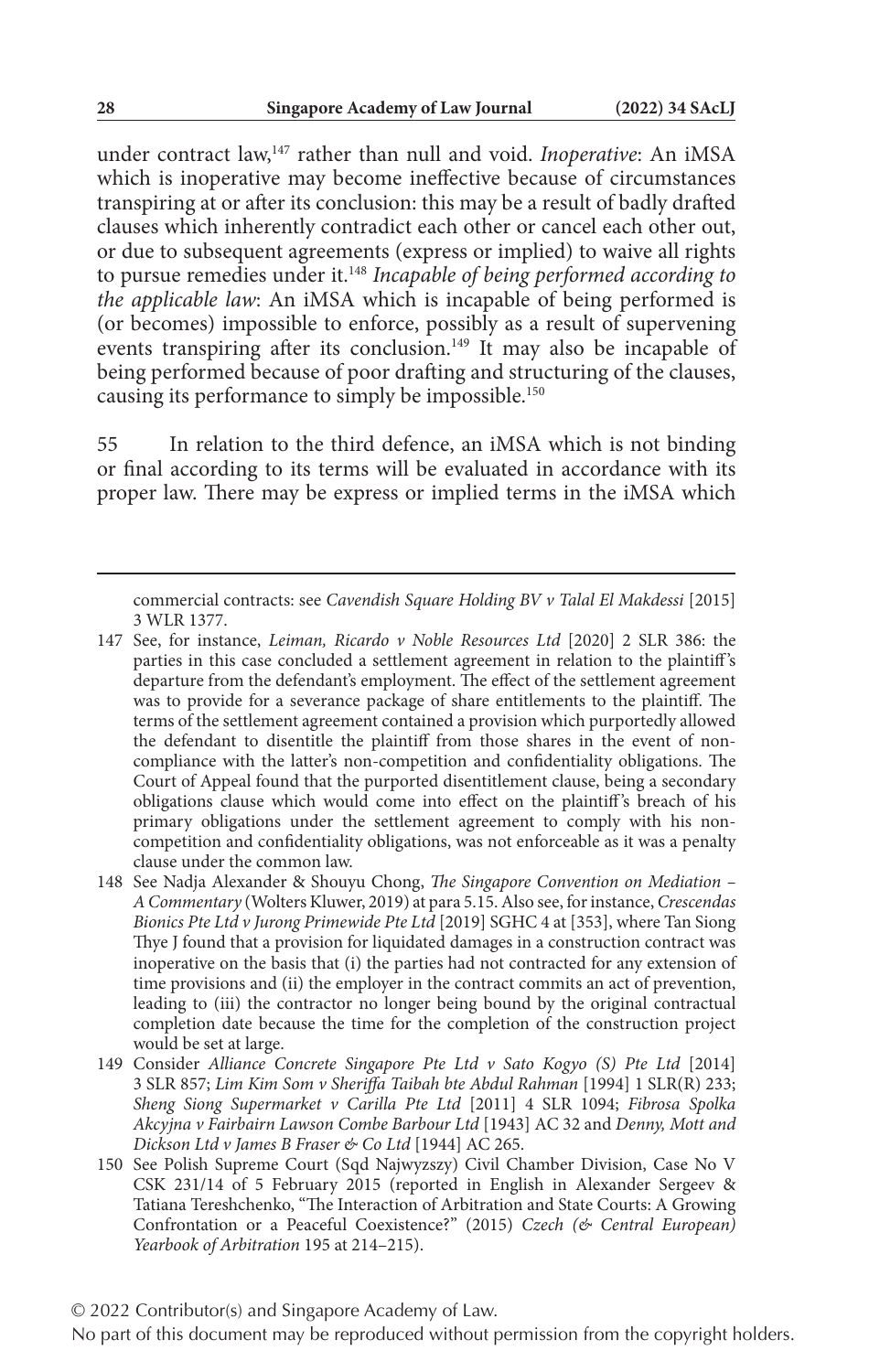indicate if it is to have binding effect.<sup>151</sup> It is also noteworthy that if Singapore law were the proper law, it will be apparent from the discussion below152 that iMSAs which are made in the context of social and domestic arrangements (these may also address commercial subject matters, if parties are mediating for instance over a transactional dispute in a familyrun business) attract a presumption that parties *do not intend* to create legal relations;153 whilst in contrast, settlement agreements made in the context of business and commercial arrangements attract a presumption that parties *do intend* to create legal relations.<sup>154</sup> These presumptions would also affect the court's view of whether the iMSA concluded was intended to be binding on the parties.<sup>155</sup>

56 According to the fourth defence, if the terms of an iMSA have been validly modified in accordance with its proper law, the original iMSA may not be enforced. Only the modified iMSA shall be enforceable.

57 The fifth defence states that if the terms of an iMSA have already been performed in accordance with its proper law, it must logically follow that courts have to refuse its enforcement, given that it has already been discharged by performance. Parties will be entitled to no further rights.<sup>156</sup>

58 If the terms of an iMSA are not drafted clearly or comprehensibly, the sixth defence provides that the courts may refuse to enforce it.<sup>157</sup> It must be emphasised that meticulous and comprehensive drafting of iMSAs is essential for them to be recognised and enforced. Key obligations must be spelt out *clearly*, such as the exact price to be paid in a predetermined currency and on predetermined dates. Where parties agree in an iMSA that important terms, such as the price of objects, would be determined

<sup>151</sup> *Choo Ah Sam v Kieu Ka Tong* [2020] SGHC 62. In this case, the parties had negotiated for a settlement of their dispute over some shares through an exchange of WhatsApp messages. While there was a meeting of the minds between the disputing parties, as they later proceeded to draft out the terms negotiated over WhatsApp into a document, Ang Cheng Hock J found that there was an implied understanding between the parties that the settlement agreement would only be binding *after* it had been executed by the parties, namely, after the parties had *signed* the written settlement agreement (at [133]). Consequently, the High Court found that the settlement agreement was not binding, according to its implied terms, because there was no such signature reflected on the settlement agreement.

<sup>152</sup> See para 78 below.

<sup>153</sup> *Gay Choon Ing v Loh Sze Ti Terence Peter* [2009] 2 SLR(R) 332 at [72], citing *Balfour v Balfour* [1919] 2 KB 571.

<sup>154</sup> *Gay Choon Ing v Loh Sze Ti Terence Peter* [2009] 2 SLR(R) 332 at [72], citing *Rose and Frank Co v J R Crompton and Brothers, Ltd* [1925] AC 445.

<sup>155</sup> Consider *Oei Hong Leong v Chew Hua Seng* [2020] SGHC 39.

<sup>156</sup> *Tan Tien Choy v Kiaw Aik Hang Co Ltd* [1965–1967] SLR(R) 16 at [16].

<sup>157</sup> See *Oei Hong Leong v Chew Hua Seng* [2020] SGHC 39 at [56]–[57].

<sup>© 2022</sup> Contributor(s) and Singapore Academy of Law.

No part of this document may be reproduced without permission from the copyright holders.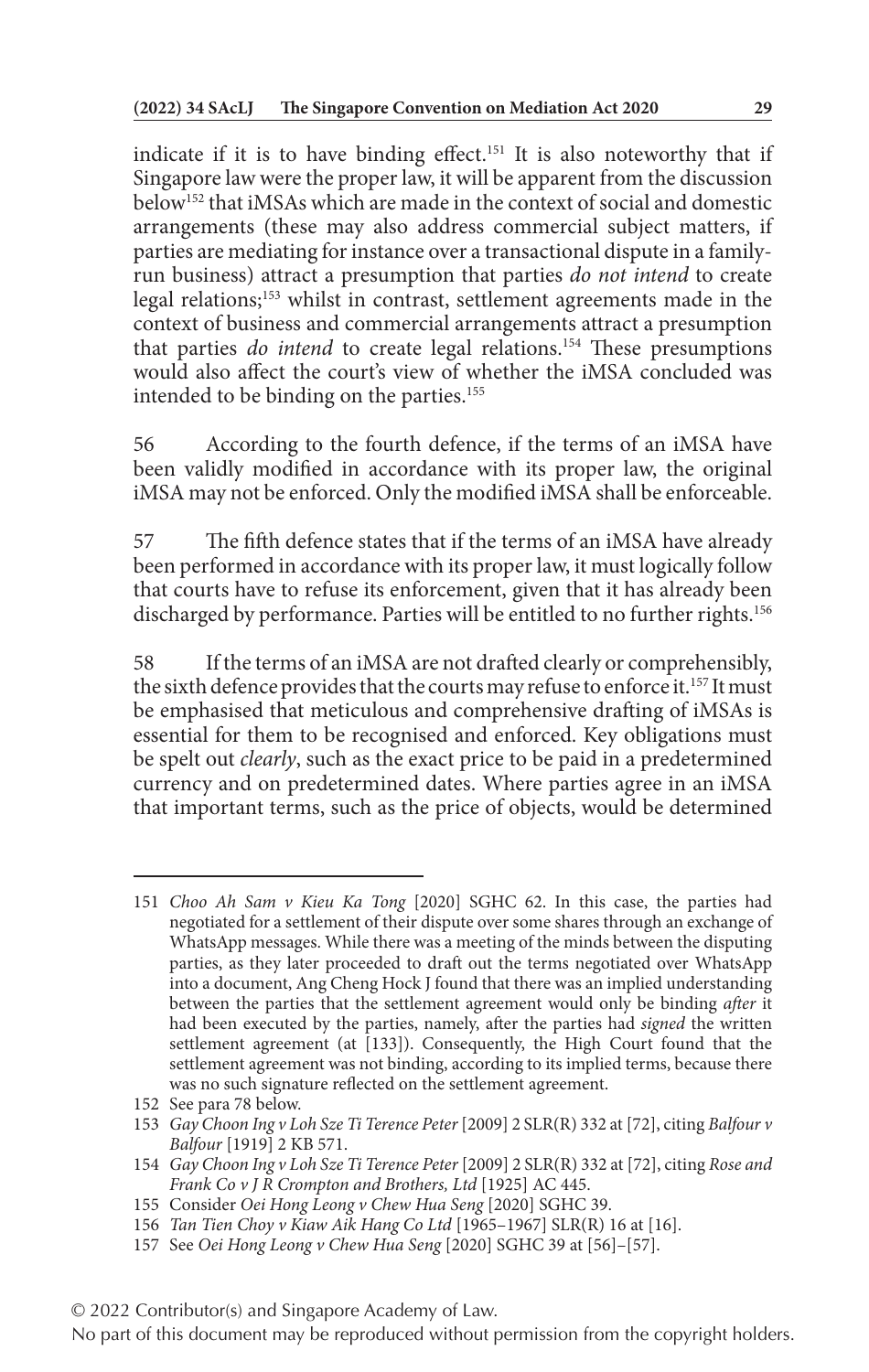separately by an expert<sup>158</sup> or neutral evaluator,<sup>159</sup> such provisions must be set out methodically, and dispute resolution provisions (*eg*, arbitration or choice of court agreements) should ideally be made in anticipation of possible disputes over the terms of the subsequent determination.<sup>160</sup> The parties should provide discrete scaffolding for the performance of nonmonetary obligations.<sup>161</sup>

59 The seventh defence provides that if its performance would be contrary to its terms, an iMSA may be refused enforcement. There are several instances where this defence is applicable. It would be applied when conditions precedent<sup>162</sup> or conditions subsequent contained in the iMSA have not been satisfied.<sup>163</sup> It may be applied to give effect to a valid dispute resolution clause.164 It could also be applied to give effect to *force majeure* clauses.165 Furthermore, it accommodates the possibility of parties opting out of the application of the Singapore Convention by private agreement, with respect to their iMSA.<sup>166</sup>

161 For instance, if a party to a mediation has agreed to apologise to another, the terms of the international mediated settlement agreement may be provided as such:

Mia Pte Ltd shall publish the following words, "We unconditionally and sincerely express our deepest apologies to Janet AB and their associates for any embarrassment resulting from the words our employees have caused to be published on the *FunTube*, which is a popular video sharing site, and on their behalf offer to rescind those embarrassing statements made", on the front pages of the relevant local newspapers, *The Fun Times* and *The Cheerful Nightly*, and on their social media platforms (such as *FunBook* and *Fun-gram*), by 31 August 2020 (unless an extension of time has been agreed), as a form of apology to Janet AB, in return for Janet AB's application to discontinue Suit No XYZ/2019 and Suit No ABC/2019 in the High Court of Singapore.

162 *Tan Chin Hoon v Tan Choo Suan* [2015] SGHC 306 at [24].

- 164 See Vakhtang Giorgadze, "Dispute Resolution Clauses and the Enforcement of International Mediated Settlement Agreements under the Singapore Convention on Mediation" (2021) TDM 3.
- 165 *Merchant Industries (S) Pte Ltd v X-Media Communications Pte Ltd* [2001] SGHC 338 at [141]–[142].
- 166 Timothy Schnabel, "The Singapore Convention on Mediation: A Framework for the Cross-Border Recognition and Enforcement of Mediated Settlements" (2019) 19(1) *Pepperdine Dispute Resolution Law Journal* 1 at 56 *ff*.

© 2022 Contributor(s) and Singapore Academy of Law.

<sup>158</sup> See *Teo Lay Gek v Hoang Trong Binh* [2019] SGHC 84.

<sup>159</sup> See *Yashwant Bajaj v Toru Ueda* [2020] 1 SLR 36.

<sup>160</sup> Shouyu Chong & Nadja Alexander, "Singapore Case Law Series: Dispute Resolution Clauses in MSAs" *Kluwer Mediation Blog* (16 May 2020). See *Retrospect Investment (S) Pte Ltd v Lateral Solutions Pte Ltd* [2020] 1 SLR 763.

<sup>163</sup> See United Nations Commission on International Trade Law, *Report of Working Group II (Dispute Settlement) on the work of its sixty-eighth session (New York, 5–9 February 2018)* (A/CN.9/934, 19 February 2018) at para 57.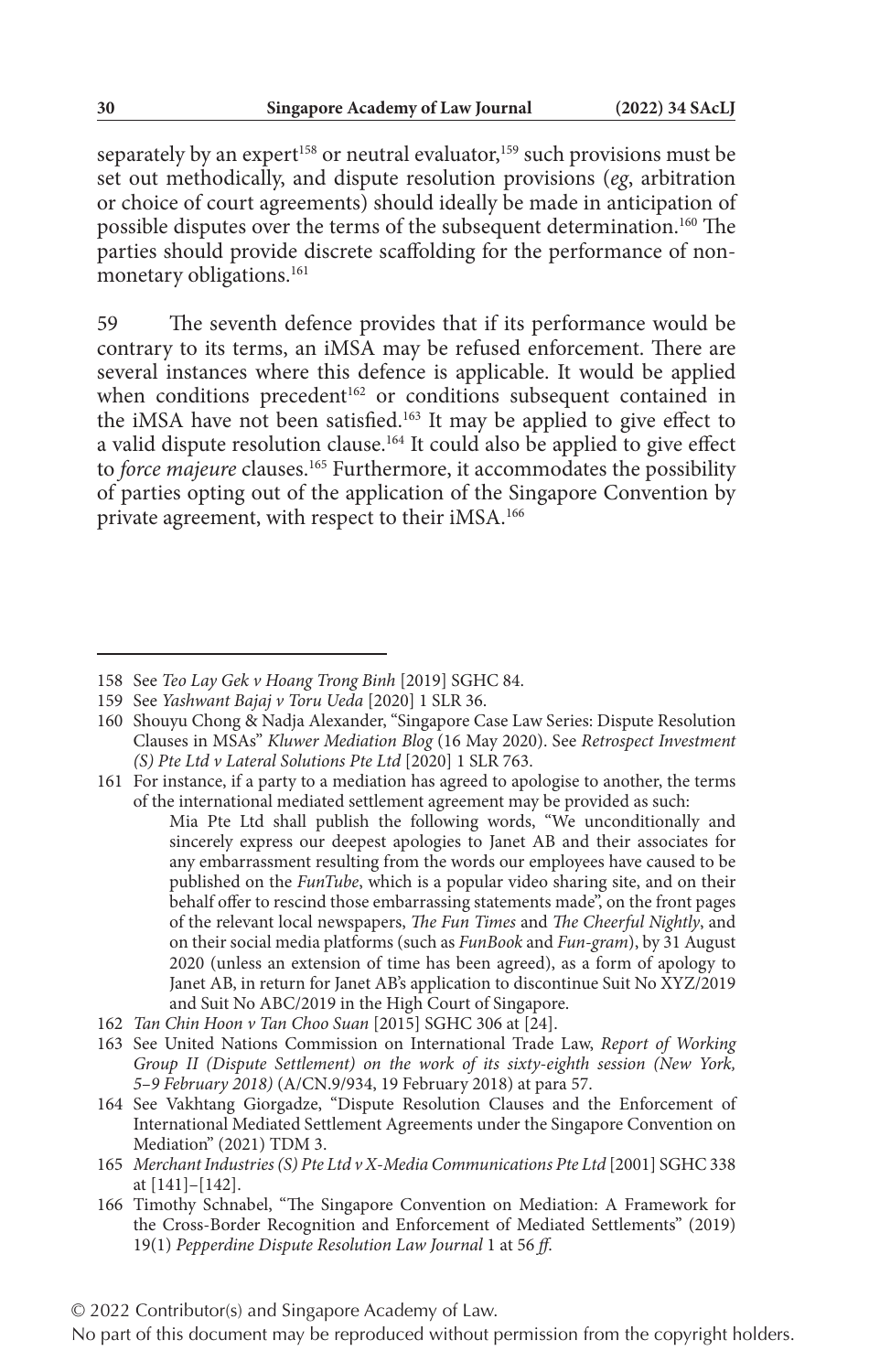#### (ii) Mediator (mis-)conduct-related grounds for refusal

60 The Convention provides two grounds for refusal related to mediator (mis-)conduct: where there has been either (a) a serious breach of mediator or mediation standards or (b) a failure by the mediator to disclose to parties circumstances that raise justifiable doubts as to the mediator's impartiality or independence.<sup>167</sup> In both cases, a party must establish that, without the alleged serious breach of standards or failure to disclose circumstances laying doubt on impartiality or independence, it would not have entered into the iMSA. This sets a high bar for any party seeking to rely on either of these grounds.<sup>168</sup>

61 Mediator standards may be found in legislation, court practice directions, a range of instruments referred to variously as ethical codes, codes of conduct or practice standards, private mediation agreements, the general law including case law, or a combination of the above.<sup>169</sup> The Singapore International Mediation Institute's Code of Professional Conduct for Mediators is illustrative of the type of standards envisaged by the mediator misconduct grounds of refusal.170 Of course, mediators may be accredited by more than one institution and sit on more than one mediation panel, all with different codes of ethics and practice standards that may be potentially applicable. In the case of uncertainty, it will be the task of the relevant Singapore court to determine the applicable standards.

62 As noted above, these defences were crafted in such a way as to set a high bar for anyone seeking to rely on them. The reason for this is to deter frivolous claims. At the same time, given that this is a new statutory ground for refusal, there is some concern that disgruntled parties seeking to set aside an iMSA which they no longer want will try to rely on one of the mediator misconduct defences. Here the Singapore courts' experience with, and support of, mediation serves to put such concerns to rest.

63 As an illustration, the case of *Chan Gek Yong v Violet Netto*<sup>171</sup> demonstrates the Singapore courts' approach to such claims. In this case, the court considered allegations that co-mediators pressured one party

© 2022 Contributor(s) and Singapore Academy of Law.

<sup>167</sup> Singapore Convention on Mediation Act 2020 (Act 4 of 2020) s 7(2)(*f*).

<sup>168</sup> For a detailed analysis of these provisions, see Nadja Alexander & Shouyu Chong, *The Singapore Convention on Mediation – A Commentary* (Wolters Kluwer, 2019).

<sup>169</sup> On the regulation of mediator standards, see Nadja Alexander & Felix Steffek, *Making Mediation Law*, (International Finance Corporation, 2016). See also the Australian case of *Tapoohi v Lewenberg* [2003] VSC 410 at [46], where the court applied general law principles to the question of professional standards of mediators.

<sup>170</sup> Non-legislative standards are often incorporated into the mediation agreement which parties, lawyers and the mediators sign before commencing the mediation.

<sup>171</sup> [2019] 3 SLR 1218.

No part of this document may be reproduced without permission from the copyright holders.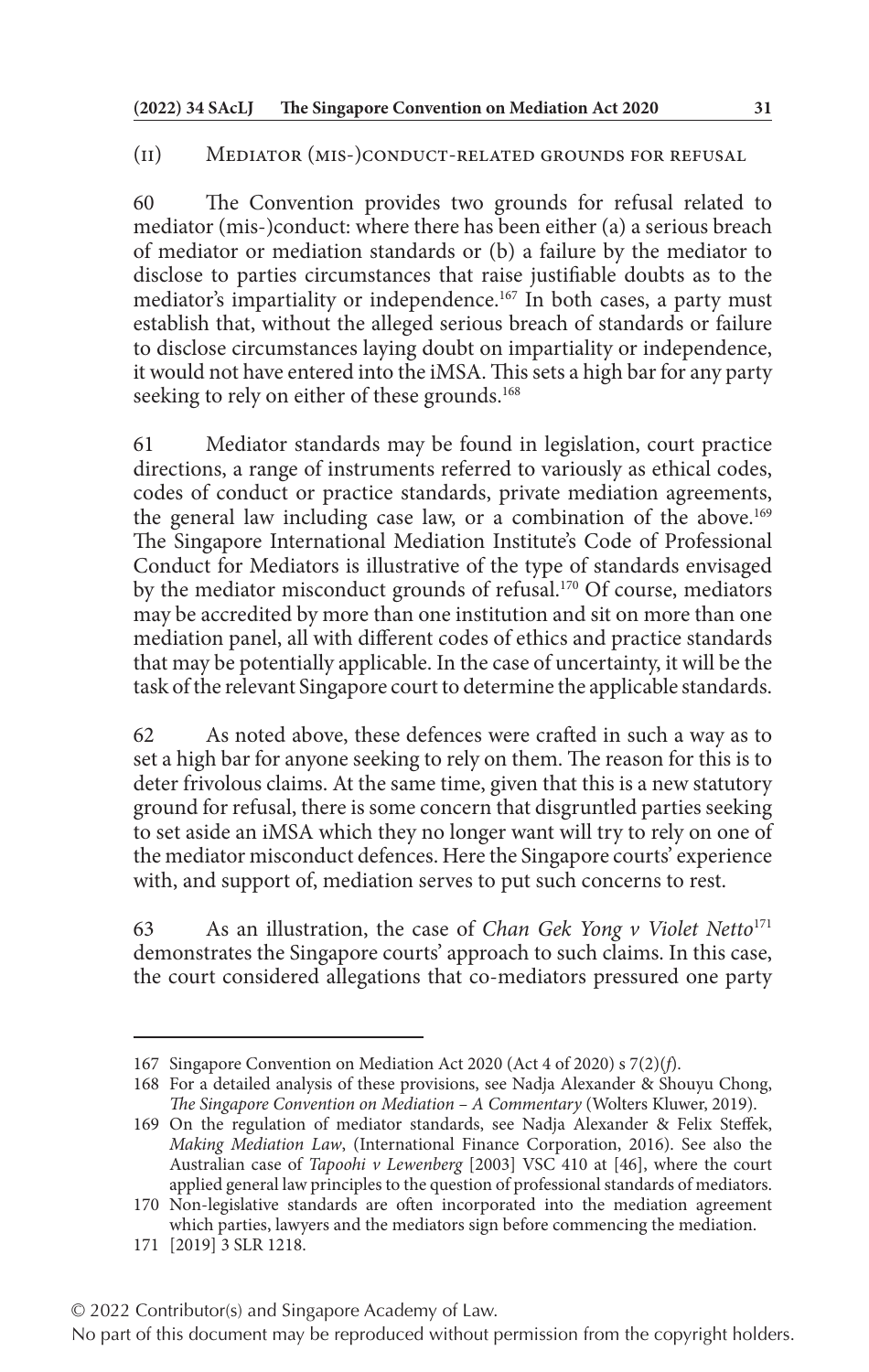into signing the mediated settlement agreement ("MSA"). As reported in the judgment, Mdm Chan alleged that the co-mediators "persuaded and urged her to accept the amount offered by the defendants as it was almost the end of the one-day mediation session. The mediators further said that if the mediation failed, [they] would have to go back to Court for trial". The reported judgment further states that Mdm Chan maintained that she "understood this to mean that she would have to incur further costs to continue the [pending suits]. She also stated that there was no time for her to consider the Settlement Agreement before signing it".<sup>172</sup>

64 After considering all the arguments and evidence, Tan Siong Thye J opined that there was "no reason for anyone to feel pressured by [the mediators' actions]".173 As the mediators were merely conveying words of advice founded upon facts and the logical consequences of Mdm Chan's ultimate decision to agree or disagree with the negotiated terms, it demanded a tremendous stretch of imagination to interpret those words as undue pressure.

65 Secondly, Tan J ruled that no undue pressure had been applied on Mdm Chan by the mediators, though she alleged that she was pressed to endorse the MSA "as it was already late in the day [and hence] she had no time to consider the [terms of the] Settlement Agreement".<sup>174</sup> It appears to be the court's view that circumstantial time pressures should not invalidate MSAs. His Honour opined that Mdm Chan could simply have requested for more time if she needed it to consider the terms of the MSA before she endorsed it with her signature. There was also no actual pressure by the mediators, as she admitted that they had not forced her to endorse the MSA against her volition.

66 This case demonstrates that evidence of shift in a party's position (here, Mdm Chan) after the signing of the MSA is, of itself, not evidence of undue influence, intimidation or the like. Further, it indicates that Singapore courts understand and support the mediation process and recognise the role of mediators in reality testing and ensuring that mediating parties are aware of the implications and/or costs of pursuing alternatives to settlement such as going to trial.

<sup>172</sup> *Chan Gek Yong v Violet Netto* [2019] 3 SLR 1218 at [52].

<sup>173</sup> *Chan Gek Yong v Violet Netto* [2019] 3 SLR 1218 at [57].

<sup>174</sup> *Chan Gek Yong v Violet Netto* [2019] 3 SLR 1218 at [58].

<sup>© 2022</sup> Contributor(s) and Singapore Academy of Law.

No part of this document may be reproduced without permission from the copyright holders.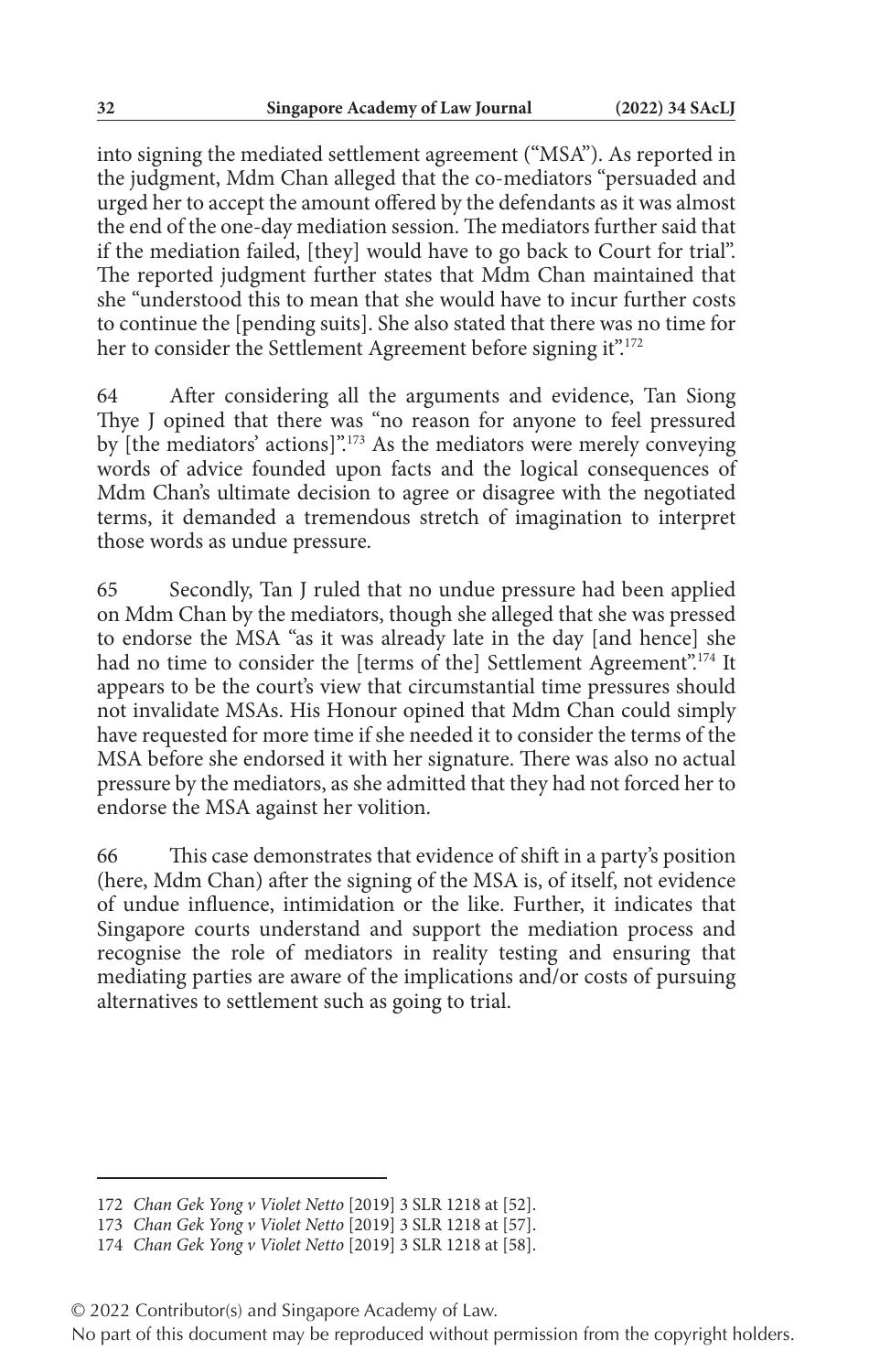#### (iii) Public policy ground for refusal

67 Section  $7(3)(a)$  of the SCMA provides that the court may refuse to enforce iMSAs that are contrary to the public policy of Singapore.175 Whilst the public policy of Singapore is specifically referred to in legislation, it should be emphasised that the prevailing practice in private international law contemplates the scrutiny of *both* domestic and international perspectives of public policy.176 This means that in relation to the enforcement of iMSAs under the SCMA, Singapore public policy should be applied "in a manner that is consistent, insofar as possible, with the objectives of the Convention and the public policies and interests of other Contracting States".177 Consequently, the courts should only exercise discretion to refuse the enforcement of iMSAs by reason of public policy under highly exceptional circumstances.<sup>178</sup> The Court of Appeal had laid out such a guideline (albeit in the context of international commercial arbitration):179

> In our view, [the public policy defence] should only operate in instances where the upholding of [a dispute resolution outcome] would 'shock the conscience' … or is 'clearly injurious to the public good or … wholly offensive to the ordinary reasonable and fully informed member of the public' (see *Deutsche Schachbau v Shell International Petroleum Co Ltd* [1987] 2 Lloyds' Rep 246 at 254, *per* Sir John Donaldson MR), or where it violates the forum's most basic notion of morality and justice: see *Parsons & Whittemore Overseas Co Inc v Societe Generale de L'Industrie du Papier (RAKTA)* 508 F 2d 969 (2nd Cir, 1974) at 974.

68 It is useful to consider the case of  $BAZ \nu BBA$ ,<sup>180</sup> where a dispute resolution outcome was not enforced based on the public policy exception. The High Court exercised its discretion on public policy grounds to refuse to enforce part of an international arbitral award rendered by a tribunal seated in Singapore, because it bound young children to be jointly and

<sup>175</sup> Singapore Convention on Mediation 2020 (Act 4 of 2020) s 7(3)(*a*).

<sup>176</sup> Shouyu Chong & Felix Steffek, "Enforcement of International Settlement Agreements Resulting from Mediation under the Singapore Convention: Private International Law Issues in Perspective" (2019) 31 SAcLJ 448 at 474–475, para 55; *cf* Gary Born, *International Commercial Arbitration* (Wolters Kluwer, 2nd Ed, 2014) at p 3652.

<sup>177</sup> Gary Born, *International Commercial Arbitration* (Wolters Kluwer, 2nd Ed, 2014) at p 3655; although taken out of context (*ie*, Born's words refer to the New York Convention), the phrasing of the words applies with equal logical force to the Singapore Convention as well. See *PT Asuransi Jasa Indonesia (Persero) v Dexia Bank SA* [2007] 1 SLR(R) 597 at [59]; *AJU v AJT* [2011] 4 SLR 739 and *Renusagar Power Co Ltd v General Electric Co* AIR 1994 SC 860 at [63].

<sup>178</sup> *PT Asuransi Jasa Indonesia (Persero) v Dexia Bank SA* [2007] 1 SLR(R) 597 at [59]; *BAZ v BBA* [2020] 5 SLR 266 at [154]–[187].

<sup>179</sup> *PT Asuransi Jasa Indonesia (Persero) v Dexia Bank SA* [2007] 1 SLR(R) 597 at [59].

<sup>180</sup> [2020] 5 SLR 266; the parties appealed in *BBA v BAZ* [2020] 2 SLR 453, but the appeal was dismissed.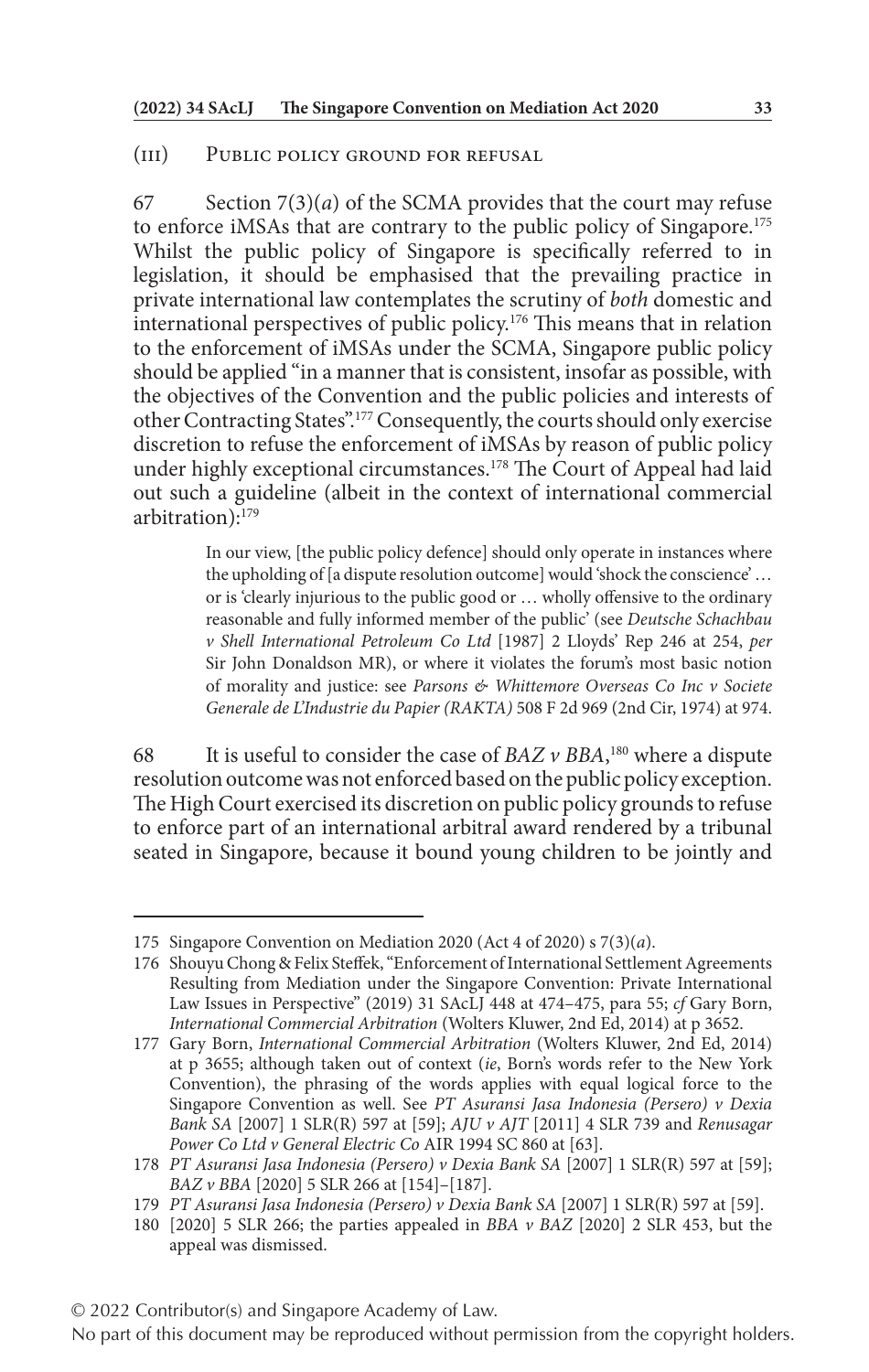severally liable to pay an award of damages amounting to \$720m. Belinda Ang Saw Ean J opined:<sup>181</sup>

> The survey of the law of contract with regard to the legal position of minors in Singapore shows that there is protection given to minors. Importantly, minors only have a limited capacity to enter into binding contracts. I find that the principle of protecting the interests of minors in commercial transactions is part of the public policy of Singapore.

> The effect of the Award on the Minors is to enforce the SPSSA, which is not a contract falling under any of the exceptions to the general position that contracts do not bind minors. This violates the protection given to minors in contractual relationships under Singapore law. The Award finds them jointly and severally liable for the fraudulent misrepresentation that induced the counterparty to enter the SPSSA. This liability is imposed on the Minors for the fraudulent misrepresentation of their guardian or principal on matters which the Minors had no knowledge of. This has the effect of violating the protection given to a minor under s 35(7) of the Civil Law Act. As stated above, the provision protects a minor even where the minor made a misrepresentation personally. All in all, such an award against the Minors that saddles them with legal liability for an amount exceeding S\$720 million shocks the conscience, and it violates Singapore's most basic notion of justice to find the Minors liable under a contract that was entered into when they were only between three to eight years old at the material time. At the time of the arbitration, they were only between eight and twelve years old.

69 In the context of enforcing iMSAs under the SCMA, it is likely that similar considerations would be taken into account if the courts are required to consider if an iMSA should be refused enforcement by reason of public policy.

(iv) Subject matter not capable of settlement by mediation: GROUND FOR REFUSAL

70 Section 7(3)(*b*) of the SCMA provides that the court may refuse to enforce iMSAs which address subject matters which are not capable of resolution by mediation according to Singapore law.182 Similar to the public policy defence, it is submitted that the subject matter defence is another exceptional defence.183 Whilst the Singapore court may consider that under its own domestic rules some subject matter issues are not

<sup>181</sup> *BAZ v BBA* [2020] 5 SLR 266 at [179]–[180].

<sup>182</sup> Singapore Convention on Mediation Act 2020 (Act 4 of 2020) s 7(3)(*b*).

<sup>183</sup> Nadja Alexander & Shouyu Chong, *The Singapore Convention on Mediation – A Commentary* (Wolters Kluwer, 2019) at para 5.110; Timothy Schnabel, "The Singapore Convention on Mediation: A Framework for the Cross-Border Recognition and Enforcement of Mediated Settlements" (2019) 19(1) *Pepperdine Dispute Resolution Law Journal* 1 at 55.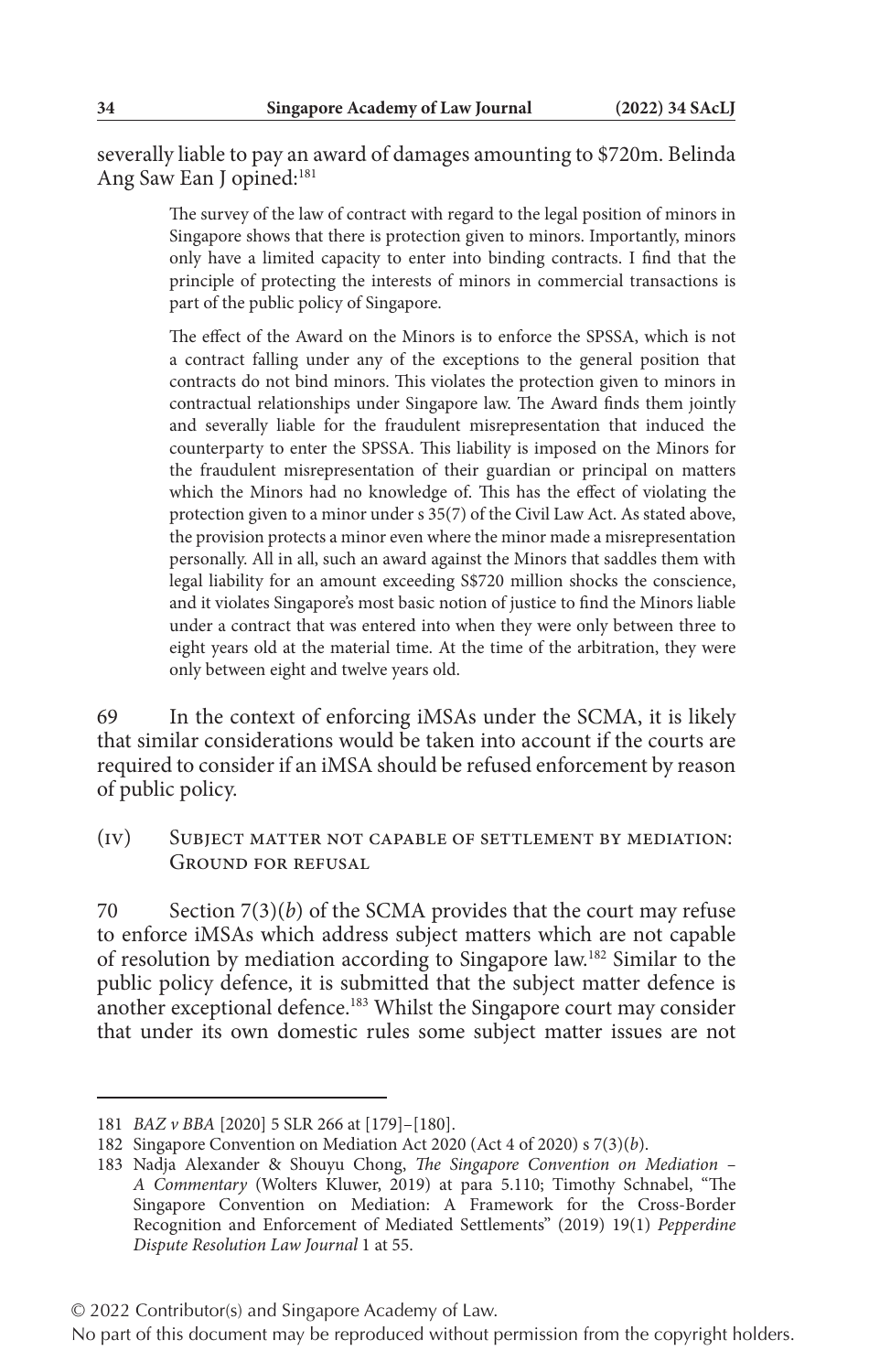susceptible to mediation and be eager to enforce them, there is a good argument that it should first consider – given the international nature of the iMSA – the degree of nexus of the subject matter to Singapore, before categorically imposing domestic conditions and expectations onto that iMSA.184

71 In any event, it is also submitted that this defence would likely be rarely raised, because mediation is a flexible mechanism for dispute resolution, providing parties with a multitude of creative ways to frame and characterise their disputes for resolution. Take, for instance, a dispute over patent validity and associated rights that could be resolved at mediation, where parties agree to compromise on a licensing arrangement, but the mediated outcome could be characterised as a simple obligation to make fixed payments on designated dates, without any mention of the patented object in dispute.

# **III. Part 2: New regulatory landscape for international mediated settlement agreements**

72 Part 2 examines the new regulatory landscape for the recognition and enforcement of iMSAs under four co-existing regimes: the common law, court-referred mediation practice, the MA and the SCMA, from a comparative perspective. This article concludes by setting out how the expedited recognition and enforcement regime under the SCMA can improve<sup>185</sup> and enhance the existing regulatory landscape in relation to iMSAs.

# *A. Common law*

73 In Singapore, an iMSA may be recognised (or invoked) and enforced under the common law, so long as parties relying on it prove that they intended to conclude a binding agreement.186 However, parties'

<sup>184</sup> Shouyu Chong & Felix Steffek, "Enforcement of International Settlement Agreements Resulting from Mediation under the Singapore Convention: Private International Law Issues in Perspective" (2019) 31 SAcLJ 448 at 483–484, para 75.

<sup>185</sup> Such was the optimism expressed by Chua, shared by the authors, in Eunice Chua, "Enforcement of International Mediated Settlements Without the Singapore Convention on Mediation" (2019) 31 SAcLJ 572 at 597, para 44.

<sup>186</sup> *Rakna Arakshaka Lanka Ltd v Avant Garde Maritime Services (Pte) Ltd* [2019] 2 SLR 131; *Ram Niranjan v Navin Jatia* [2020] 3 SLR 982. The parties in [2020] 3 SLR 982 appealed and the defendant was successful in overturning some of the High Court's findings, but the Court of Appeal nevertheless upheld the High Court's finding that the mediated settlement agreement in dispute was binding and enforceable: *Navin Jatia v Ram Niranjan* [2020] 1 SLR 1098 at [74]–[76]. Also consider *Choo Ah Sam v Kieu Ka Tong* [2020] SGHC 62 at [131]–[134].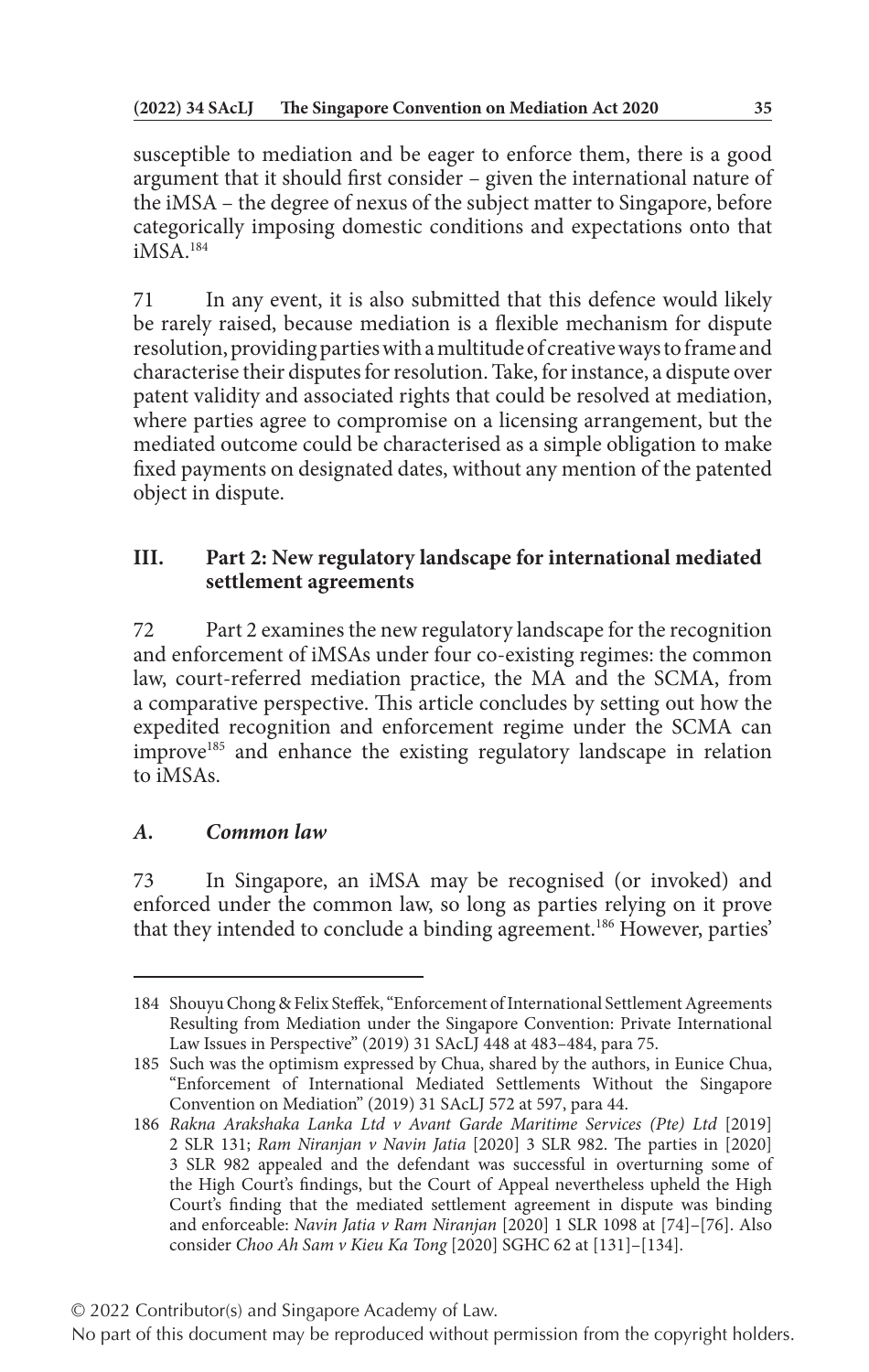success in doing so is limited by the availability of a wide number of contractual defences in common law and equity, thereby creating some uncertainty as to whether, on a case by case basis, iMSAs ultimately will be enforced.187 The discussion below proceeds with the assumption that Singapore law governs the iMSA.

### *(1) Recognising (or invoking) international mediated settlement agreements*

74 The Court of Appeal in *Rakna Arakshaka Lanka Ltd v Avant Garde Maritime Services (Pte) Ltd*188 has set out definitively the Singapore position on the recognition of settlement agreements in court and at arbitration.189 In this case, the parties had concluded a signed settlement agreement, which was recorded in a memorandum of understanding ("MOU"). Having recorded the compromises which the parties would make in favour of each other, the settlement agreement purported to put an end to arbitration proceedings at the Singapore International Arbitration Centre. In the days following the conclusion of the settlement agreement, one of the parties decided not to withdraw the arbitration proceedings, and decided to unilaterally continue with it, successfully obtaining an arbitral award in its favour. Dissatisfied with the outcome, the non-participating party applied to the Singapore courts to set aside the arbitral award. They argued that the MOU (*ie*, settlement agreement) should be recognised and invoked accordingly in arbitral proceedings, to prove that the issues up for arbitration (and rendered in the resulting award) had already been conclusively resolved, such that the tribunal lacked any jurisdiction to render the award. In this case, the bindingness and validity of the MOU was not disputed. Whilst unsuccessful in the High Court, they filed a successful appeal in the Court of Appeal.

75 Giving weight to the MOU, the Court of Appeal ruled that as a matter of principle, a settlement agreement may be invoked to supersede a cause of action flowing from a dispute, $190$  which would normally be available to parties when a breach of a contract occurs.<sup>191</sup> If that settlement agreement is validly concluded and binding on the parties, it

<sup>187</sup> Shouyu Chong & Felix Steffek, "Enforcement of International Settlement Agreements Resulting from Mediation under the Singapore Convention: Private International Law Issues in Perspective" (2019) 31 SAcLJ 448 at 452–453, paras 6–7.

<sup>188</sup> *Rakna Arakshaka Lanka Ltd v Avant Garde Maritime Services (Pte) Ltd* [2019] 2 SLR 131.

<sup>189</sup> Also see *Indian Overseas Bank v Motorcycle Industries (1973) Pte Ltd* [1992] 3 SLR(R) 841 at [13]–[20].

<sup>190</sup> See *Turf Club Auto Emporium Pte Ltd v Yeo Boong Hua* [2017] 2 SLR 12 at [152].

<sup>191</sup> *Rakna Arakshaka Lanka Ltd v Avant Garde Maritime Services (Pte) Ltd* [2019] 2 SLR 131 at [95].

<sup>© 2022</sup> Contributor(s) and Singapore Academy of Law.

No part of this document may be reproduced without permission from the copyright holders.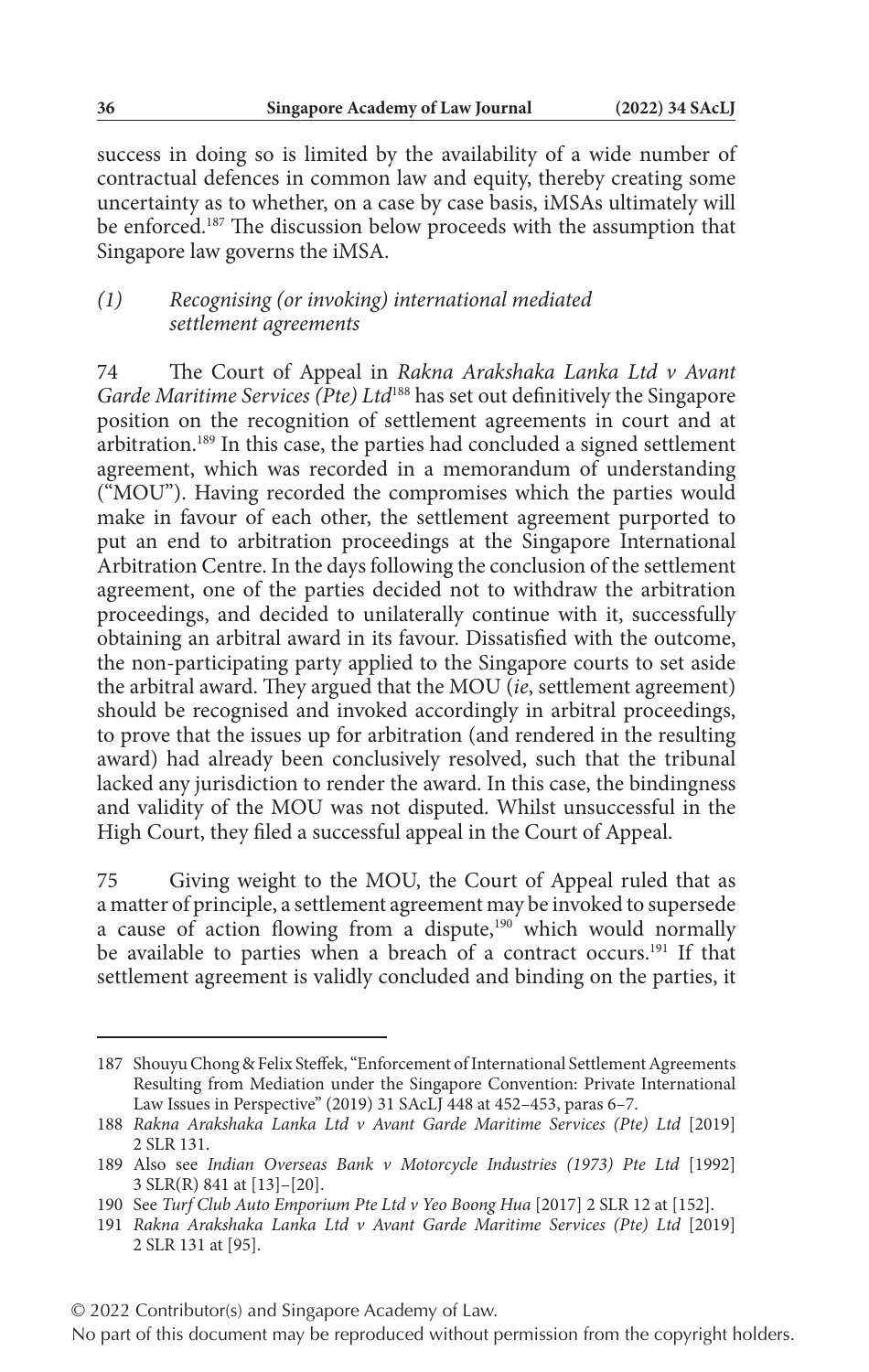will put a conclusive end to judicial and arbitral proceedings, in regards to the discrete subject matters which they resolve. As soon as a settlement agreement is concluded (*eg*, when parties endorse it with their signatures as an indication of acceptance of its terms), it will bind the disputing parties, and proceedings in court or at arbitration will become spent and exhausted.192 Effectively, the settlement agreement operates to preclude parties from taking any further steps with respect to the resolved matter in court or at arbitration, *unless* there are provisions in that agreement enabling the parties to revive the settled dispute.<sup>193</sup>

76 Whilst it is unclear on the facts of the case, as reported, if the successfully invoked MOU was a mediated settlement agreement or a negotiated settlement agreement, the principles set out by the Court of Appeal apply equally to the recognition of both kinds of settlement agreements, including iMSAs.

# *(2) Enforcement of international mediated settlement agreements*

77 In the matter of enforcing mediated settlement agreements, the High Court's judgment in *Ram Niranjan v Navin Jatia*, 194 which – on the specific point of enforcement – was recently affirmed by the Court of Appeal,<sup>195</sup> is instructive. In this case, the parties were engaged in an acrimonious and complicated domestic dispute which spilled over into the management of the family business. The parties were in dispute for over a decade. During the course of their heated quarrels, the parties concluded two settlement agreements between themselves: a mediated settlement agreement recorded as a MOU dated 9 December 2006, and a negotiated settlement agreement recorded as a settlement deed concluded on 6 August 2015 ("Settlement Deed"). The opposing parties were in dispute over the validity of both settlement agreements. We will only focus on the MOU as its enforcement by the High Court presents several interesting and noteworthy observations, applicable to how iMSAs may be enforced by the Singapore courts.

78 In determining whether to enforce a mediated settlement agreement, the court must rule on whether it has a valid and binding

<sup>192</sup> *Rakna Arakshaka Lanka Ltd v Avant Garde Maritime Services (Pte) Ltd* [2019] 2 SLR 131 at [95].

<sup>193</sup> *Rakna Arakshaka Lanka Ltd v Avant Garde Maritime Services (Pte) Ltd* [2019] 2 SLR 131 at [95]; *The Dilmun Fulmar* [2004] 1 SLR(R) 140 at [7]. Also see *Korea Foreign Insurance Co v Omne Re Sa* [1999] 1 Lloyd's Rep IR 509.

<sup>194</sup> [2020] 3 SLR 982.

<sup>195</sup> See *Navin Jatia v Ram Niranjan* [2020] 1 SLR 1098 at [74]–[76].

<sup>© 2022</sup> Contributor(s) and Singapore Academy of Law.

No part of this document may be reproduced without permission from the copyright holders.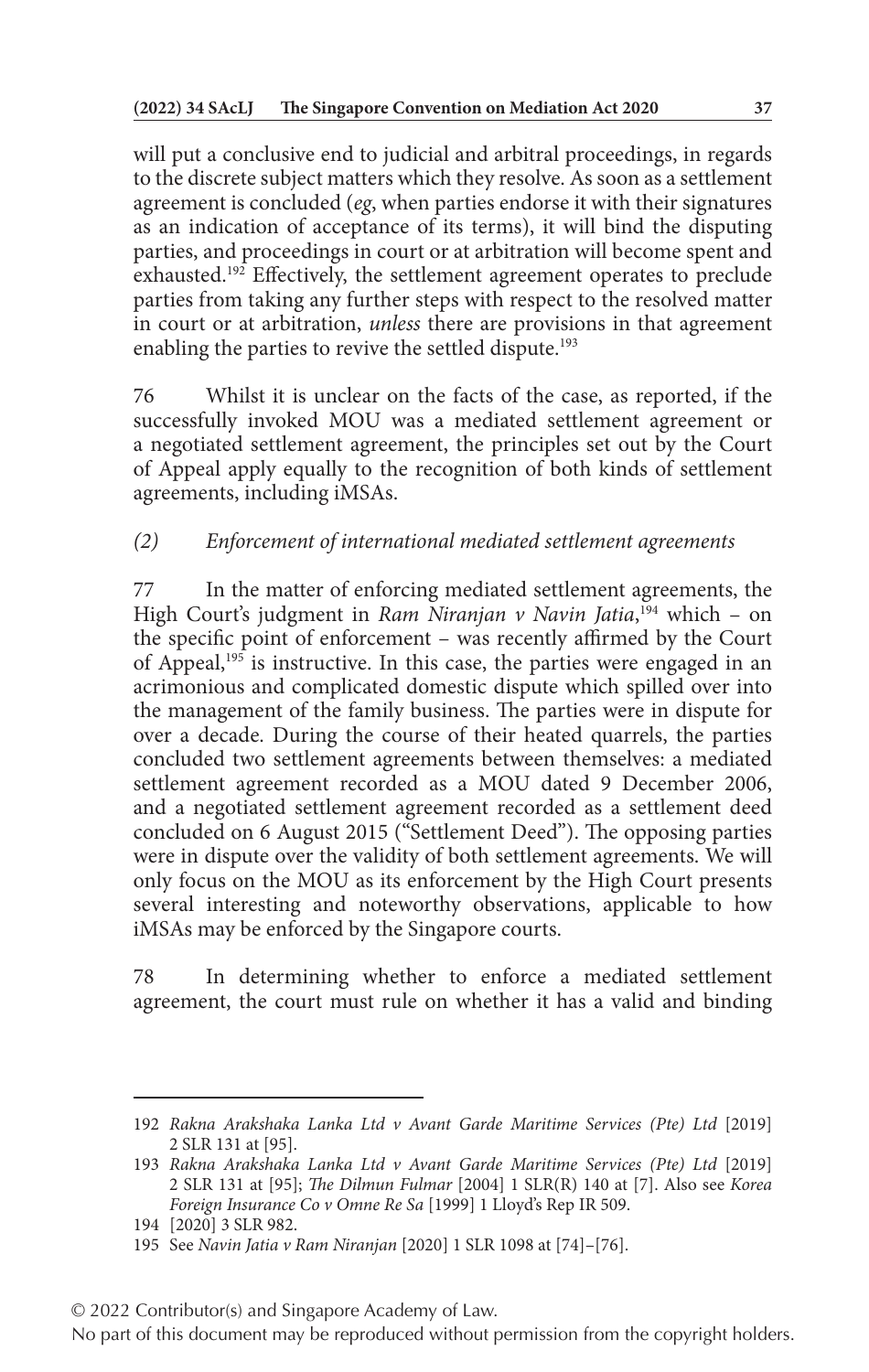contractual effect on the parties.196 One relevant consideration was if the dispute resolved by the settlement agreement flowed from a family business. On the face of the MOU, it was unclear whether the dispute (as resolved through an *ad hoc* mediation reflected in the MOU) involved a social and domestic, or business and commercial, arrangement. As such, the court had to make a preliminary inquiry of which one of the two arrangements was more likely. This line of inquiry is necessary as under Singapore law, settlement agreements made in the context of social and domestic arrangements attract a presumption that parties *do not intend* to create legal relations;<sup>197</sup> whilst in contrast, settlement agreements made in the context of business and commercial arrangements attract a presumption that parties *do intend* to create legal relations.198 Considering the particular facts, context and circumstances,<sup>199</sup> Chua Lee Ming  $\check{J}$ found that the MOU was more likely to be a commercial arrangement as many of its terms related to the settling of disputes related to the family business.200 Besides, upon evaluating the circumstances leading to the mediation and conclusion of the MOU in 2006, the court opined that the mediated settlement agreement represented the result of an earnest attempt by the parties to work out a complex and acrimonious father-son quarrel over business and domestic affairs which unfortunately muddled into one another. For instance, the court opined that a hand-written clause (written by the son) which provided his father and mother, both of whom he was in dispute with, with a right to live at a residential property in the MOU engendered a strong inference that all parties were committed to reaching a compromise and amicably resolving their disputes through the signing of that MOU in 2006. Once signed, the natural inference flowing from that observation would be that the parties had intended the MOU to be legally binding on all parties.201 Accordingly, Chua J ruled that the mediated settlement agreement (*ie*, the MOU) was valid and binding, and granted the necessary declaratory orders to enforce its provisions.

79 Once the validity of an iMSA is established, it is important to consider possible contractual defences. The availability of a wide number of contractual defences in common law and equity, which could defeat the enforceability of such settlement agreements, may bring some uncertainty to its enforcement under the common law.

<sup>196</sup> Dorcas Quek Anderson, "Comment: A Coming of Age for Mediation in Singapore? Mediation Act 2016" (2017) 29 SAcLJ 275 at 286, para 29.

<sup>197</sup> *Gay Choon Ing v Loh Sze Ti Terence Peter* [2009] 2 SLR(R) 332 at [72], citing *Balfour v Balfour* [1919] 2 KB 571.

<sup>198</sup> *Gay Choon Ing v Loh Sze Ti Terence Peter* [2009] 2 SLR(R) 332 at [72], citing *Rose and Frank Co v J R Crompton and Brothers, Ltd* [1925] AC 445.

<sup>199</sup> *Ram Niranjan v Navin Jatia* [2020] 3 SLR 982 at [84].

<sup>200</sup> *Ram Niranjan v Navin Jatia* [2020] 3 SLR 982 at [87].

<sup>201</sup> *Ram Niranjan v Navin Jatia* [2020] 3 SLR 982 at [86].

<sup>© 2022</sup> Contributor(s) and Singapore Academy of Law.

No part of this document may be reproduced without permission from the copyright holders.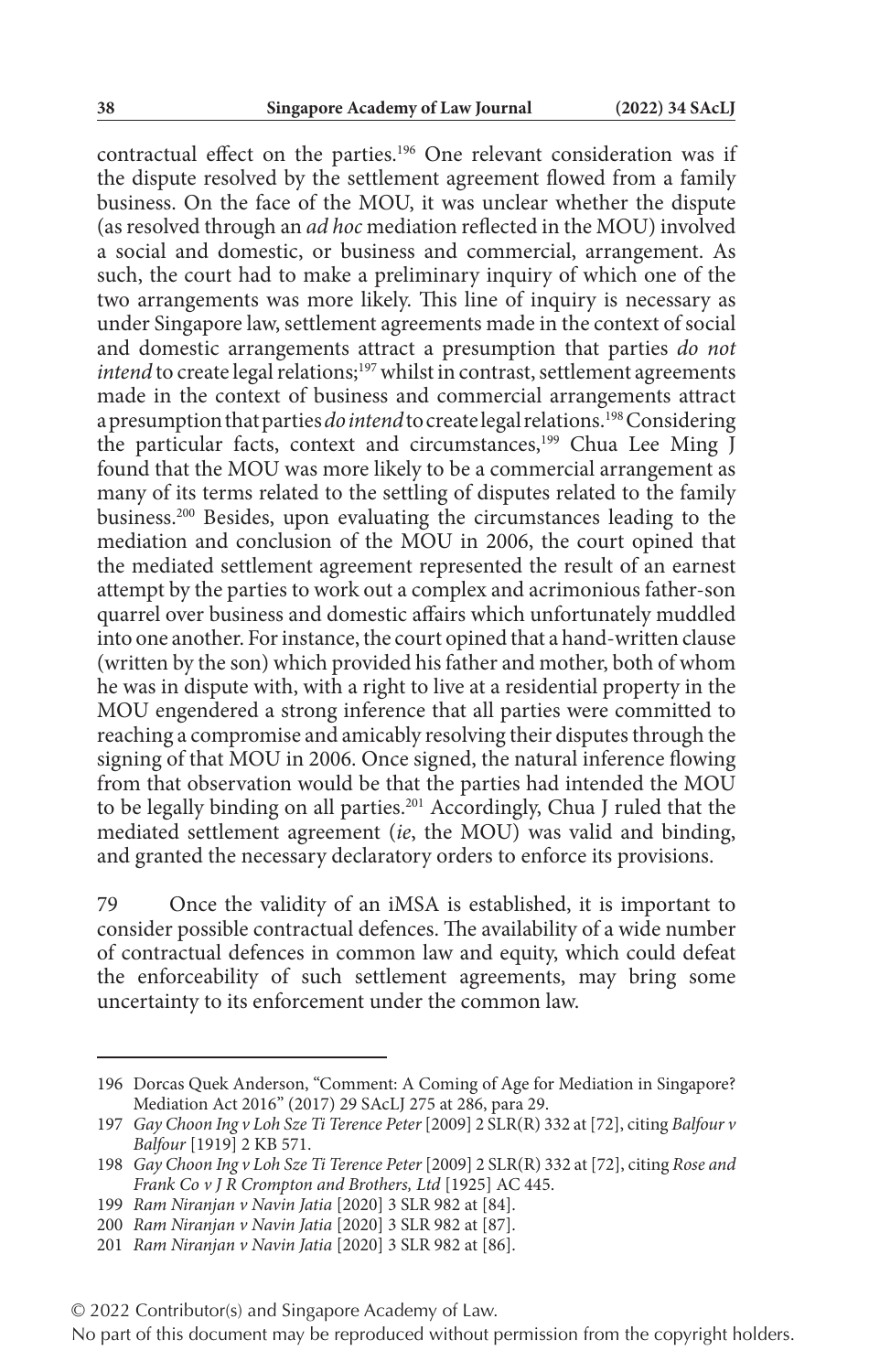### *(3) Defences preventing recognition and enforcement*

80 In Singapore, where settlement agreements are brought to court for invocation or enforcement, parties hoping to escape their obligations because they may have had a change of heart possess a broad arsenal of defences which they may argue. This leads to the ironic situation where parties end up litigating over disputes and issues which should have already been resolved at mediation. Coben and Thompson coined the term "disputing irony" to describe these cases.<sup>202</sup>

81 The case of *Ram Niranjan v Navin Jatia*, 203 which was discussed earlier, is illustrative. It may be recalled that the parties had concluded two settlement agreements: an MOU and a Settlement Deed. When challenging the validity of the settlement deed, the plaintiffs pleaded the following laundry list of defences:

- (a) uncertainty of terms;
- (b) misrepresentation;
- (c) duress;
- (d) undue influence;
- (e) unconscionability;
- (f) *non est factum*; and
- (g) material non-disclosure of facts.

82 The High Court rejected all but one of the defences; Chua J ruled that the Settlement Deed could be set aside for a material nondisclosure of fact.<sup>204</sup> The court opined that the Settlement Deed could be characterised as a family arrangement<sup>205</sup> (not to be confused with a settlement agreement resolving disputes over family law-related matters, such as division of matrimonial assets in divorce proceedings), <sup>206</sup> which engendered a duty of disclosure of material facts when contracts

<sup>202</sup> James R Coben & Peter N Thompson, "Disputing Irony: A Systematic Look at Litigation About Mediation" (2006) 11 *Harvard Negotiation Law Review* 43.

<sup>203</sup> *Ram Niranjan v Navin Jatia* [2020] 3 SLR 982.

<sup>204</sup> *Ram Niranjan v Navin Jatia* [2020] 3 SLR 982 at [79].

<sup>205</sup> *Ram Niranjan v Navin Jatia* [2020] 3 SLR 982 at [77]. The law governing contracts concluded in furtherance of a family arrangement may be found in *Rajabali Jumabhoy v Ameerali R Jumabhoy* [1997] 2 SLR(R) 296 at [204].

<sup>206</sup> In *Kuek Siang Wei v Kuek Siew Chew* [2015] 5 SLR 357, the Court of Appeal broadly opined that a family arrangement refers to an agreement between members of the same family which is intended to be generally and reasonably for the benefit of the family (at [45]).

No part of this document may be reproduced without permission from the copyright holders.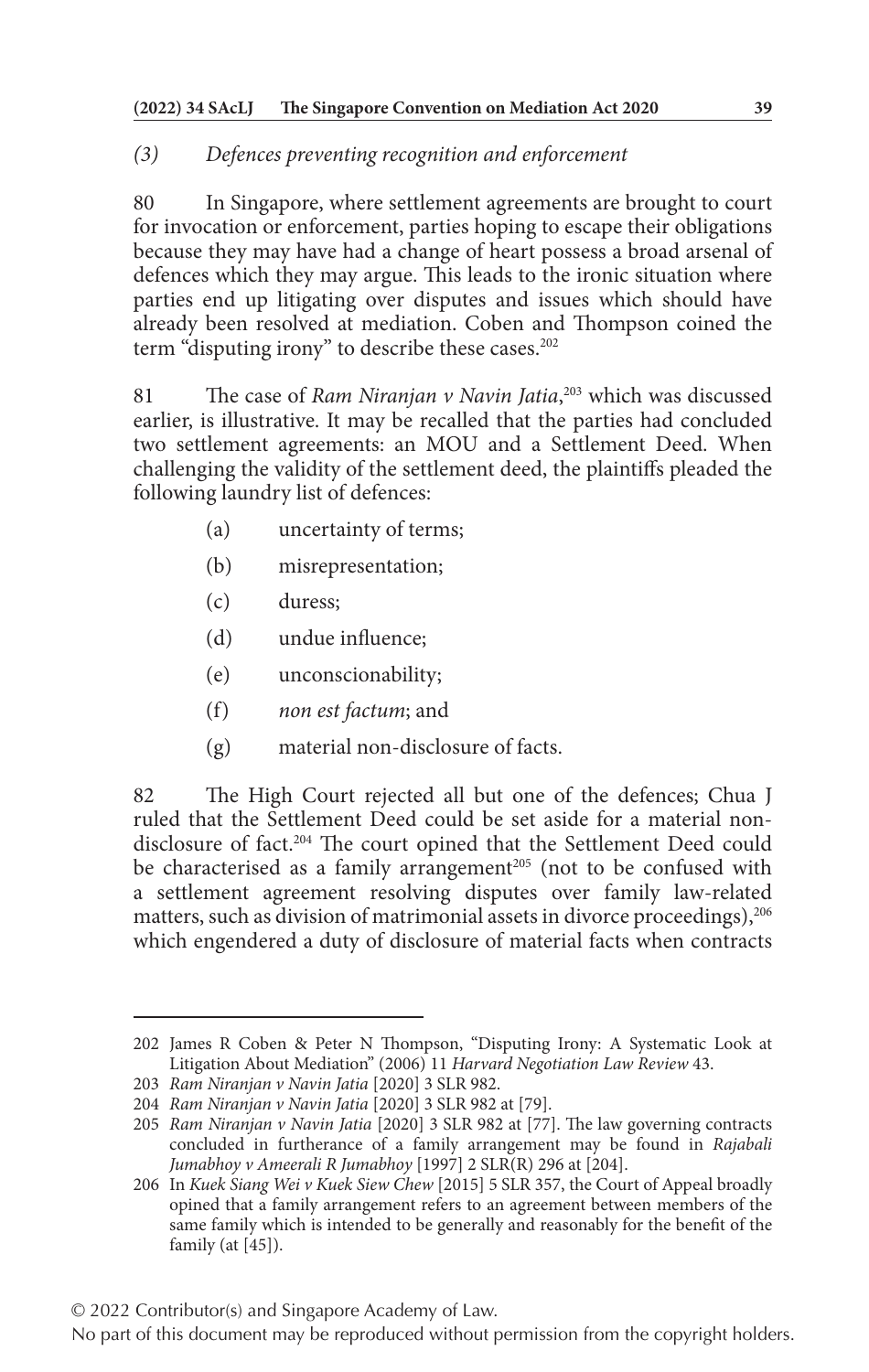within such an arrangement were concluded.<sup>207</sup> The parties could thus avail themselves to an exceptional defence of material non-disclosure of fact, on the basis of the finding that the defendant was unforthcoming with the disclosure of certain sales proceeds to the plaintiff, the facts of which led up to the conclusion of the Settlement Deed.<sup>208</sup> On appeal, the Court of Appeal overturned Chua J's ruling to set aside the Settlement Deed, as the circumstances the parties were in were not sufficiently exceptional to justify the application of the defence.<sup>209</sup> Woo Bih Li J ruled that the totality of evidence showing the parties' acrimonious relationship demolished any possibility that the parties were in a relationship of trust and confidence.<sup>210</sup> In so finding, the Court of Appeal opined that "where the underlying rationale for the duty of disclosure in family arrangements is not engaged, the duty may not apply. … [I]t would seem, *prima facie*, that the duty is not engaged where there is no relationship of trust and confidence between the counterparties to the contract".<sup>211</sup>

83 While the defence of material non-disclosure was unsuccessfully applied in this case, it is noteworthy that this defence remains available under exceptional circumstances in the law of contracts in Singapore. It may be applied in future to set aside iMSAs which may address commercial subject matters but also involve family arrangements if such an iMSA were brought to be enforced outside one of the statutory regimes available in the Singapore courts.

84 Another recently decided case, *Ricardo Leiman v Noble Resources Ltd*, 212 may also be briefly considered. In this case, part of a severance payments and benefits clause under a settlement agreement concluded between the appellant and respondents over the matter of the former's resignation was deemed unenforceable because the Court of Appeal ruled that it was a penalty clause.<sup>213</sup> It is imperative to note that if an iMSA is not carefully framed and drafted, under the common law of Singapore there is a possibility that some payment clauses may be rendered unenforceable by the courts for being a penalty clause.

<sup>207</sup> Generally, non-disclosure of a material fact does not provide the counterparty with the right to avoid obligations under a contract, but an exception is made in family arrangements: *Bell v Lever Brothers Ltd* [1932] AC 161 at 227.

<sup>208</sup> *Ram Niranjan v Navin Jatia* [2020] 3 SLR 982 at [79].

<sup>209</sup> *Navin Jatia v Ram Niranjan* [2020] 1 SLR 1098 at [52]–[61].

<sup>210</sup> *Navin Jatia v Ram Niranjan* [2020] 1 SLR 1098 at [58].

<sup>211</sup> *Navin Jatia v Ram Niranjan* [2020] 1 SLR 1098 at [57].

<sup>212</sup> [2020] 2 SLR 386.

<sup>213</sup> *Leiman, Ricardo v Noble Resources Ltd* [2020] 2 SLR 386 at [107].

<sup>© 2022</sup> Contributor(s) and Singapore Academy of Law.

No part of this document may be reproduced without permission from the copyright holders.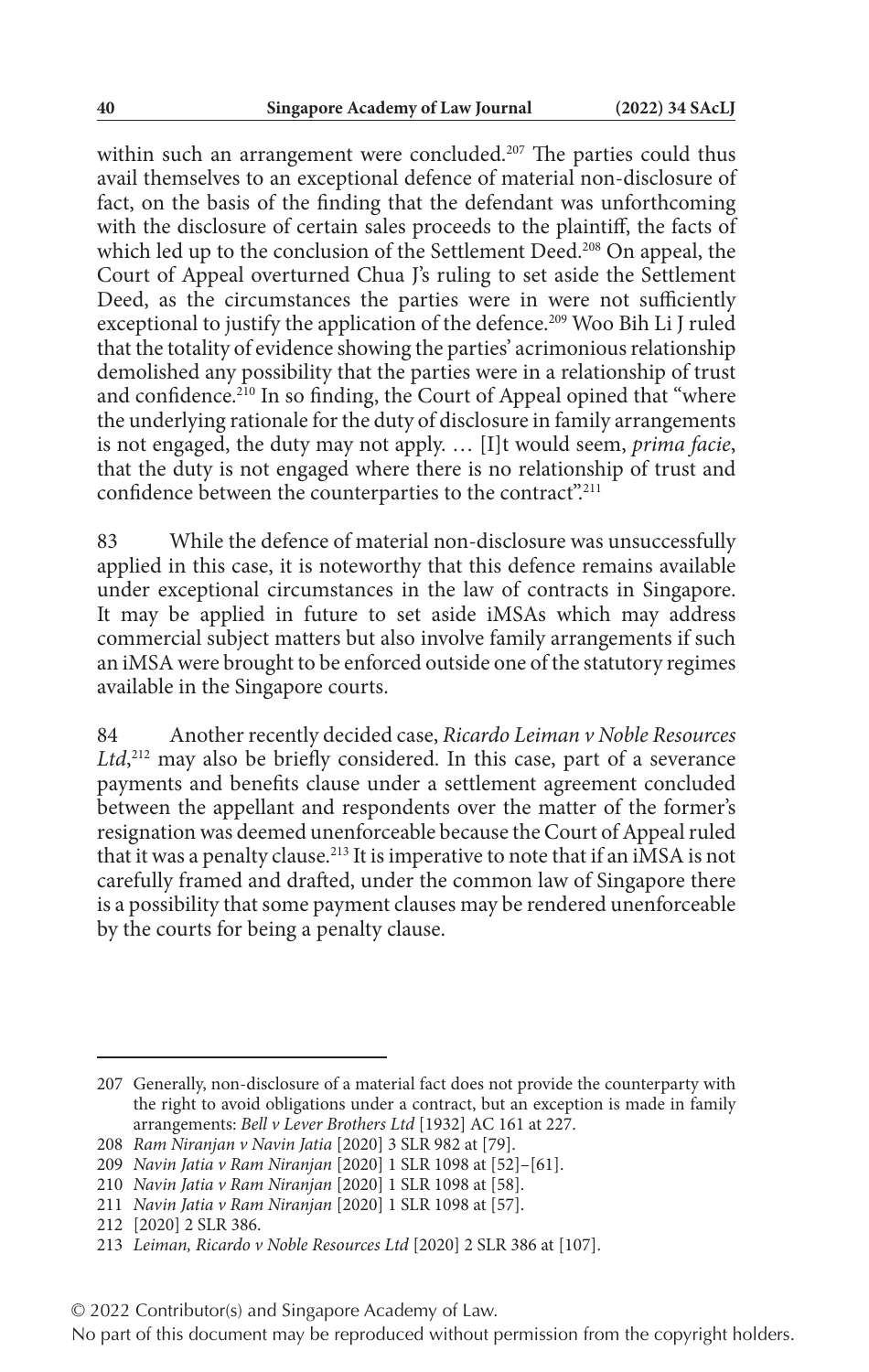#### *B. Court-referred mediation*

85 Parties to cross-border and domestic disputes, which are in litigation, may be referred to mediation by the courts including the Supreme Court<sup>214</sup> and the Singapore International Commercial Court.<sup>215</sup> Although court-referred mediation is not mandatory (and dependent on the parties' mutual willingness), the Singapore courts are supportive of mediation and encourage parties to mediate in appropriate cases. Mediation for cross-border disputes is typically conducted by mediators external to the courts and often the mediators are SIMC<sup>216</sup> panel members.217 Where a court matter is settled at mediation, then, as a matter of court practice, parties may apply to the court for the iMSA to be recorded as a consent order of the court.<sup>218</sup> Frequently parties will include a provision in their iMSA according to which they agree to apply to the court for such order. Normally, once the case is settled and a consent order is recorded, parties would agree to apply to discontinue the litigation.219 After the iMSA is recorded as a consent order, and the court and parties have given effect to the application for a discontinuance, no defences to set aside the iMSA may lie, unless expressly provided for by the consent order. This is because courts cannot make any substantive amendments to that consent order *after* the case has been discontinued,<sup>220</sup> unless express provisions have been made for them within that consent order.221

221 See *Retrospect Investment (S) Pte Ltd v Lateral Solutions Pte Ltd* [2020] 1 SLR 763.

<sup>214</sup> See r 35C(4) of the Supreme Court Practice Directions (effective from 4 November 2020). For the State Courts, see Practice Direction 35(9).

<sup>215</sup> See r 77(11) of the Singapore International Commercial Court Practice Directions (effective from 20 July 2020).

<sup>216</sup> The SIMC refers to the Singapore International Mediation Centre. The SIMC Panel's members may be found at <https://simc.com.sg/mediators/> (accessed on 15 December 2020).

<sup>217</sup> Andrew Phang, Judge of Appeal, "Mediation and the Courts – The Singapore Experience", keynote speech at the 4th Asian Mediation Association Conference (20 October 2016) at 20, para 39.

<sup>218</sup> Also see r 77(12) of the Singapore International Commercial Court Practice Directions (effective from 20 July 2020).

<sup>219</sup> See *Retrospect Investment (S) Pte Ltd v Lateral Solutions Pte Ltd* [2020] 1 SLR 763.

<sup>220</sup> It is said that the courts would be *functus officio* once the case has been discontinued. See *Retrospect Investment (S) Pte Ltd v Lateral Solutions Pte Ltd* [2020] 1 SLR 763 at [11].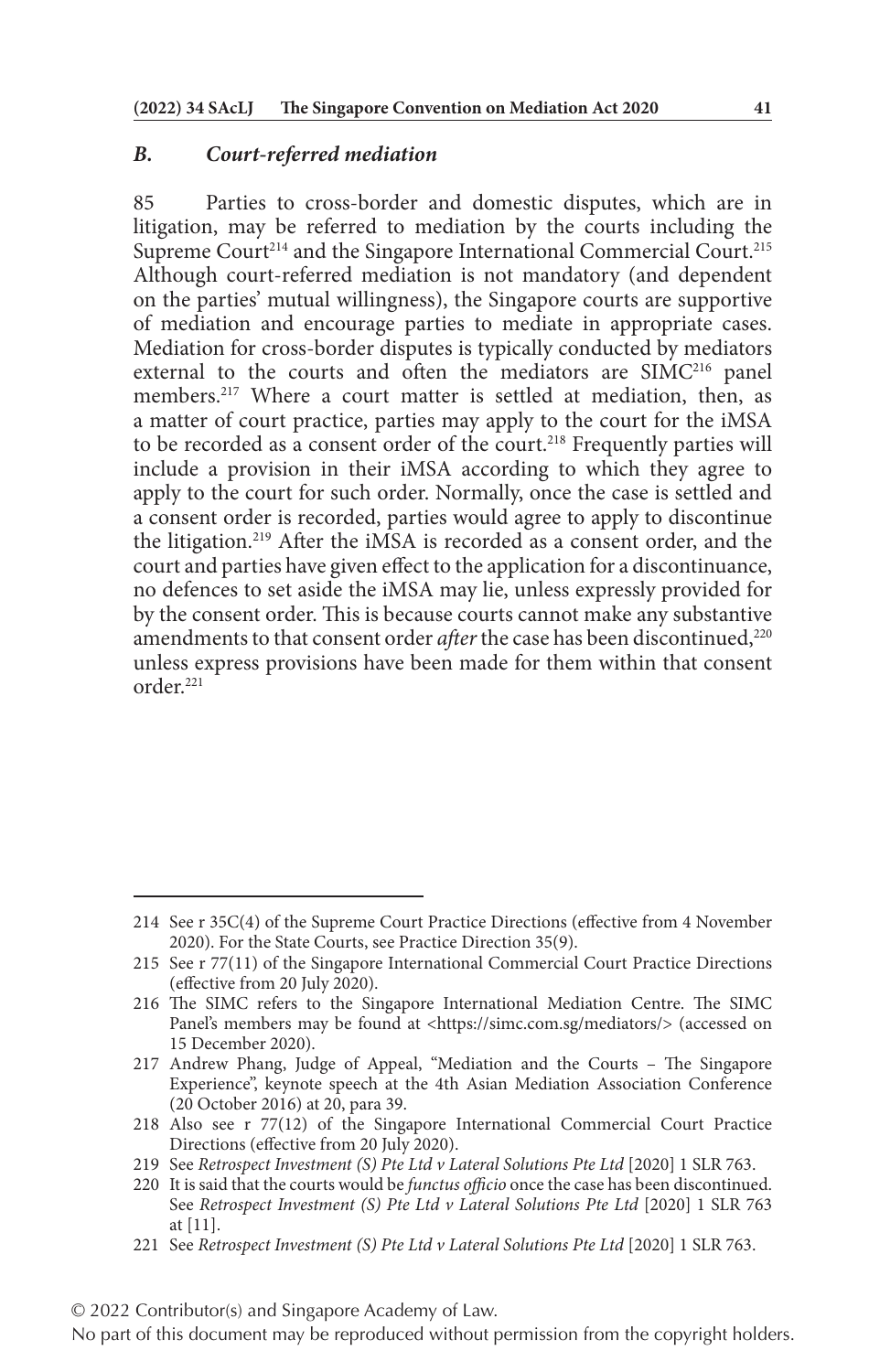### *C. The Mediation Act 2017*

86 In order to enforce an iMSA as a court order under the MA, parties need to ensure that a number of conditions are fulfilled.<sup>222</sup>

87 First, s 6 of the MA establishes that its enforcement mechanisms would be applicable if the iMSA were a result of any mediation conducted under a mediation agreement where either (a) the mediation is wholly or partly conducted in Singapore;<sup>223</sup> or (b) the agreement provides that the MA, or the law of Singapore, applies to the mediation.<sup>224</sup> Where an iMSA arises from mediation proceedings conducted entirely outside of Singapore, parties need to show that they have agreed (*ie*, in their mediation agreement) to subject that mediation to the terms and procedure set out by the MA, or they need to agree that Singapore law governs the proceedings.

88 Secondly, s 12(1) of the MA provides that the expedited enforcement mechanism (via court order) $^{225}$  is only available in relation to mediated outcomes of disputes *not* the subject of proceedings in court.226 In other words, where parties have filed proceedings before settling their dispute through mediation, they cannot seek to have their iMSA recorded as a court order under s 12 of the MA.

89 Thirdly, s 12(3)(*a*) of the MA provides that its expedited enforcement mechanism<sup>227</sup> is only available to iMSAs which result from a mediation that is administered by a designated mediation service provider or conducted by a certified mediator.<sup>228</sup> At the time of writing, there are four designated mediation service providers – the Singapore International Mediation Centre, the Singapore Mediation Centre, the Tripartite Alliance for Dispute Resolution, and the World Intellectual Property Organization's Arbitration and Mediation Center – and one approved mediation certification scheme – the Singapore International Mediation Institute Credentialing Scheme.

<sup>222</sup> See s 12 of the Mediation Act 2017 (Act 1 of 2017). A mediated settlement agreement need not be international in character to fall within the scope of the Mediation Act 2017; however, this article focuses on international mediated settlement agreements and this part of the article on iMSAs under the Mediation Act 2017.

<sup>223</sup> Mediation Act 2017 (Act 1 of 2017) s 6(1)(*a*).

<sup>224</sup> Mediation Act 2017 (Act 1 of 2017) s 6(1)(*b*).

<sup>225</sup> *Ie*, s 12 of the Mediation Act 2017 (Act 1 of 2017).

<sup>226</sup> Mediation Act 2017 (Act 1 of 2017) s 12(1).

<sup>227</sup> *Ie*, s 12 of the Mediation Act 2017 (Act 1 of 2017).

<sup>228</sup> Mediation Act 2017 (Act 1 of 2017) s 12(3)(*a*).

<sup>© 2022</sup> Contributor(s) and Singapore Academy of Law.

No part of this document may be reproduced without permission from the copyright holders.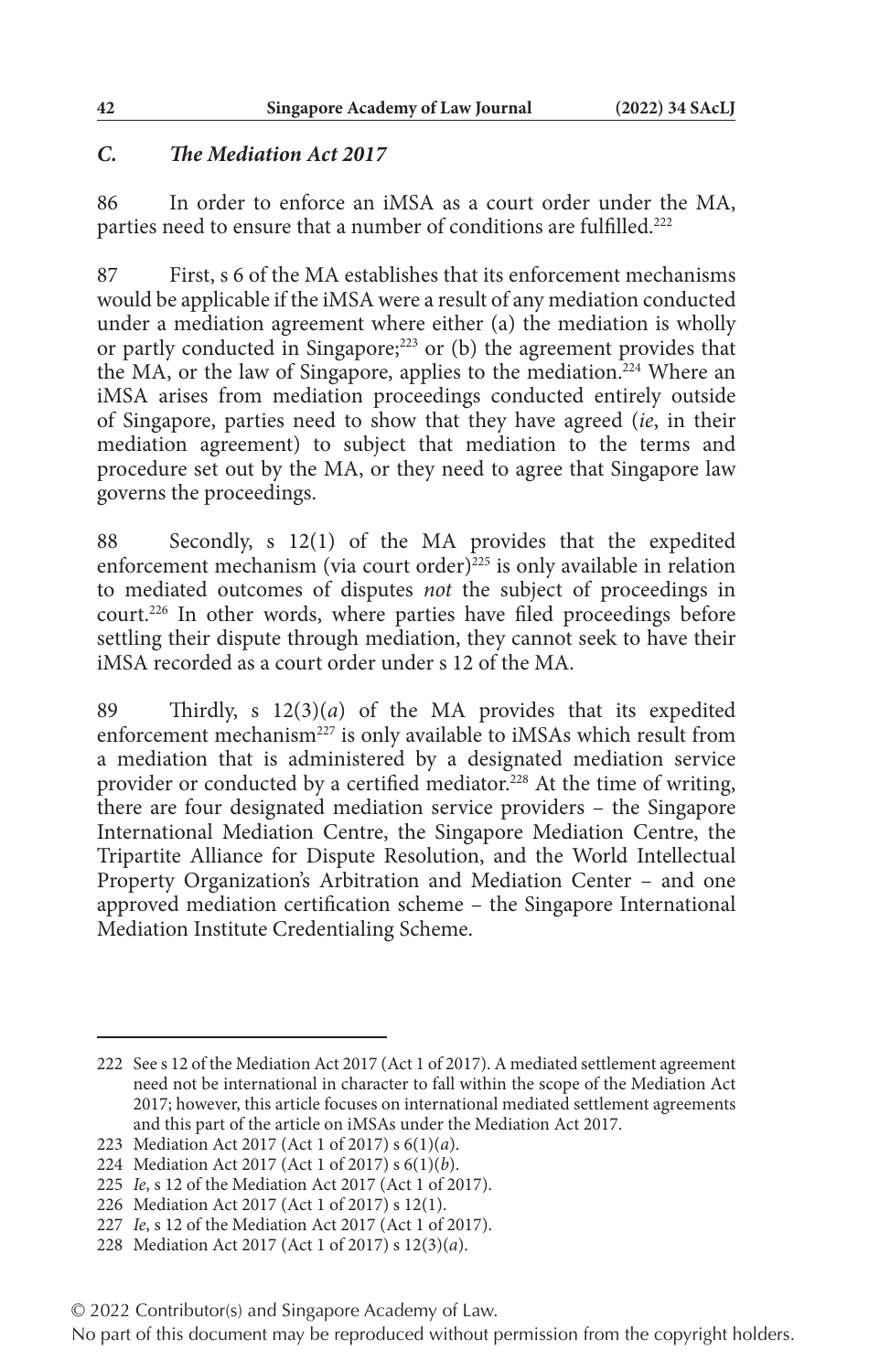90 Next, the following conditions must be fulfilled before an iMSA may be enforced under the MA:

> (a) all parties to the iMSA must consent to recording the iMSA as an order of court;<sup>229</sup>

> (b) the iMSA must be evidenced and recorded in writing and signed by all parties;<sup>230</sup> and

> (c) the application for recording the iMSA as an order of court must be made within eight weeks after the conclusion of the iMSA, subject to extensions of time which may be granted at the court's discretion.231

91 Finally, s 12(4) of the MA sets out the defences under which a court may refuse to record an iMSA as an order of court. In full, it provides:<sup>232</sup>

> (4) The court may refuse to record a mediated settlement agreement as an order of court if —

> > (*a*) the agreement is void or voidable because of incapacity, fraud, misrepresentation, duress, coercion, mistake or any other ground for invalidating a contract;

> > (*b*) the subject matter of the agreement is not capable of settlement;

> > (*c*) any term of the agreement is not capable of enforcement as an order of court;

> > (*d*) where the subject matter of the dispute to which the agreement relates involves the welfare or custody of a child, one or more of the terms of the agreement is not in the best interest of the child; or

> > (*e*) the recording of the agreement as an order of court is contrary to public policy.

92 It is noteworthy that s  $12(4)(a)$  is essentially an open-ended provision allowing any conceivable ground for invalidating a contract to be considered as a defence against recording an iMSA as a court order under the MA. If the governing law of the iMSA is Singapore law (which is highly conceivable, considering that a connection to Singapore law is a necessary element, under s 6 of the MA, for the application of the MA to occur), this would mean that a wide number of contractual defences

<sup>229</sup> Mediation Act 2017 (Act 1 of 2017) s 12(1).

<sup>230</sup> Mediation Act 2017 (Act 1 of 2017) s 12(3)(*b*).

<sup>231</sup> Mediation Act 2017 (Act 1 of 2017) s 12(2).

<sup>232</sup> Mediation Act 2017 (Act 1 of 2017) s 12(4).

<sup>© 2022</sup> Contributor(s) and Singapore Academy of Law.

No part of this document may be reproduced without permission from the copyright holders.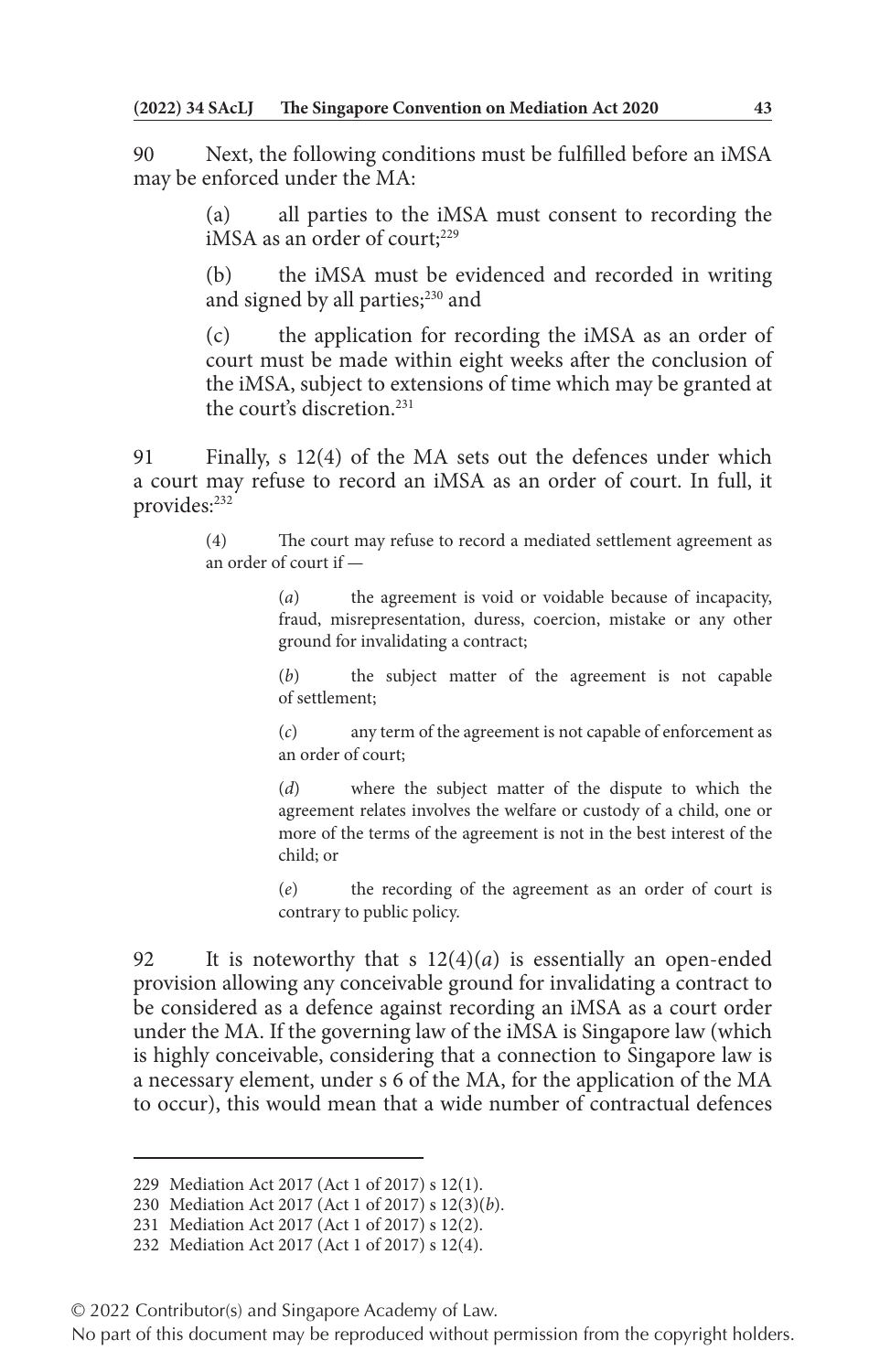in common law and equity may be available to the parties. Accordingly, s 12(4)(*a*) may bring some uncertainty into the enforcement of iMSAs under the MA, similar to enforcement under the common law.

#### *D. The Singapore Convention on Mediation Act 2020*

93 The SCMA facilitates potentially greater access to direct enforceability for iMSAs, compared to the mechanisms available under the common law, court-referred mechanisms and the MA. Whereas the common law regards an iMSA as a contract, albeit one which could potentially extinguish judicial or arbitral proceedings,<sup>233</sup> the SCMA facilitates the convergence of the functions of an iMSA with an arbitral award and court judgment, galvanising its enforceability uniformly on a transnational level and across other State Parties to the Singapore Convention.234 While iMSAs recorded as consent orders form an integral part of Singapore court-referred mediation practice, parties must necessarily be in litigation before a Singapore court before this option becomes available. In relation to the MA, iMSAs must satisfy six requirements, which are set at a significantly high bar, before expedited enforcement under the MA is possible: (a) Singapore law applies; (b) the mediation is conducted pursuant to a mediation agreement; (c) the mediation is conducted by approved mediators; (d) the iMSA is in writing and signed by parties; (e) all parties consent to the iMSA being recorded as a court order; and (f) the application for recording an iMSA as an order of court is made within an eight-week time frame. By comparison, the SCMA sets out two requirements for iMSAs to be invoked or enforced accordingly: (a) the iMSA is in writing and signed by parties; and (b) evidence that the iMSA resulted from mediation. Finally, s 7 of the SCMA sets out exhaustively the possible exceptions to the invocation and enforcement of iMSAs, providing greater certainty to the applicable law than the more open-ended common law and s 12(4)(*a*) of the MA. In both cases, existing case law may be indicative of the approach that the court will take.<sup>235</sup>

<sup>233</sup> *Cf Rakna Arakshaka Lanka Ltd v Avant Garde Maritime Services (Pte) Ltd* [2019] 2 SLR 131.

<sup>234</sup> Shouyu Chong & Felix Steffek, "Enforcement of International Settlement Agreements Resulting from Mediation under the Singapore Convention: Private International Law Issues in Perspective" (2019) 31 SAcLJ 448 at 453–454, para 8.

<sup>235</sup> See, for example, Nadja Alexander & Shouyu Chong, "Mediation and Appropriate Dispute Resolution" (2019) 20 SAL Ann Rev 614. See also the case of *Chan Gek Yong v Violet Netto* [2019] 3 SLR 1218, considered previously in this article.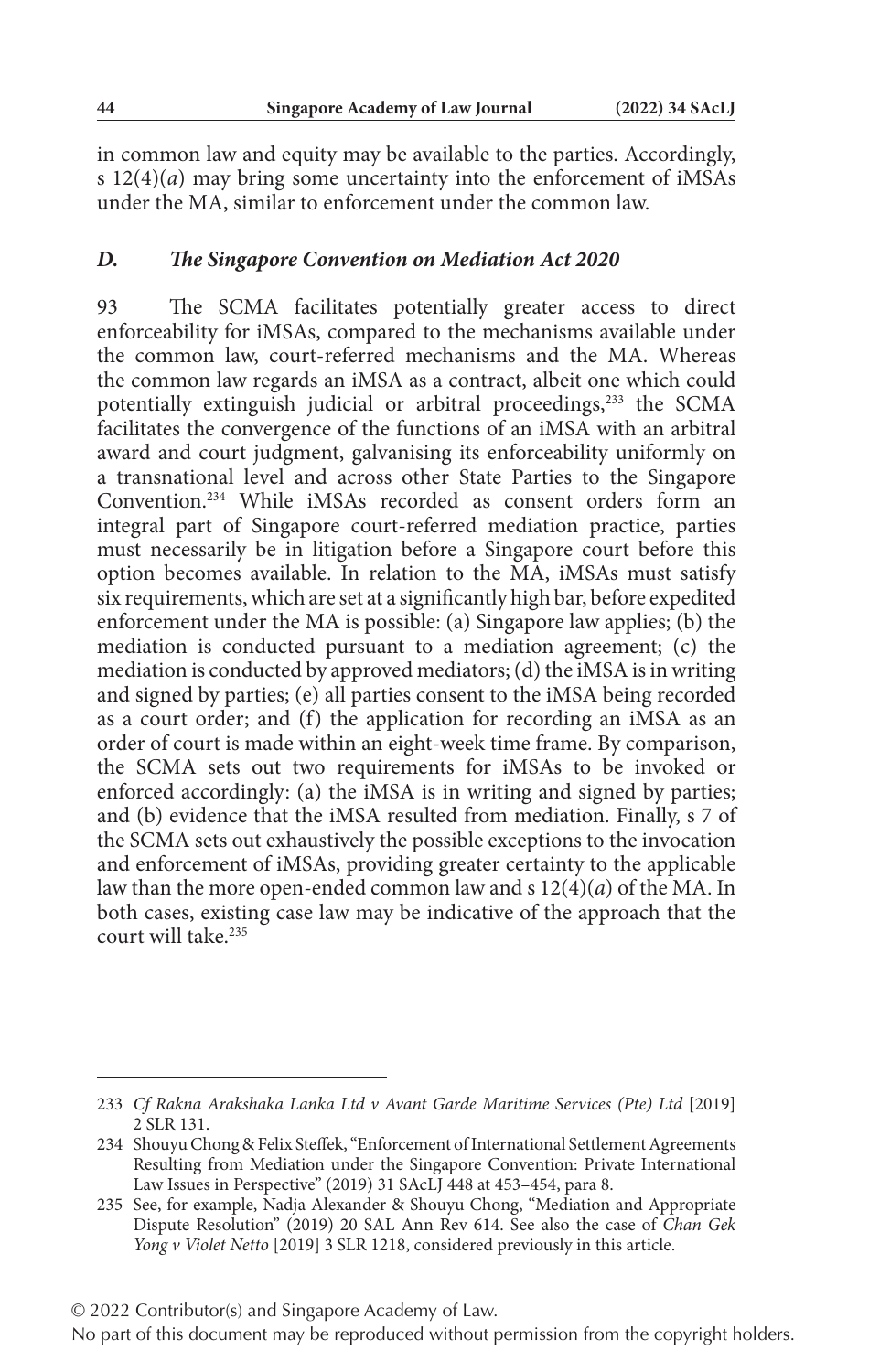# *E. Comparison of the enforcement regimes in Singapore*

94 The following table summarises the main features of the four different enforcement regimes in Singapore's new regulatory landscape for iMSAs.

| Factor                  | <b>Common Law</b>   | Court-Referred    | MA                           | <b>SCMA</b>             |
|-------------------------|---------------------|-------------------|------------------------------|-------------------------|
| Scope                   | Domestic and        | Domestic and      | Domestic and                 | International           |
|                         | international       | international     | international                | and commercial          |
|                         | MSAs* may be        | MSAs, resulting   | MSAs conducted               | iMSAs provided          |
|                         | subject to the      | from the referral | wholly or                    | they are not            |
|                         | common law          | of matters in     | partially in                 | capable of              |
|                         | of Singapore.       | litigation before | Singapore                    | enforcement as          |
|                         | *Also referred to   | Singapore courts  | and pursuant                 | a court order or        |
|                         | as (i)MSAs.         | to mediation.     | to a written                 | consent arbitral        |
|                         |                     |                   | mediation                    | award. <sup>237</sup>   |
|                         |                     |                   | agreement. <sup>236</sup> If |                         |
|                         |                     |                   | mediation is not             |                         |
|                         |                     |                   | conducted in                 |                         |
|                         |                     |                   | Singapore, then              |                         |
|                         |                     |                   | the mediation                |                         |
|                         |                     |                   | agreement must               |                         |
|                         |                     |                   | specify that the             |                         |
|                         |                     |                   | MA or Singapore              |                         |
|                         |                     |                   | law applies.                 |                         |
| Expedited               | No.                 | Yes.              | Yes.                         | Yes.                    |
| enforcement possible?   |                     |                   |                              |                         |
| The terms of the iMSA   | It depends.         | Yes, with consent | Yes, with consent            | No. But for the         |
| may be recorded as      | Yes, for litigation | of all parties.   | of all parties.              | purposes of             |
| a court order (even if  | matters and         | An (i)MSA will    | An application               | enforcement,            |
| a party is not applying | with consent of     | be enforceable as | can be made                  | a party to an           |
| for the order to seek   | all parties.        | a judgment.       | to record an (i)             | iMSA may apply          |
| relief in relation to   | No, for matters     |                   | MSA as an order              | to the High Court       |
| the iMSA)               | not in litigation.  |                   | of the court. It             | (namely, the            |
|                         | But for the         |                   | must be made                 | <b>General Division</b> |
|                         | purposes of         |                   | within 8 weeks               | of the High             |
|                         | enforcement, the    |                   | of the (i)MSA                | Court, per s $2(4)$     |
|                         | court may declare   |                   | being concluded.             | of the SCMA)            |
|                         | the validity of an  |                   |                              | to record the           |
|                         | (i)MSA.             |                   |                              | iMSA as an order        |
|                         |                     |                   |                              | of court.               |

<sup>236</sup> Mediation agreements are also referred to as agreements to mediate.

© 2022 Contributor(s) and Singapore Academy of Law.

<sup>237</sup> Singapore Convention, Art 1(3).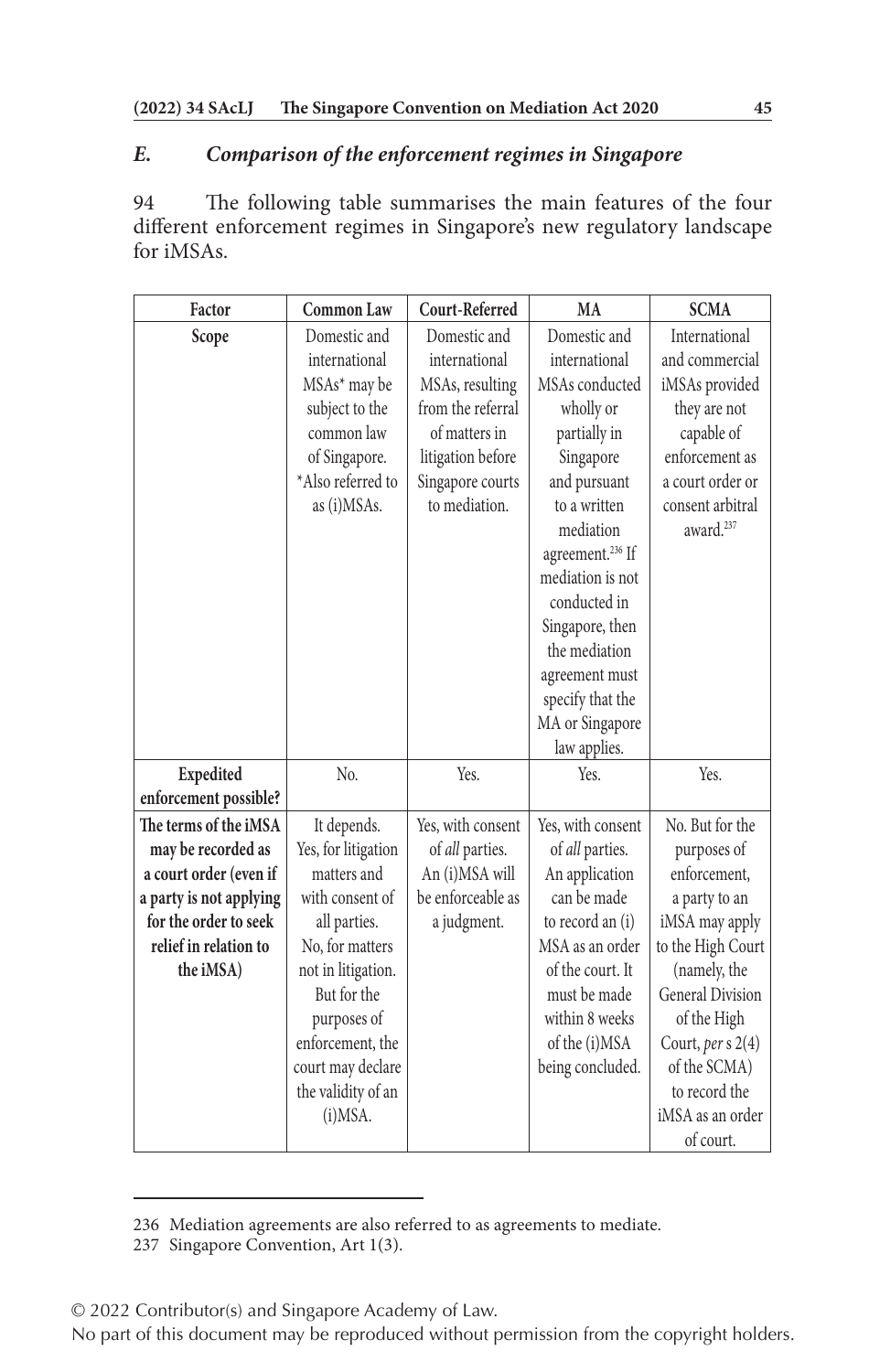| Factor               | Common Law                 | Court-Referred    | MA                | <b>SCMA</b>     |
|----------------------|----------------------------|-------------------|-------------------|-----------------|
| Limitation period    | 6 years from               | 12 years from the | 12 years from the | 6 years from    |
| to bring action for  | breach of (i)              | date of rendering | date of rendering | breach of       |
| enforcement of iMSA  | MSA. General               | court consent     | court consent     | the iMSA.       |
|                      | limitation                 | order (containing | order pursuant to | Section $6(3)$  |
|                      | period on                  | the terms of the  | s 12 of the MA.   | of the          |
|                      | actions founded            | $(i)MSA$ ).       | Section $6(3)$    | Limitation Act. |
|                      | on a contract.             | Section           | of the            |                 |
|                      | Section                    | $6(3)$ of the     | Limitation Act.   |                 |
|                      | $6(1)(a)$ of the           | Limitation Act.   | Alternatively,    |                 |
|                      | Limitation Act.            |                   | 6 years from      |                 |
|                      |                            |                   | breach of (i)     |                 |
|                      |                            |                   | MSA (common       |                 |
|                      |                            |                   | law contract) if  |                 |
|                      |                            |                   | no court consent  |                 |
|                      |                            |                   | order rendered    |                 |
|                      |                            |                   | pursuant to s 12  |                 |
|                      |                            |                   | of the MA.        |                 |
| Certified mediator/  | No.                        | No.               | Yes. Mediator     | No.             |
| designated mediation |                            |                   | must be           |                 |
| service provider     |                            |                   | "certified" under |                 |
|                      |                            |                   | the MA and/       |                 |
|                      |                            |                   | or institutional  |                 |
|                      |                            |                   | mediation service |                 |
|                      |                            |                   | provider must be  |                 |
|                      |                            |                   | "designated".     |                 |
| iMSA required to be  | No, subject                | Yes, as a matter  | Yes.              | Yes.            |
| in writing           | to specific                | of practice.      |                   |                 |
|                      | exceptions. <sup>238</sup> |                   |                   |                 |

<sup>238</sup> For instance, dealings with real estate must comply with the formality requirements set out by s 6 of the Civil Law Act (Cap 43, 1999 Rev Ed) (for deeper analysis, see Alvin See, Yip Man & Goh Yihan, *Property and Trust Law in Singapore* (Wolters Kluwer, 2018) at pp 271–274). Also, dispositions of equitable interests following alternative dispute resolution procedures need to comply with the formality requirements set out by s 7(2) of the Civil Law Act.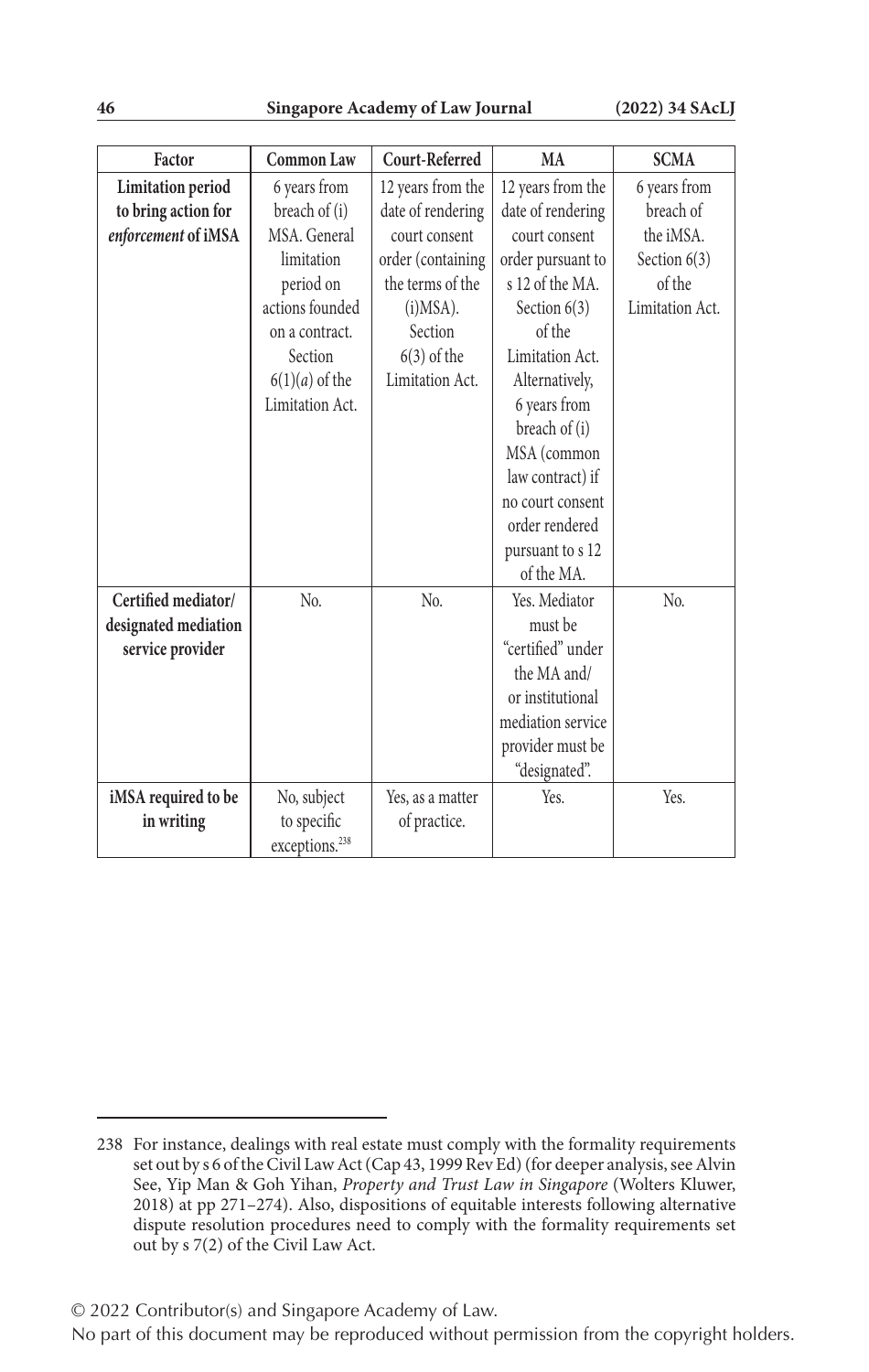| Factor                | Common Law                   | Court-Referred    | MA                 | <b>SCMA</b>         |
|-----------------------|------------------------------|-------------------|--------------------|---------------------|
| Requirement to show   | The law                      | Court consent     | Yes. Evidence that | Yes. The SCMA       |
| evidence of mediation | applicable to                | orders can        | the mediation      | provides for        |
| leading to iMSA       | negotiated                   | be based on       | was administered   | a non-exhaustive    |
|                       | settlement                   | negotiated        | by a designated    | list of evidence.   |
|                       | agreements                   | or mediated       | mediation          | A party may         |
|                       | is generally                 | settlement        | service provider   | submit the          |
|                       | applicable                   | agreements.       | or conducted       | mediator's          |
|                       | to mediated                  | However,          | by a certified     | signature on        |
|                       | settlement                   | there may be      | mediator.          | the iMSA; an        |
|                       | agreements.                  | circumstances     |                    | attestation by      |
|                       | However,                     | where it is       |                    | the mediator        |
|                       | there may be                 | necessary to      |                    | or mediation        |
|                       | circumstances                | prove that the    |                    | institution; or any |
|                       | where evidence               | settlement        |                    | other evidence.     |
|                       | concerning                   | results from      |                    |                     |
|                       | the mediation                | mediation, eg,    |                    |                     |
|                       | becomes relevant.            | if it may impact  |                    |                     |
|                       | eg, for defences             | the nature of the |                    |                     |
|                       | that involve                 | court's review or |                    |                     |
|                       | the mediator's               | costs awards.     |                    |                     |
|                       | behaviour.                   |                   |                    |                     |
| Requirement that      | No, as there is              | Yes, as a matter  | Yes.               | Yes.                |
| iMSA be signed by     | no signature                 | of practice.      |                    |                     |
| the parties           | requirement; but             |                   |                    |                     |
|                       | subject to specific          |                   |                    |                     |
|                       | subject-matter               |                   |                    |                     |
|                       | requirements. <sup>239</sup> |                   |                    |                     |
| Requirement that      | No.                          | No.               | No.                | No. <sup>240</sup>  |
| iMSA be signed by     |                              |                   |                    |                     |
| the mediator          |                              |                   |                    |                     |

<sup>239</sup> For instance, dealings with real estate must comply with the formality requirements (including that of signature) set out by s 6 of the Civil Law Act (Cap 43, 1999 Rev Ed) (for deeper analysis, see Alvin See, Yip Man & Goh Yihan, *Property and Trust Law in Singapore* (Wolters Kluwer, 2018) at pp 271–274). Also, dispositions of equitable interests following alternative dispute resolution procedures need to comply with the formality requirements (including that of signature) set out by s 7(2) of the Civil Law Act (for deeper analysis, see Alvin See, Yip Man & Goh Yihan, *Property and Trust Law in Singapore* (Wolters Kluwer, 2018) at pp 354–359).

<sup>240</sup> For the sake of completeness, under s  $6(1)(b)(i)$  of the Singapore Convention on Mediation Act 2020 (Act 4 of 2020), it is worth clarifying that whilst the mediator's signature on the international mediated settlement agreements may be used as evidence to show that mediation has occurred, it is *not a necessary condition*, as parties may provide evidence of mediation in other ways.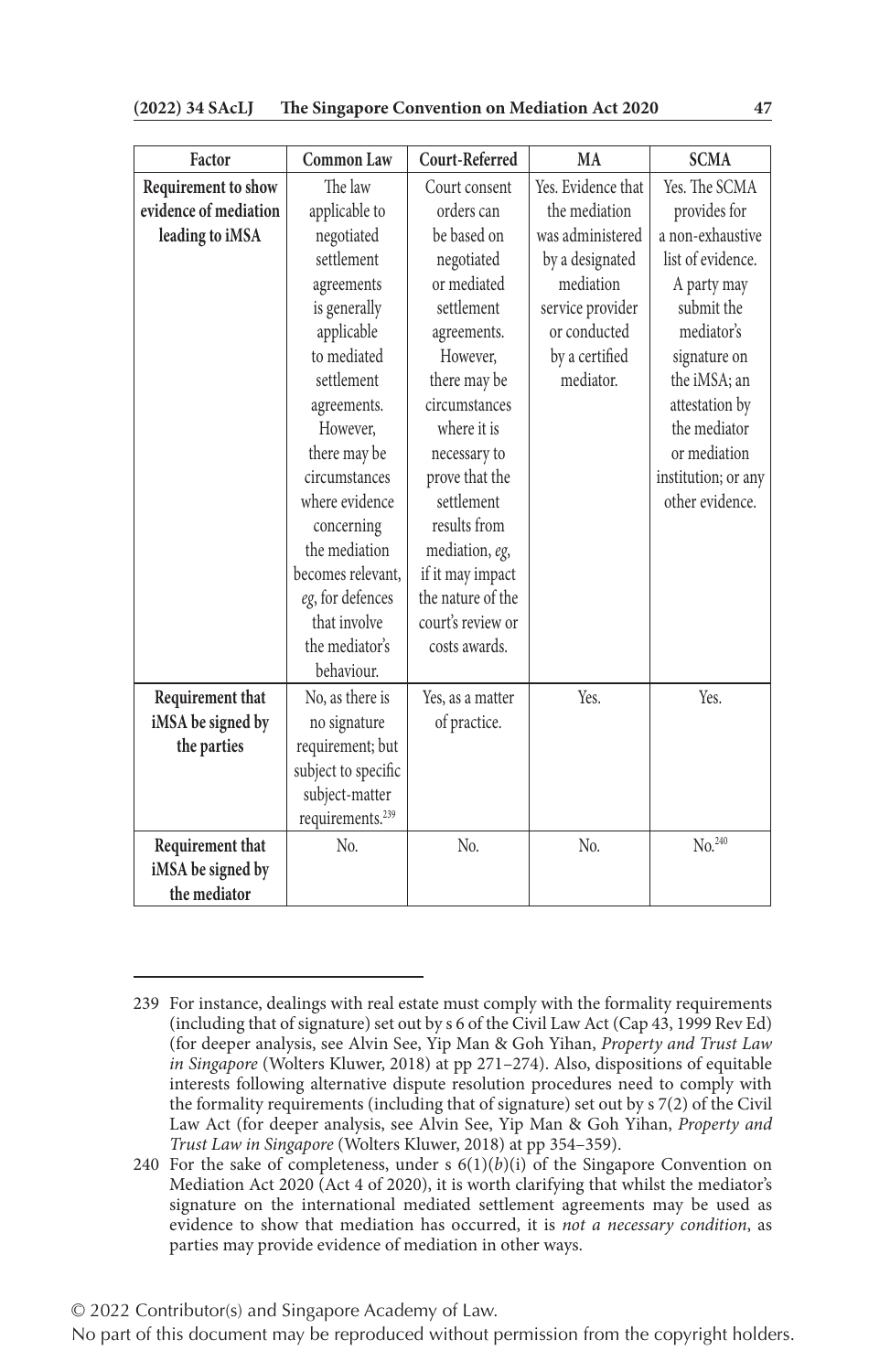| Factor                         | <b>Common Law</b> | Court-Referred     | MA              | <b>SCMA</b>                  |
|--------------------------------|-------------------|--------------------|-----------------|------------------------------|
| Availability of                | Yes. Any          | No. <sup>241</sup> | Yes. The list   | Yes. The                     |
| defences                       | contractual       |                    | of defences     | exhaustive list              |
|                                | grounds.          |                    | prescribed      | of defences                  |
|                                |                   |                    | in $s 12(4)$ of | prescribed in s 7            |
|                                |                   |                    | the MA. Any     | of the SCMA.                 |
|                                |                   |                    | contractual     |                              |
|                                |                   |                    | grounds.        |                              |
| Competent court <sup>242</sup> | The State Courts  | The State Courts   | The High Court. | The High Court               |
|                                | and High Court.   | and High Court.    |                 | (namely, the                 |
|                                |                   |                    |                 | <b>General Division</b>      |
|                                |                   |                    |                 | of the High                  |
|                                |                   |                    |                 | Court, per s 2(4)            |
|                                |                   |                    |                 | of the SCMA). <sup>243</sup> |

### **Figure 2: Comparative table of factors relevant to international mediated settlement agreements recognition and enforcement**

95 In Singapore, legal practitioners are most familiar with the courtreferred mediation practice of obtaining a consent order that reflects the contents of an iMSA.<sup>244</sup> However, the growing use of mediation for cross-border disputes demands an updated understanding of the different options available for the recognition and enforcement of iMSAs available in Singapore's fast-evolving regulatory landscape for iMSAs. Significantly the SCMA applies to iMSAs regardless of whether or not litigation proceedings have commenced, whereas the MA provides for the recording of an iMSA as an order of court only where litigation proceedings have not yet commenced. Therefore, both Acts encourage disputants to save time and costs associated with commencing litigation, whilst pursuing early options for settlement that promise direct and

© 2022 Contributor(s) and Singapore Academy of Law.

<sup>241</sup> After the international mediated settlement agreements is recorded as a consent order, and the court and parties have given effect to the usual and consequential application for a discontinuance, no defences to set aside the iMSA may lie, unless expressly provided for by the consent order. This is because courts cannot make any substantive amendments to that consent order after the case has been discontinued, unless express provisions have been made for it within that consent order. See *Retrospect Investment (S) Pte Ltd v Lateral Solutions Pte Ltd* [2020] 1 SLR 763.

<sup>242</sup> Note that for the invocation of international mediated settlement agreements, appeal courts may also be competent courts.

<sup>243</sup> For direct invocation of an iMSA under s  $4(1)(b)$  of the Singapore Convention on Mediation Act 2020 (Act 4 of 2020), where there are ongoing proceedings in the Appellate Division of the High Court or in the Court of Appeal, the Appellate Division of the High Court or the Court of Appeal respectively will be the competent court that can allow the party to invoke the agreement as well.

<sup>244</sup> Nadja Alexander *et al*, *The SIDRA Conversations on International Dispute Resolution* (forthcoming, 2021).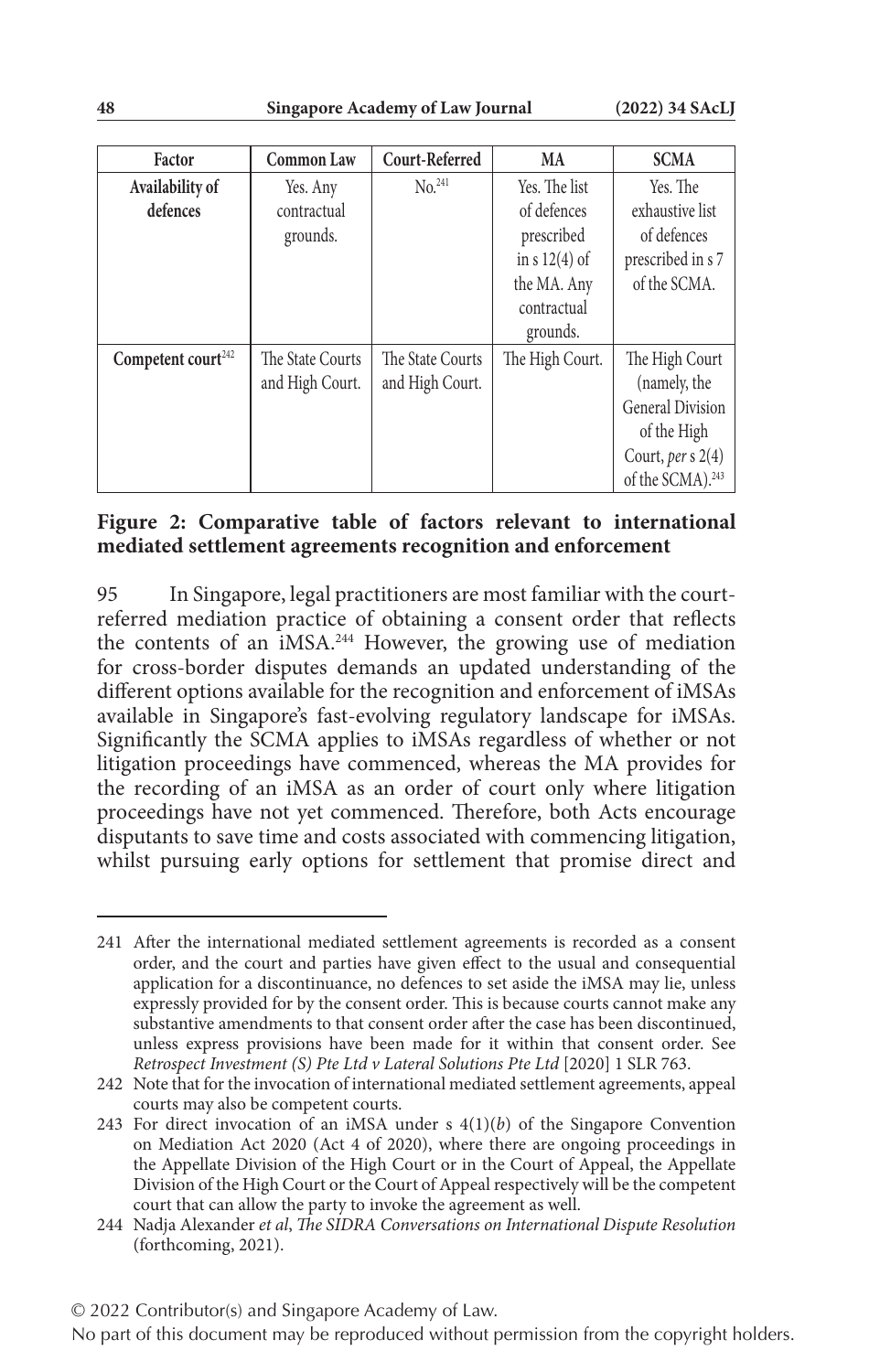perceptible enforcement relief should it be required (however, once litigation has been commenced, only the SCMA remains potentially applicable). There are further differences between the MA and the SCMA that will influence choices and strategies in relation to the recognition and enforcement of iMSAs. For example, the MA only applies where the mediation is at least partly conducted in Singapore or where Singapore law otherwise applies pursuant to the mediation agreement; further, mediation service providers and mediators must meet certain standards; finally, the parties have eight weeks within which to apply for a consent order reflecting the terms of the iMSA. These requirements do not apply to the SCMA. Moreover, under the SCMA, it is envisaged that only one party needs to apply to the court to record the iMSA as an order of the court – this is because the party applying will be seeking relief in relation to a dispute with the other party about the iMSA. In any case, in the event that parties succeed in obtaining enforcement of their iMSA as a court order under the MA, they will be precluded from doing so under the SCMA.

96 Where iMSAs potentially fall under more than one regime, considerations which may influence the parties' preference for one statutory enforcement regime over the other may include: costs, an assessment of the risk of non-compliance by the other party, and relevant time frames in relation to (a) the recording of the iMSA as a court order and (b) enforcement proceedings.<sup>245</sup> By way of example, where one party to an international commercial dispute is in Singapore, there is a threshold decision to be made about whether or not to commence litigation proceedings. If proceedings are commenced before a Singapore court, then the court-referred mediation practices will be available. However, if not all parties agree to a consent order to record the terms of settlement, the SCMA may still be applicable.<sup>246</sup> Where litigation proceedings have not been commenced, parties can potentially proceed under the common law, the MA or the SCMA regimes. Where litigation proceedings have been commenced in court, the enforcement mechanism under the MA is not available.<sup>247</sup> Where, for instance, the written and signed iMSA cannot be produced or it cannot be established clearly that the settlement resulted from mediation or that it is international in nature, then resort may be had to the common law. Parties wishing to proceed under the MA will need to fulfil its requirements as set out above, and this requires making some choices prior to entering mediation such as selecting

<sup>245</sup> Nadja Alexander & Shouyu Chong, "Singapore Convention Series: Bill to Ratify before Singapore Parliament" *Kluwer Mediation Blog* (4 February 2020).

<sup>246</sup> The Mediation Act 2017 (Act 1 of 2017) is unlikely to apply if not all parties agree to record the international mediated settlement agreement as an order of the court.

<sup>247</sup> Mediation Act 2017 (Act 1 of 2017) s 12(1).